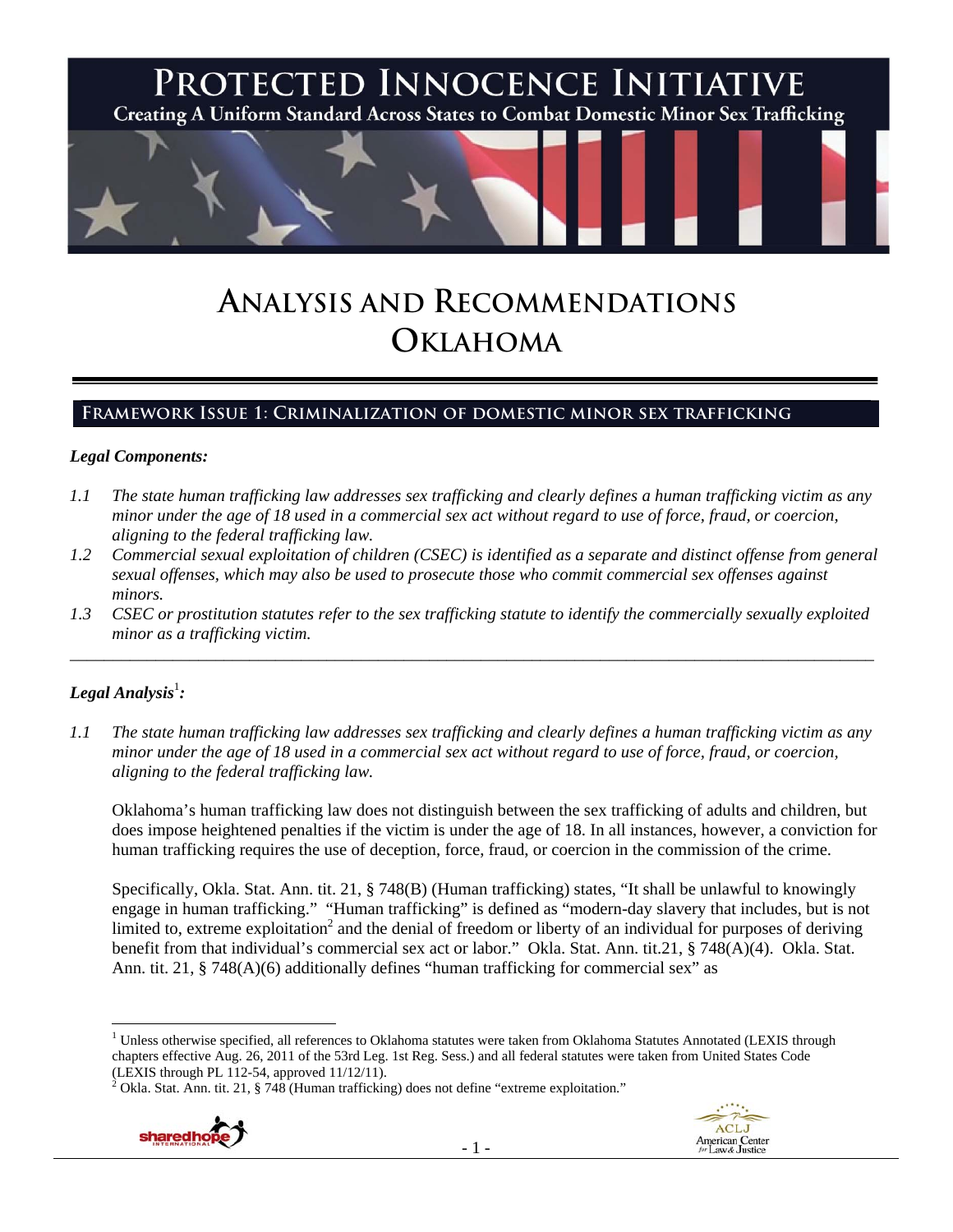a. recruiting, enticing, harboring, maintaining, transporting, providing or obtaining, by any means, another person through deception, force, fraud, threat or coercion<sup>3</sup> for purposes of engaging the person in a commercial sex act, or

b. benefiting, financially or by receiving anything of value, from participating in a venture that has engaged in an act of trafficking for commercial sex.

Okla. Stat. Ann. tit. 21, § 748(A)(2) defines "commercial sex" as "any form of commercial sexual activity such as sexually explicit performances, prostitution, participation in the production of pornography, performance in a strip club, or exotic dancing or display."

A conviction under this statute is punishable as a felony by imprisonment for at least 5 years, a fine not to exceed \$10,000, or both. Okla. Stat. Ann. tit.21, § 748(C). If the victim is under the age of 18, however, a conviction is punishable by imprisonment for at least 10 years, a fine not to exceed \$20,000, or both. Okla. Stat. Ann. tit.21, § 748(C).

- 1.1.1 Recommendation: Amend Okla. Stat. Ann. tit. 21, § 748 (Human trafficking) to eliminate the requirement to prove deception, force, fraud, or coercion in the sex trafficking of a minor and to specifically include the crime of purchasing sex acts with minors under the age of 18.<sup>4</sup>
- *1.2 Commercial sexual exploitation of children (CSEC) is identified as a separate and distinct offense from general sexual offenses, which may also be used to prosecute those who commit commercial sex offenses against minors.*

Oklahoma has several statutes that specifically criminalize CSEC, including the following:

- 1. Okla. Stat. Ann. tit. 21, § 1029 (Engaging in prostitution, etc.—soliciting or procuring—residing or being in place for prohibited purpose—aiding, abetting or participating—child prostitution) states,
	- A. It shall further be unlawful: 1. To engage in prostitution,<sup>5</sup> lewdness, $6$  or assignation;

- 2 -

 $5$  Okla. Stat. Ann. tit. 21, § 1030(1) (Definitions) defines "prostitution" as,





  $3$  Okla. Stat. Ann. tit. 21,  $\S$  748(A)(1) states,

 <sup>1. &</sup>quot;Coercion" means compelling, forcing or intimidating a person to act by: a. threats of harm or physical restraint against any person,

b. any act, scheme, plan, or pattern intended to cause a person to believe that performing, or failing to perform, an act would result in serious physical, financial, or emotional harm or distress to or physical restraint against any person,

c. the abuse or threatened abuse of the law or legal process,

d. knowingly destroying, concealing, removing, confiscating or possessing any actual or purported passport, labor or immigration document, or other government identification document, including but not limited to a driver license or birth certificate, of another person,

e. facilitating or controlling a person's access to any addictive or controlled substance other than for legal medical purposes,

f. blackmail,

g. demanding or claiming money, goods, or any other thing of value from or on behalf of a prostituted person where such demand or claim arises from or is directly related to the act of prostitution,

h. determining, dictating or setting the times at which another person will be available to engage in an act of prostitution with a third party,

i. determining, dictating or setting the places at which another person will be available for solicitation of, or to engage in, an act of prostitution with a third party, or

j. determining, dictating or setting the places at which another person will reside for purposes of making such person available to engage in an act of prostitution with a third party. 4

 $\frac{4}{3}$  Subsequent recommendations in this report referring to the state human trafficking law(s) are predicated upon the recommendations contained in Section 1.1 being previously or simultaneously implemented. 5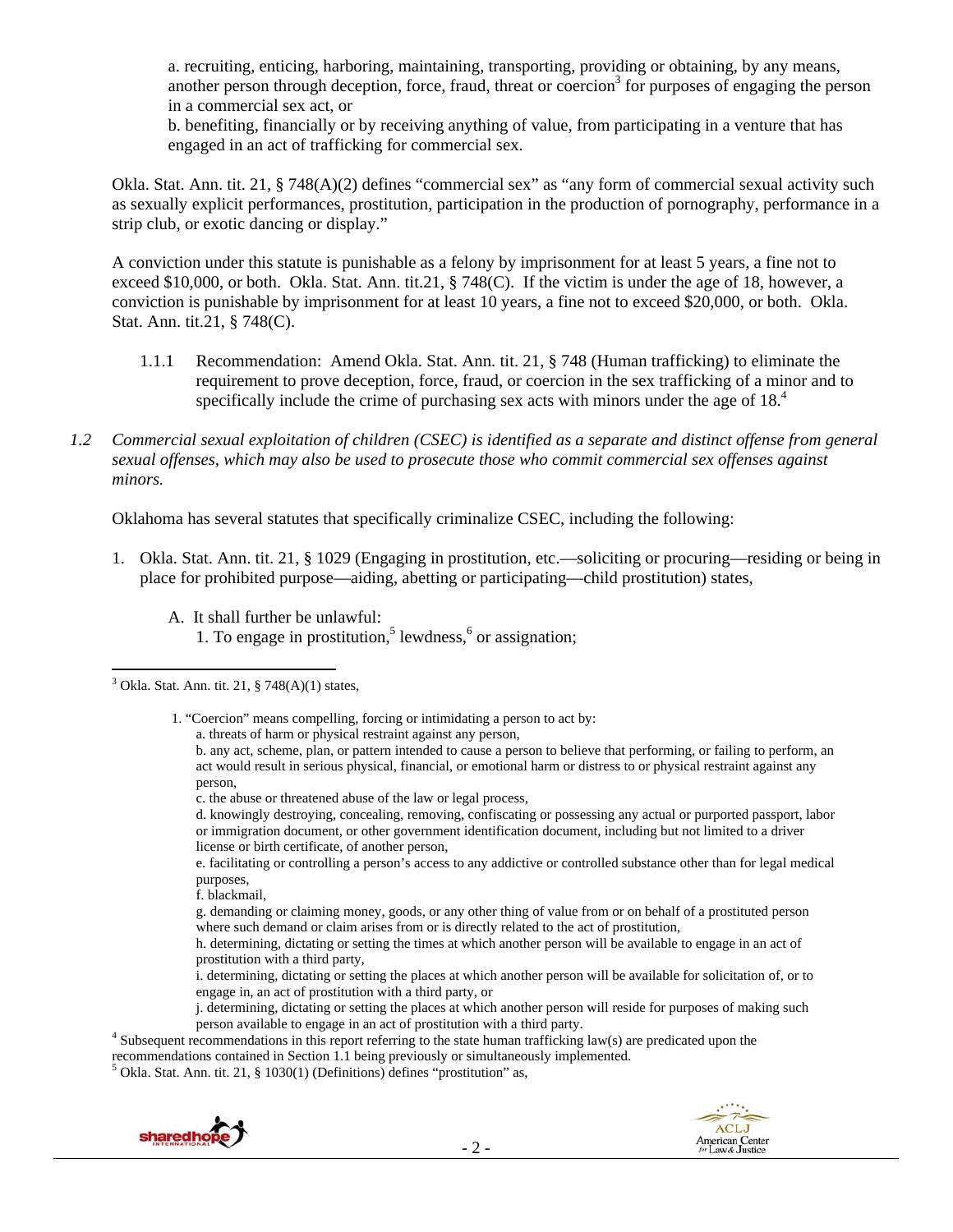2. To solicit, induce, entice, or procure another to commit an act of lewdness, assignation, or prostitution, with himself or herself;

3. To reside in, enter, or remain in any house, place, building, or other structure, or to enter or remain in any vehicle, trailer, or other conveyance with the intent of committing an act of prostitution, lewdness, or assignation; or

4. To aid, abet, or participate in the doing of any of the acts prohibited in paragraph 1, 2 or 3 of this subsection.

B. Any prohibited act described in paragraph 1, 2, 3 or 4 of subsection A of this section committed with a person under sixteen (16) years of age shall be deemed child prostitution, as defined in Section 1030 [Definitions] of this title,<sup>7</sup> and shall be punishable as provided in Section 1031 of this title.

Pursuant to Okla. Stat. Ann. tit.21, § 1031(C) (Punishment for violations), if the victim is under the age of 16, a conviction under Okla. Stat. Ann. tit. 21, § 1029(B) is punishable as a felony by imprisonment up to 10 years and a fine not to exceed \$5,000 for a first conviction, \$10,000 for a second conviction, or \$15,000 for third and subsequent convictions. In contrast, if the victim is 16 years of age or older, a conviction is punishable as a misdemeanor by imprisonment in a county jail for 30 days to 1 year, a fine not to exceed \$2,500 for a first conviction, \$5,000 for a second conviction, or \$7,500 for third and subsequent convictions, or by both fine and imprisonment. Okla. Stat. Ann. tit.21, § 1031(A). In addition, the court may also order that the offender serve 40–80 hours of community service.<sup>8</sup> Okla. Stat. Ann. tit.21, § 1031(A).

2. Okla. Stat. Ann. tit. 21, §1087(A)(Child under 18 years of age—Procuring for prostitution, lewdness or other indecent act—Punishment) makes it a crime to

1. Offer, or offer to secure, a child under eighteen (18) years of age for the purpose of prostitution, or for any other lewd or indecent act, or procure or offer to procure a child for, or a place for a child as an inmate in, a house of prostitution or other place where prostitution is practiced; 2. Receive or to offer or agree to receive any child under eighteen (18) years of age into any house, place, building, other structure, vehicle, trailer, or other conveyance for the purpose of prostitution, lewdness, or assignation, or to permit any person to remain there for such purpose; or

3. Direct, take, or transport, or to offer or agree to take or transport, or aid or assist in transporting, any child under eighteen (18) years of age to any house, place, building, other structure, vehicle, trailer, or other conveyance, or to any other person with knowledge or having reasonable cause to believe that the purpose of such directing, taking, or transporting is prostitution, lewdness, or assignation.

a. the giving or receiving of the body for sexual intercourse, fellatio, cunnilingus, masturbation, anal intercourse or lewdness with any person not his or her spouse, in exchange for money or any other thing of value, or

<u> 1989 - Johann Stein, marwolaethau a gweledydd a ganlad y ganlad y ganlad y ganlad y ganlad y ganlad y ganlad</u>

b. the making of any appointment or engagement for sexual intercourse, fellatio, cunnilingus, masturbation, anal intercourse or lewdness with any person not his or her spouse, in exchange for money or any other thing of value. 6  $6$  Okla. Stat. Ann. tit. 21, § 1030(6) defines "lewdness" as,

- a. any lascivious, lustful or licentious conduct,
- b. the giving or receiving of the body for indiscriminate sexual intercourse, fellatio, cunnilingus, masturbation, anal intercourse, or lascivious, lustful or licentious conduct with any person not his or her spouse, or
- c. any act in furtherance of such conduct or any appointment or engagement for prostitution.

 $^7$  Okla. Stat. Ann. tit. 21, § 1030(2) defines "child prostitution" as "prostitution or lewdness as defined in this section with a person under sixteen (16) years of age, in exchange for money or any other thing of value."<br><sup>8</sup> Pursuant to Okla. Stat. App, it, 21, 8, 1021(D), ephanood papelies apply if the offense oso.

 Pursuant to Okla. Stat. Ann. tit. 21, § 1031(D), enhanced penalties apply if the offense occurred within 1,000 feet of a school or church. In such instances, a conviction under Okla. Stat. Ann. tit. 21, § 1028, § 1029, or § 1030 is punishable as a felony by imprisonment up to 5 years and carries the same schedule of fines and community service associated with a conviction under Okla. Stat. Ann. tit. 21, § 1029(A). The court also may order such an offender to 40–80 hours of community service.

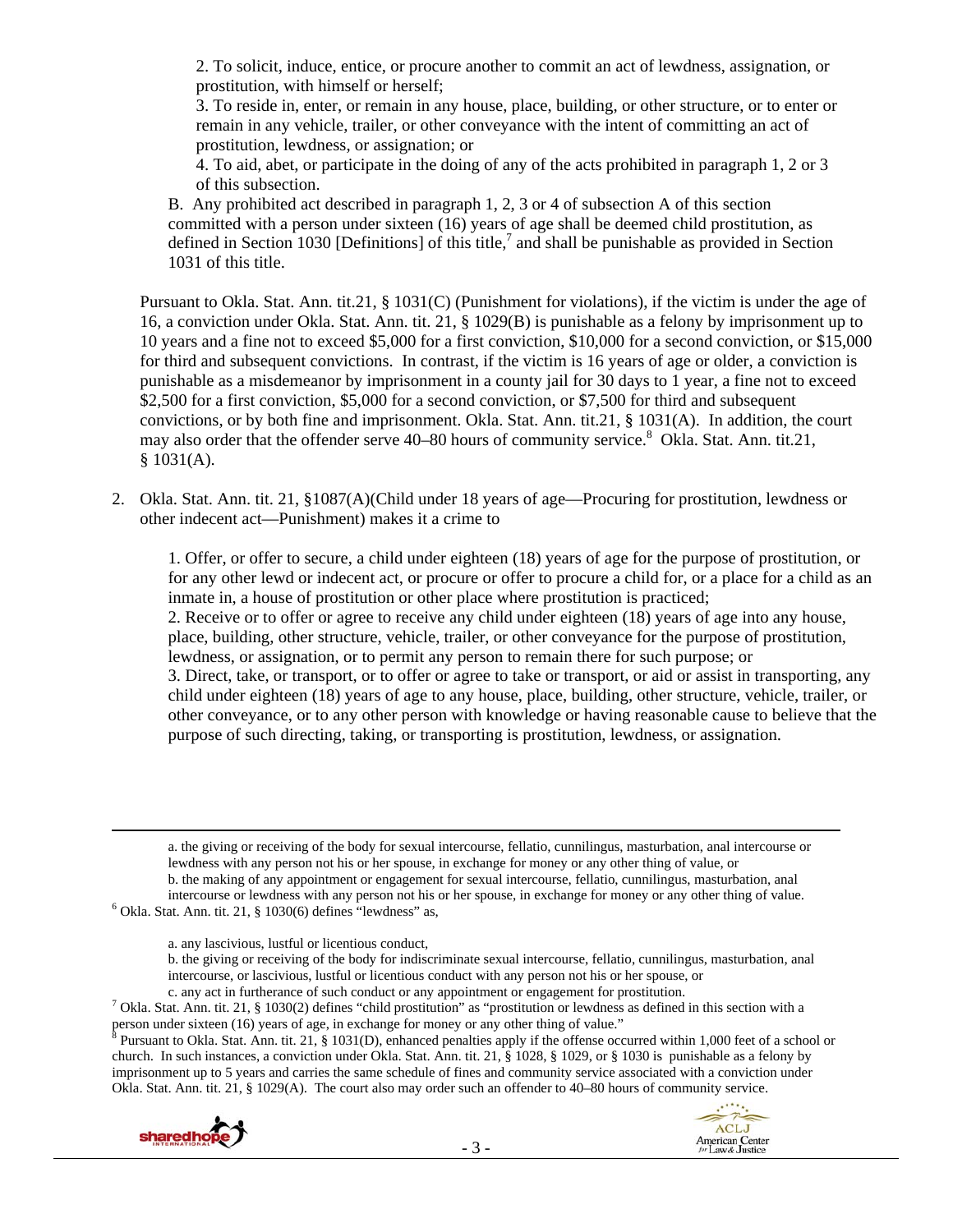A conviction under Okla. Stat. Ann. tit. 21, § 1087(A) is punishable as a felony by imprisonment for  $1-10$ years and a possible fine not to exceed \$10,000. Okla. Stat. Ann. tit.21,  $\S\$   $1087(B)(1)$ , 64(B).<sup>9</sup> Additionally, Okla. Stat. Ann. tit. 21, § 1087(B)(2) states, "Any owner, proprietor, keeper, manager, conductor, or other person who knowingly permits any violation of this section in any house, building, room, or other premises or any conveyances under his control or of which he has possession shall, upon conviction for the first offense, be guilty of a misdemeanor" punishable by imprisonment in a county jail for 6 months to 1 year and a fine of \$500–\$5,000, with subsequent convictions punishable as felonies by imprisonment for 1–10 years, a fine of \$5,000–\$25,000, or both. Okla. Stat. Ann. tit.21, § 1087(B)(2).

3. Okla. Stat. Ann. tit. 21, § 1088(A) (Child under 18 years of age—Inducing, keeping, detaining or restraining for prostitution—Punishment) provides,

A. No person shall:

1. By promise, threats, violence, or by any device or scheme, including but not limited to the use of any controlled dangerous substance prohibited pursuant to the provisions of the Uniform Controlled Dangerous Substances Act, cause, induce, persuade, or encourage a child under eighteen (18) years of age to engage or continue to engage in prostitution or to become or remain an inmate of a house of prostitution or other place where prostitution is practiced;

2. Keep, hold, detain, restrain, or compel against his will, any child under eighteen (18) years of age to engage in the practice of prostitution or in a house of prostitution or other place where prostitution is practiced or allowed; or

3. Directly or indirectly keep, hold, detain, restrain, or compel or attempt to keep, hold, detain, restrain, or compel a child under eighteen (18) years of age to engage in the practice of prostitution or in a house of prostitution or any place where prostitution is practiced or allowed for the purpose of compelling such child to directly or indirectly pay, liquidate, or cancel any debt, dues, or obligations incurred, or said to have been incurred by such child.

A conviction under Okla. Stat. Ann. tit. 21, § 1088(A) is punishable as a felony by imprisonment for 1–25 years and a fine of \$5,000–\$25,000. Okla. Stat. Ann. tit.21, § 1088(B)(1). Additionally, Okla. Stat. Ann. tit. 21, § 1088(B)(2) states,

Any owner, proprietor, keeper, manager, conductor, or other person who knowingly permits a violation of this section in any house, building, room, tent, lot or premises under his control or of which he has possession, upon conviction for the first offense, shall be guilty of a misdemeanor punishable by imprisonment in the county jail for a period of not less than six (6) months nor more than one (1) year, and by a fine of not more than Five Thousand Dollars (\$ 5,000.00).

Subsequent convictions are punishable as felonies by imprisonment for 1–10 years and a fine of \$5,000– \$25,000. Okla. Stat. Ann. tit.21, § 1088(B)(2).

4. Okla. Stat. Ann. tit. 21, § 1021.2(A) (Minors—Procuring for participation in pornography) states, "Any person who shall procure or cause the participation of any minor under the age of eighteen (18) years in any child pornography<sup>10</sup> or who knowingly possesses, procures, or manufactures, or causes to be sold or

any film, motion picture, videotape, photograph, negative, undeveloped film, slide, photographic product, reproduction of a photographic product, CD-ROM, magnetic disk memory, magnetic tape memory, electronic or photo-optical format, play or performance wherein a minor under the age of eighteen (18) years is engaged in any act with a person, other than his or her spouse, of sexual intercourse which is normal or perverted, in any act of anal sodomy, in any act of sexual activity with an



<sup>&</sup>lt;sup>9</sup> Pursuant to Okla. Stat. Ann. tit. 21, § 64(B), "Upon a conviction for any felony punishable by imprisonment in any jail or prison, in relation to which no fine is prescribed by law, the court or a jury may impose a fine on the offender not exceeding Ten Thousand Dollars (\$ 10,000.00) in addition to the imprisonment prescribed." <sup>10</sup> Pursuant to Okla. Stat. Ann. tit. 21, §§ 1024.1(A) (Definitions), "child pornography," as it is used in Okla. Stat. Ann. tit. 21, §§

<sup>1021, 1021.1,</sup> through 1021.3, Sections 1022 through 1024, and 1040.8 through 1040.24, is defined as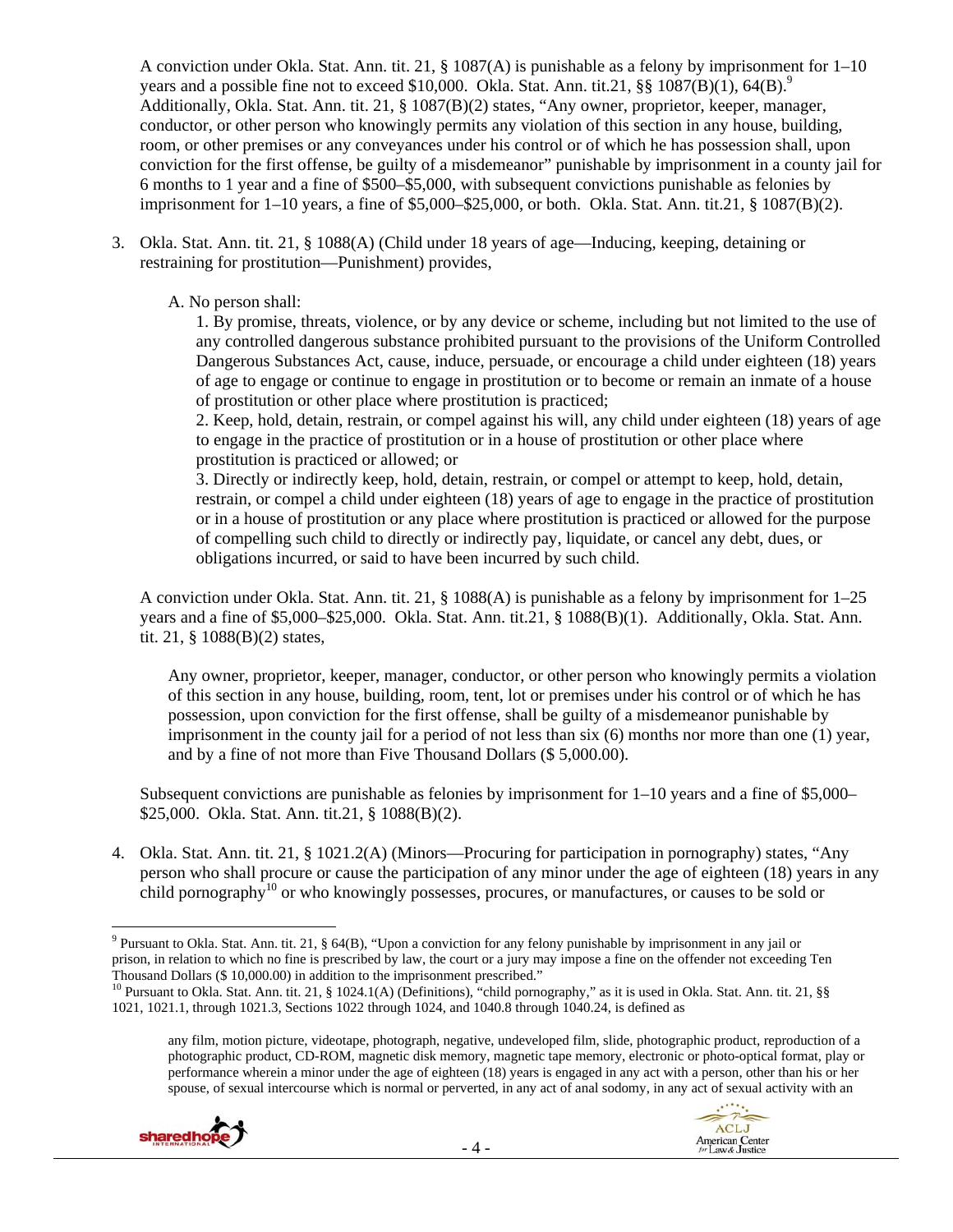distributed any child pornography shall be guilty, upon conviction, of a felony . . . ." A conviction under this statute is punishable as a felony by imprisonment up to 20 years, a fine not to exceed \$25,000, or both. Okla. Stat. Ann. tit. 21, § 1021.2(A). Additionally, "Persons convicted under this section shall not be eligible for a deferred sentence." Okla. Stat. Ann. tit. 21, § 1021.2(A).

5. Okla. Stat. Ann. tit. 21,  $\S$  866(A)(1)(a) (Elements of offense) states,

 A. 1. The crime of trafficking in children is defined to consist of any of the following acts or any part thereof:

a. the acceptance, solicitation, offer, payment or transfer of any compensation, in money, property or other thing of value, at anytime, by any person in connection with the acquisition or transfer of the legal or physical custody or adoption of a minor child,<sup>11</sup> except as ordered by the court or except as otherwise provided by Section 7505-3.2 of Title 10 of the Oklahoma Statutes.

A first conviction under this statute is punishable as a felony by imprisonment for 1–3 years and a possible fine not to exceed \$10,000. Okla. Stat. Ann. tit. 21, §§ 867(A), 64(B). A subsequent conviction, however, is punishable as a felony by imprisonment for at least 3 years and a possible fine not to exceed \$10,000. Okla. Stat. Ann. tit. 21, §§ 867(B), 64(B).

- 6. Okla. Stat. Ann. tit. 21, § 1021.3(A) (Guardians—Parents—Custodians—Consent to participation of minors in child pornography) makes it a crime if "[a]ny parent, guardian or individual having custody of a minor under the age of eighteen (18) years . . . knowingly permits or consents to the participation of a minor in any child pornography . . . ." A conviction under Okla. Stat. Ann. tit. 21, § 1021.3(A) is punishable as a felony by imprisonment up to 20 years, a fine not to exceed \$25,000, or both, with no eligibility for a deferred sentence. Okla. Stat. Ann. tit. 21, § 1021.3(A).
- 7. Okla. Stat. Ann. tit. 21, § 843.5(H)–(J) (Child abuse—Child neglect—Child sexual abuse—Child sexual exploitation—Enabling—Penalties) states,

H. Any parent or other person who shall willfully or maliciously engage in child sexual exploitation shall, upon conviction, be punished by imprisonment in the custody of the Department of Corrections not exceeding life imprisonment, or by imprisonment in a county jail not exceeding one (1) year, or by a fine of not less than Five Hundred Dollars (\$500.00) nor more than Five Thousand Dollars (\$5,000.00), or both such fine and imprisonment except as provided in subsection I of this section for a child victim under twelve (12) years of age. Except for persons sentenced to life or life without parole, any person sentenced to imprisonment for two (2) years or more for a violation of this subsection shall be required to serve a term of post-imprisonment supervision pursuant to subparagraph f of paragraph 1 of subsection A of Section 991a of Title 22 of the Oklahoma Statutes under conditions determined by the Department of Corrections. The jury shall be advised that the mandatory post-imprisonment supervision shall be in addition to the actual imprisonment. As used in this subsection, "child sexual exploitation" means the willful or malicious sexual exploitation, as defined by subparagraph c of paragraph 2 of Section 1-1-105 of Title 10A of the Oklahoma Statutes, of a child under eighteen (18) years of age by another.

I. Any parent or other person who shall willfully or maliciously engage in sexual exploitation of a child under twelve (12) years of age shall, upon conviction, be punished by imprisonment in the custody of

<u> 1989 - Johann Stein, marwolaethau a bhannaich an t-an an t-an an t-an an t-an an t-an an t-an an t-an an t-a</u> animal, in any act of sadomasochistic abuse including, but not limited to, flagellation or torture, or the condition of being fettered, bound or otherwise physically restrained in the context of sexual conduct, in any act of fellatio or cunnilingus, in any act of excretion in the context of sexual conduct, in any lewd exhibition of the uncovered genitals in the context of masturbation or other sexual conduct, or where the lewd exhibition of the uncovered genitals, buttocks or, if such minor is a female, the breast, has the purpose of sexual stimulation of the viewer, or wherein a person under the age of eighteen (18) years observes such acts or exhibitions.<br><sup>11</sup> Pursuant to Okla. Stat. Ann. tit. 21, § 865(1), "'Child' means an unmarried or unemancipated person under the age of eighteen

<sup>(18)</sup> years."



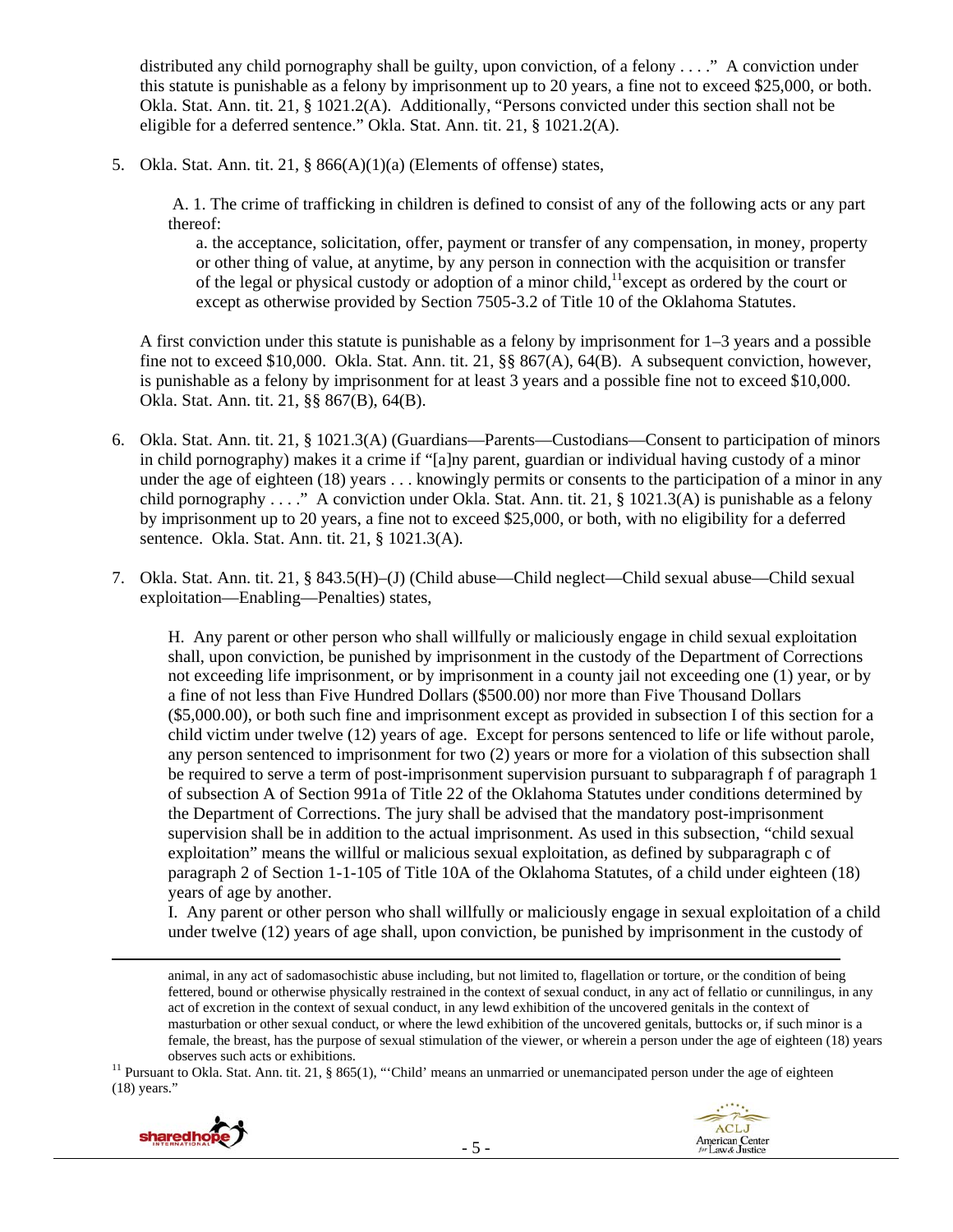the Department of Corrections for not less than twenty-five (25) years nor more than life imprisonment, and by a fine of not less than Five Hundred Dollars (\$500.00) nor more than Five Thousand Dollars (\$5,000.00).

J. Any parent or other person who shall willfully or maliciously engage in enabling child sexual exploitation shall, upon conviction, be punished by imprisonment in the custody of the Department of Corrections not exceeding life imprisonment, or by imprisonment in a county jail not exceeding one (1) year, or by a fine of not less than Five Hundred Dollars (\$500.00) nor more than Five Thousand Dollars (\$5,000.00), or both such fine and imprisonment. As used in this subsection, "enabling child sexual exploitation" means the causing, procuring or permitting of a willful or malicious act of child sexual exploitation, as defined by subparagraph c of paragraph 2 of Section 1-1-105 of Title 10A of the Oklahoma Statutes, of a child under eighteen (18) years of age by another. As used in this subsection, "permit" means to authorize or allow for the care of a child by an individual when the person authorizing or allowing such care knows or reasonably should know that the child will be placed at risk of sexual exploitation as proscribed by this subsection.

8. Okla. Stat. Ann. tit. 21, § 1040.13a(A), (B)(Facilitating, encouraging, offering or soliciting sexual conduct or engaging in sexual communication with a minor or person believed to be a minor) states,

A. It is unlawful for any person to facilitate, encourage, offer or solicit sexual conduct with a minor, or other individual the person believes to be a minor, by use of any technology,<sup>12</sup> or to engage in any communication for sexual or prurient interest with any minor, or other individual the person believes to be a minor, by use of any technology. . . .

B. A person is guilty of violating the provisions of this section if the person knowingly transmits any prohibited communication by use of any technology defined herein, or knowingly prints, publishes or reproduces by use of any technology described herein any prohibited communication, or knowingly buys, sells, receives, exchanges, or disseminates any prohibited communication or any information, notice, statement, website, or advertisement for communication with a minor or access to any name, telephone number, cell phone number, e-mail address, Internet address, text message address, place of residence, physical characteristics or other descriptive or identifying information of a minor, or other individual the person believes to be a minor.

A conviction under this statute is punishable as a felony by imprisonment up to 10 years, a fine not to exceed \$10,000, or both. Okla. Stat. Ann. tit.21, § 1040.13a(D).

Several other sexual offenses, while not expressly commercial in nature, may also be applicable in cases involving the commercial sexual exploitation of a child. Some of those statutes are as follows:

- 1. Okla. Stat. Ann. tit. 21, § 1021(A), (B) (Indecent exposure—Indecent exhibitions—Obscene material or child pornography—Solicitation of minors)<sup>13</sup> states,
	- A. Every person who willfully and knowingly either:

passage of Senate Bill 446 during Oklahoma's 53rd Legislative Session. 2011 Okla. Sess. Laws 186 (effective November 1, 2011).





  $12$  Okla. Stat. Ann. tit. 21, § 1040.13a(A) states,

For purposes of this subsection, "by use of any technology" means the use of any telephone or cell phone, computer disk (CD), digital video disk (DVD), recording or sound device, CD-ROM, VHS, computer, computer network or system, Internet or World Wide Web address including any blog site or personal web address, e-mail address, Internet Protocol address (IP), text messaging or paging device, any video, audio, photographic or camera device of any computer, computer network or system, cell phone, any other electrical, electronic, computer or mechanical device, or any other device capable of any transmission of any written or text message, audio or sound message, photographic, video, movie, digital or computer-generated image, or any other communication of any kind by use of an electronic device.<br><sup>13</sup> The text of Okla. Stat. Ann. tit. 21, § 1021 included here and elsewhere in this report includes amendments made by the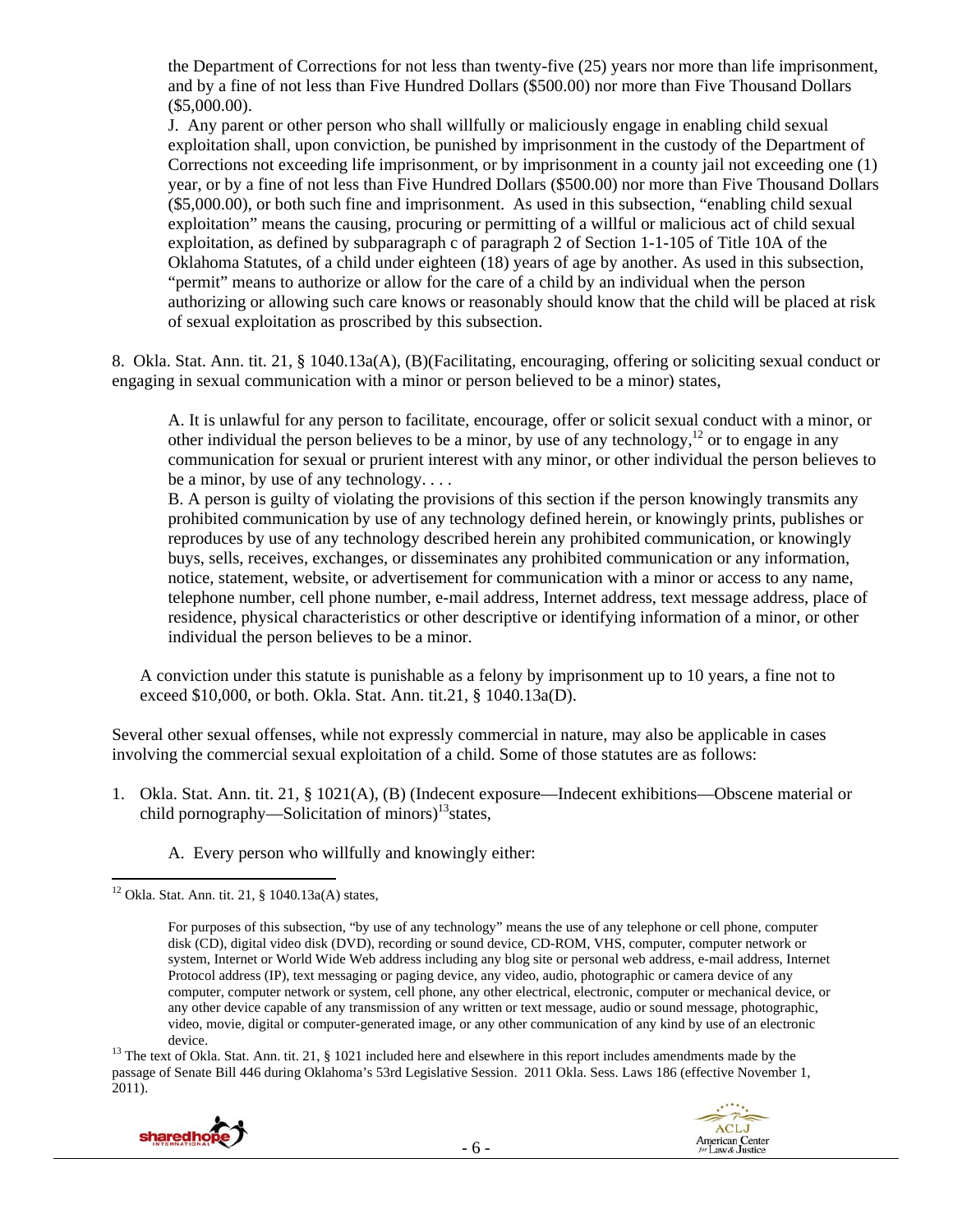1. Lewdly exposes his or her person or genitals in any public place, or in any place where there are present other persons to be offended or annoyed thereby . . . ;

2. Procures, counsels, or assists any person to expose such person, or to make any other exhibition of such person to public view or to the view of any number of persons, for the purpose of sexual stimulation of the viewer;

3. Writes, composes, stereotypes, prints, photographs, designs, copies, draws, engraves, paints, molds, cuts, or otherwise prepares, publishes, sells, distributes, keeps for sale, knowingly downloads on a computer, or exhibits any obscene material or child pornography; or

4. Makes, prepares, cuts, sells, gives, loans, distributes, keeps for sale, or exhibits any disc record, metal, plastic, or wax, wire or tape recording, or any type of obscene material or child pornography, shall be guilty, upon conviction, of a felony  $\dots$ 

B. Every person who:

1. Willfully solicits or aids a minor child to perform; or

2. Shows, exhibits, loans, or distributes to a minor child any obscene material or child pornography for the purpose of inducing said minor to participate in, any act specified in paragraphs 1, 2, 3 or 4 of subsection A of this section shall be guilty of a felony. . . .

A conviction under Okla. Stat. Ann. tit. 21, § 1021(A) is punishable as a felony by imprisonment for 30 days to 10 years, a fine of \$500–\$20,000, or both. Okla. Stat. Ann. tit.21, § 1021(A)(4). A conviction under Okla. Stat. Ann. tit. 21, § 1021(B) is punishable as a felony by imprisonment for 10–30 years and a possible fine not to exceed \$10,000. Okla. Stat. Ann. tit.21,  $\S$ [021(B)(2), 64(B). If the victim is under the age of 12, however, a conviction under Okla. Stat. Ann. tit. 21, § 1021(B) is punishable as a felony by imprisonment for at least 25 years and a possible fine not to exceed \$10,000. Okla. Stat. Ann. tit.21, §§ 1021(B)(2), 64(B). In addition, a person convicted under this statute is not eligible for a deferred sentence. Okla. Stat. Ann. tit.21, § 1021(C).

2. Pursuant to Okla. Stat. Ann. tit. 21, § 1123(A) (Lewd or indecent proposals or acts as to child under 16) (Second version),  $^{14}$ 

A. It is a felony for any person to knowingly and intentionally:

1. Make any oral, written or electronically or computer-generated lewd or indecent proposal to any child under sixteen (16) years of age, or other individual the person believes to be a child under sixteen (16) years of age, for the child to have unlawful sexual relations or sexual intercourse with any person; or

2. Look upon, touch, maul, or feel the body or private parts of any child under sixteen (16) years of age in any lewd or lascivious manner by any acts against public decency and morality, as defined by law; or

3. Ask, invite, entice, or persuade any child under sixteen (16) years of age, or other individual the person believes to be a child under sixteen (16) years of age, to go alone with any person to a secluded, remote, or secret place, with the unlawful and willful intent and purpose then and there to commit any crime against public decency and morality, as defined by law, with the child; or 4. In any manner lewdly or lasciviously look upon, touch, maul, or feel the body or private parts of any child under sixteen (16) years of age in any indecent manner or in any manner relating to sexual matters or sexual interest; or

5. In a lewd and lascivious manner and for the purpose of sexual gratification:

<sup>&</sup>lt;sup>14</sup> Two different versions of Okla. Stat. Ann. tit. 21, § 1123 are currently in effect. The first version was amended by 2002 Okla. Sess. Laws 455, § 6, and the second version was amended by 2010 Okla. Sess. Laws 226, § 5. Although the differences between these two current versions are not extensive, they are substantive. For example, the first version punishes a conviction by imprisonment for 1–20 years, while the second version punishes a conviction by imprisonment for 3–20 years. Therefore, because the second version includes higher penalties and other additional language, it is the only version discussed in this report. This report also recommends that the first version (2002 Okla. Sess. Laws 455, § 6) be repealed, and any additional recommendations solely be applied to the second version (2010 Okla. Sess. Laws 226, § 5).



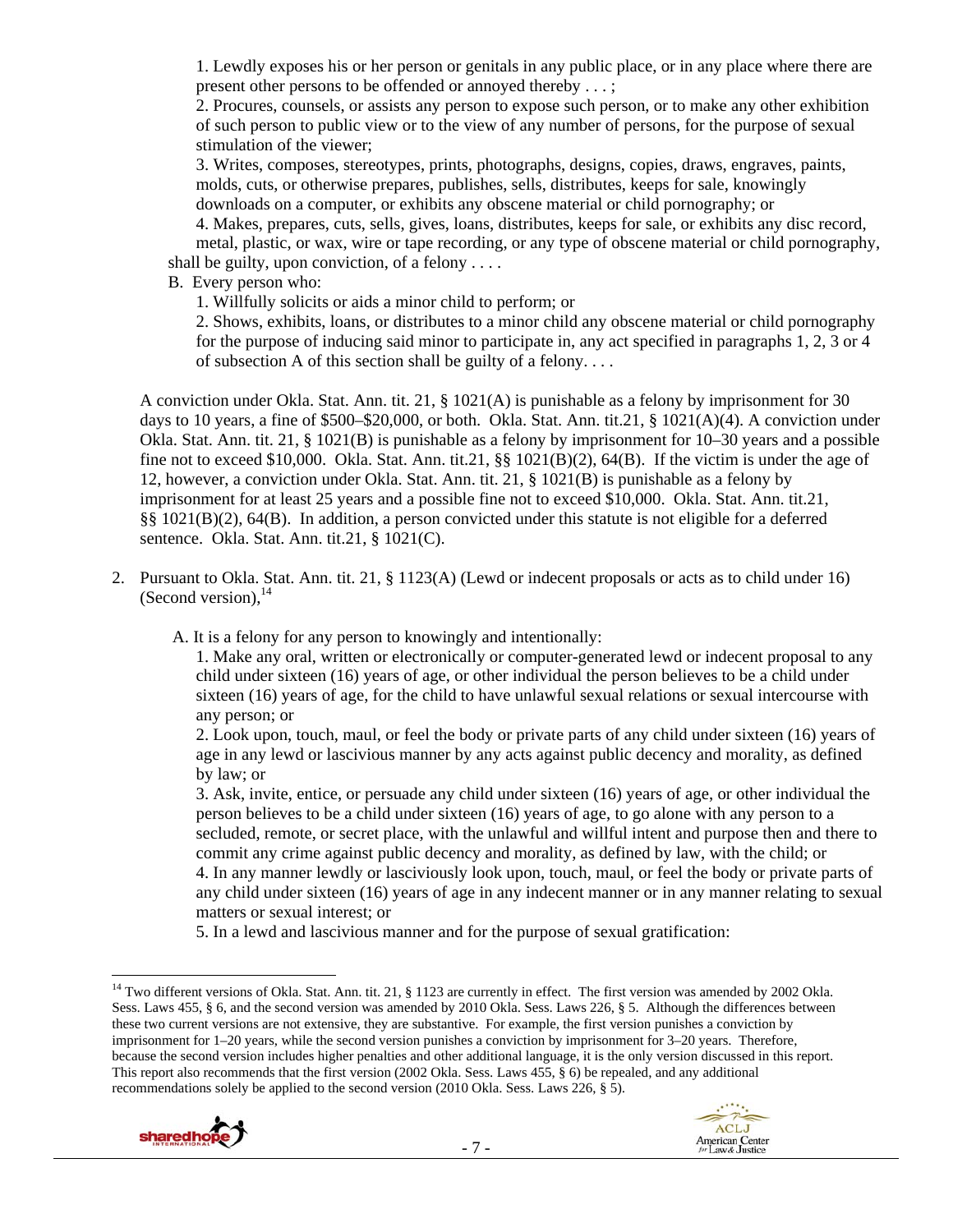a. urinate or defecate upon a child under sixteen (16) years of age,

b. ejaculate upon or in the presence of a child,

c. cause, expose, force or require a child to look upon the body or private parts of another person,

d. force or require any child under sixteen (16) years of age or other individual the person believes to be a child under sixteen(16) years of age, to view any obscene materials, child pornography or materials deemed harmful to minors as such terms are defined by Sections 1024.1 and 1040.75 of this title,

e. cause, expose, force or require a child to look upon sexual acts performed in the presence of the child, or

f. force or require a child to touch or feel the body or private parts of said child or another person.

. . . .

A first conviction<sup>15</sup> under this statute is punishable as a felony by imprisonment for  $3-20$  years and a possible fine not to exceed \$10,000. Okla. Stat. Ann. tit. 21, §§ 1123(A), 64(B). If the victim is under the age of 12, however, a first conviction is punishable as a felony by imprisonment for at least 25 years and a possible fine not to exceed \$10,000. Okla. Stat. Ann. tit. 21, §§ 1123(A), 64(B). Second convictions are punishable by the same penalties, but the offender "shall not be eligible for probation, suspended or deferred sentence." Okla. Stat. Ann. tit. 21, § 1123(A). In addition to not being eligible for probation, suspension or a deferred sentence, third and subsequent convictions are punishable as a felony by imprisonment for life or life without the possibility of parole and a possible fine not to exceed \$10,000. Okla. Stat. Ann. tit. 21, §§ 1123(A), 64(B). Additionally, a conviction under this statute by a person who has two prior convictions for any violation or attempted violation of Okla. Stat. Ann. tit. 21, § 1114(A) (Rape in the first degree), § 888 (Forcible sodomy), or § 843.5 (Child sexual abuse) is punishable as a felony by imprisonment for life or life without the possibility of parole and a possible fine not to exceed \$10,000. Okla. Stat. Ann. tit. 21, §§ 1123(A), 64(B).

3. Okla. Stat. Ann. tit. 21, § 1111(A)(1) (Rape defined) states,

A. Rape is an act of sexual intercourse involving vaginal or anal penetration accomplished with a male or female who is not the spouse of the perpetrator and who may be of the same or the opposite sex as the perpetrator under any of the following circumstances:

1. Where the victim is under sixteen (16) years of age.

A conviction under this statute is rape in the first degree if, among other things, the victim is under the age of 14 and the offender is either 18 years of age or older or force or threat of force was used in the commission of the crime. Okla. Stat. Ann. tit. 21,  $\S$  1111(A)(1), 1114(A)(1), (A)(5). Rape, in the absence of the factors listed in Okla. Stat. Ann. tit. 21, § 1114(A) is rape in the second degree. Okla. Stat. Ann. tit. 21, § 1114(B).

Pursuant to Okla. Stat. Ann. tit. 21, § 1115 (Punishment for rape in first degree) (Second version).<sup>16</sup>a first conviction for rape in the first degree is punishable as a felony by death or imprisonment for 5 years to life without the possibility of parole and a possible fine not to exceed \$10,000. Okla. Stat. Ann. tit.21, §§1115, 64(B). Second convictions are punishable by the same penalties, but the offender "shall not be eligible for

<sup>&</sup>lt;sup>16</sup> Two different versions of Okla. Stat. Ann. tit. 21, § 1115 are currently in effect. The first version was amended by 2002 Okla. Sess. Laws 455, § 5, and the second version was amended by 2009 Okla. Sess. Laws 234, § 241. Although the differences between these two current versions are not substantive, the second version does include additional penalties for subsequent convictions, and, therefore, is the only version referenced throughout this report. This report also recommends that the first version (2002 Okla. Sess. Laws 455, § 5) be repealed, and any additional recommendations solely be applied to the second version (2009 Okla. Sess. Laws 234, § 241).



 <sup>15</sup> Pursuant to Okla. Stat. Ann. tit. 21, § 1123(A), "The provisions of this subsection shall not apply unless the accused is at least three (3) years older than the victim, except when accomplished by the use of force or fear."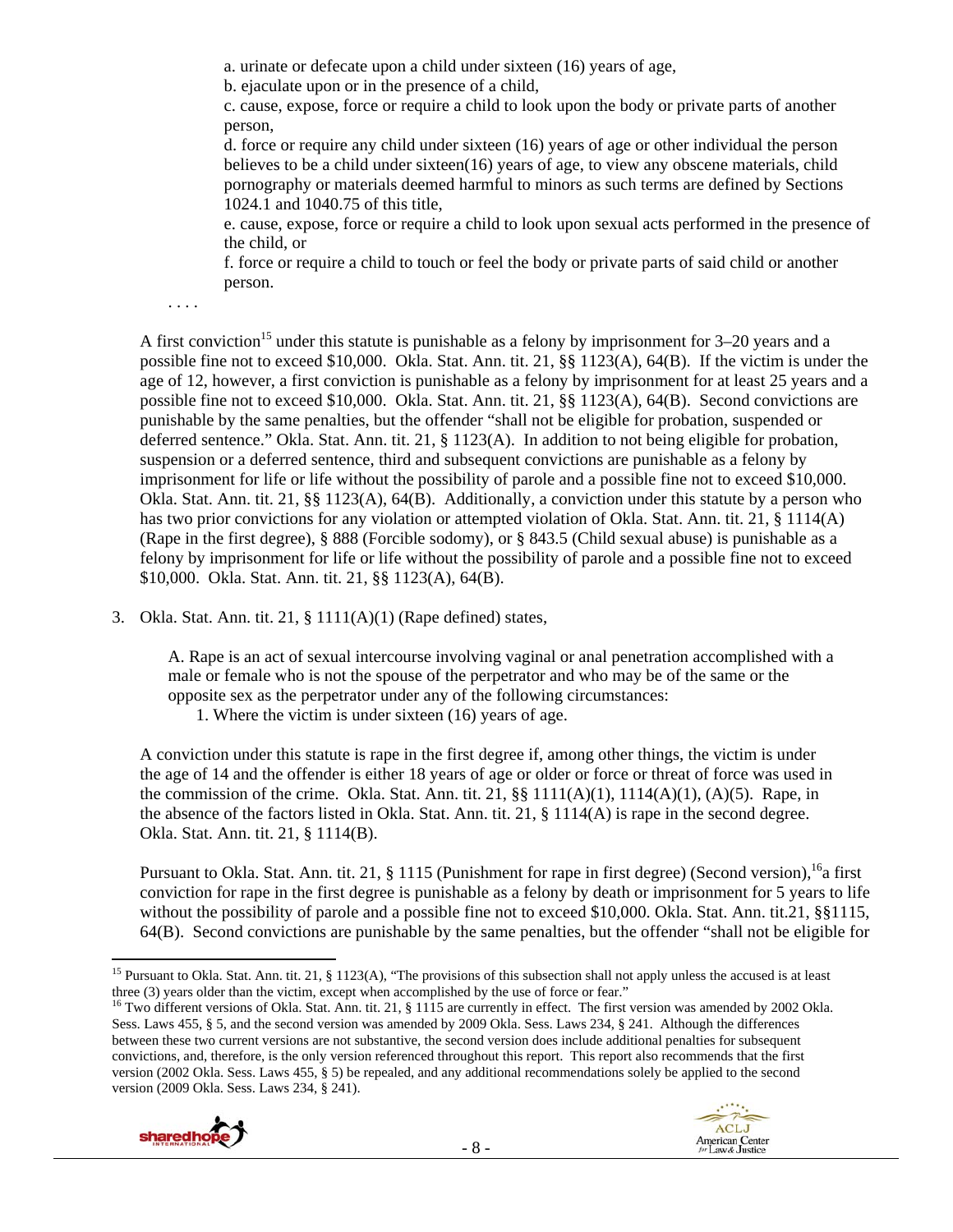any form of probation." Okla. Stat. Ann. tit. 21, § 1115. Additionally, a conviction under this statute by a person who has two prior convictions for any violation or attempted violation of Okla. Stat. Ann. tit. 21, §1114(A) (Rape in first degree), §888 (Forcible sodomy), § 1123 (Lewd or indecent proposals or acts as to child under 16), or § 843.5 (Child sexual abuse) is punishable as a felony and "shall be punished by imprisonment in the custody of the Department of Corrections for life or life without parole" and face a possible fine not to exceed \$10,000. Okla. Stat. Ann. tit. 21, §§ 1115, 64(B). In contrast, pursuant to Okla. Stat. Ann. tit. 21, § 1116 (Rape in second degree a felony) rape in the second degree is punishable as a felony by imprisonment for 1–15 years and a possible fine not to exceed \$10,000. Okla. Stat. Ann. tit. 21, §§ 1116, 64(B).

4. Okla. Stat. Ann. tit. 21, § 1111.1 (Rape by instrumentation) provides,

Rape by instrumentation is an act within or without the bonds of matrimony in which any inanimate object or any part of the human body, not amounting to sexual intercourse is used in the carnal knowledge of another person without his or her consent and penetration of the anus or vagina occurs to that person. Provided, further, that at least one of the circumstances specified in Section 1111 [Rape defined] of this title has been met . . . .

If the victim is under the age of 14 or the offense results in bodily harm, a conviction under this statute is rape in the first degree. Okla. Stat. Ann. tit. 21,  $\S$  1114(A)(1), (6). If the victim is 14 years of age or older, however, and the offense does not result in bodily harm, a conviction is rape in the second degree. Okla. Stat. Ann. tit. 21, § 1114(B). Pursuant to Okla. Stat. Ann. tit. 21, § 1115 (Punishment for rape in first degree) (Second version),<sup>17</sup>a first conviction for rape in the first degree is punishable as a felony by death or imprisonment for 5 years to life without the possibility of parole and a possible fine not to exceed \$10,000. Okla. Stat. Ann. tit.21, §§ 1115, 64(B). Second convictions are punishable by the same penalties, but the offender "shall not be eligible for any form of probation." Okla. Stat. Ann. tit. 21, § 1115. Additionally, a conviction under this statute by a person who has two prior convictions for any violation or attempted violation of Okla. Stat. Ann. tit. 21, § 1114(A) (Rape in first degree), § 888 (Forcible sodomy), § 1123 (Lewd or indecent proposals or acts as to child under 16), or § 843.5 (Child sexual abuse) is punishable as a felony and "shall be punished by imprisonment in the custody of the Department of Corrections for life or life without parole" and face a possible fine not to exceed \$10,000. Okla. Stat. Ann. tit. 21, §§ 1115, 64(B). In contrast, pursuant to Okla. Stat. Ann. tit. 21, § 1116 (Rape in second degree a felony), rape in the second degree is punishable as a felony by imprisonment for 1–15 years and a possible fine not to exceed \$10,000. Okla. Stat. Ann. tit. 21, §§ 1116, 64(B).

5. Okla. Stat. Ann. tit. 21, § 843.5(E)–(G) (Child abuse—Child neglect—Child sexual abuse—Child sexual exploitation—Enabling—Penalties) states,

E. Any parent or other person who shall willfully or maliciously engage in child sexual abuse shall, upon conviction, be punished by imprisonment in the custody of the Department of Corrections not exceeding life imprisonment, or by imprisonment in a county jail not exceeding one (1) year, or by a fine of not less than Five Hundred Dollars (\$500.00) nor more than Five Thousand Dollars (\$5,000.00), or both such fine and imprisonment, except as provided in Section 51.1a of [Title 21 of the Oklahoma Statutes] or as otherwise provided in subsection F of this section for a child victim under twelve (12) years of age. . . . As used in this section, "child sexual abuse" means the willful or malicious sexual abuse, as defined by subparagraph b of paragraph 2 of Section 1-1-105 [Definitions]<sup>18</sup> of Title 10A

b. "Sexual abuse" includes but is not limited to rape, incest, and lewd or indecent acts or proposals made to a child, as defined by law, by a person responsible for the health, safety, or welfare of the child.





<sup>&</sup>lt;sup>17</sup> *See supra* note 16. 18 Pursuant to Okla. Stat. Ann. tit. 10A, § 1-1-105(2)(b) (Definitions),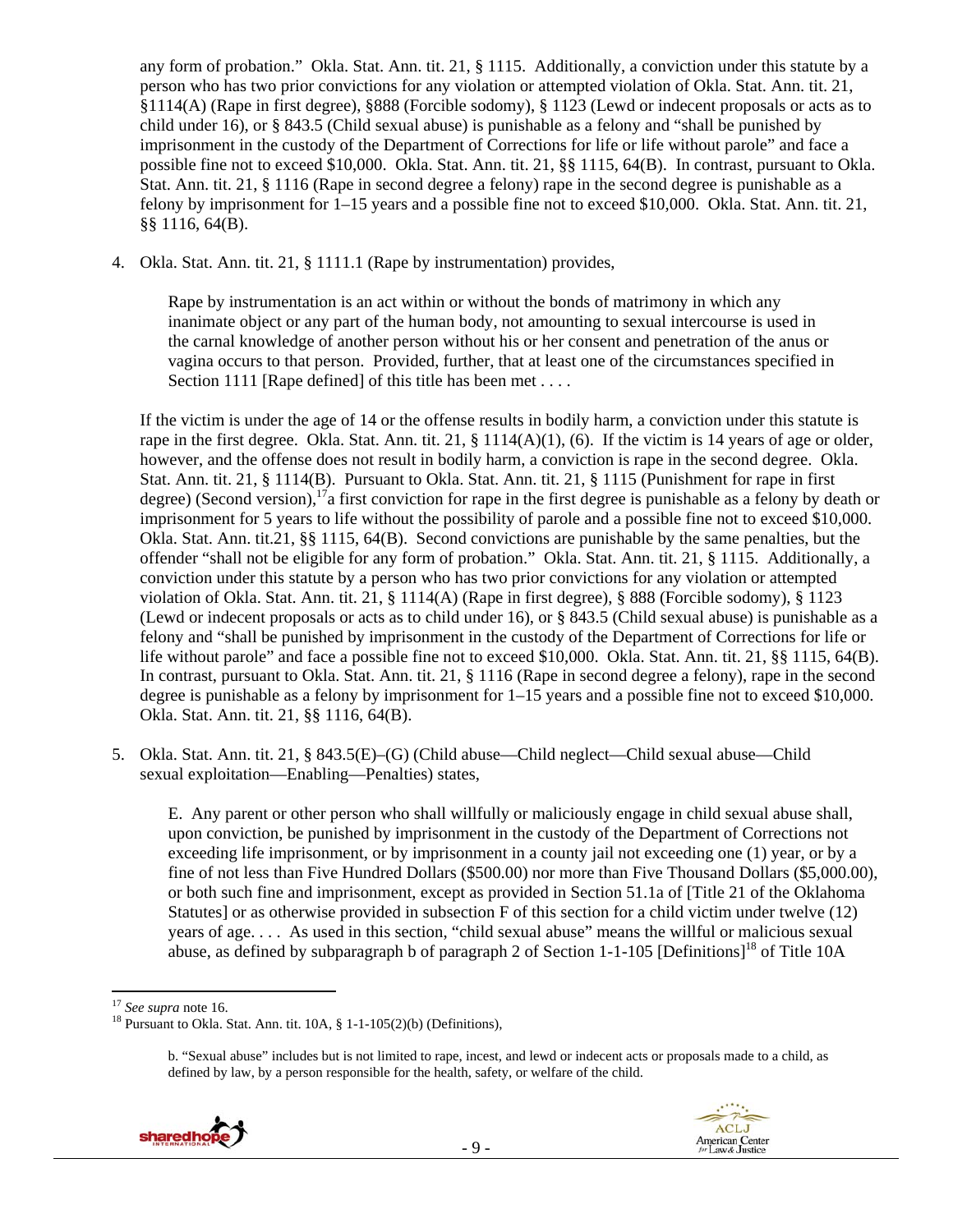[Children and juvenile code] of the Oklahoma Statutes, of a child under eighteen (18) years of age by another.

F. Any parent or other person who shall willfully or maliciously engage in sexual abuse to a child under twelve (12) years of age shall, upon conviction, be punished by imprisonment in the custody of the Department of Corrections for not less than twenty-five (25) years nor more than life imprisonment, and by a fine of not less than Five Hundred Dollars (\$500.00) nor more than Five Thousand Dollars (\$5,000.00).

G. Any parent or other person who shall willfully or maliciously engage in enabling child sexual abuse shall, upon conviction, be punished by imprisonment in the custody of the Department of Corrections not exceeding life imprisonment, or by imprisonment in a county jail not exceeding one (1) year, or by a fine of not less than Five Hundred Dollars (\$500.00) nor more than Five Thousand Dollars  $($5,000.00)$ , or both such fine and imprisonment. . . .<sup>19</sup>

*1.3 CSEC or prostitution statutes refer to the sex trafficking statute to identify the commercially sexually exploited minor as a trafficking victim.* 

Oklahoma's CSEC statutes do not refer to Okla. Stat. Ann. tit.21, § 748(B) (Human trafficking).

1.3.1 Recommendation: Amend Oklahoma's CSEC laws to refer to Okla. Stat. Ann. tit.21, § 748(B) (Human trafficking) to ensure that CSEC victims are properly identified as victims.

As used in this subsection, "enabling child sexual abuse" means the causing, procuring or permitting of a willful or malicious act of child sexual abuse, as defined by subparagraph b of paragraph 2 of Section 1-1-105 [Definitions] of Title 10A [Children and juvenile code] of the Oklahoma Statutes, of a child under the age of eighteen (18) by another. As used in this subsection, "permit" means to authorize or allow for the care of a child by an individual when the person authorizing or allowing such care knows or reasonably should know that the child will be placed at risk of sexual abuse as proscribed by this subsection.





<sup>&</sup>lt;sup>19</sup> Okla. Stat. Ann. tit. 21, § 843.5(G) goes on to state,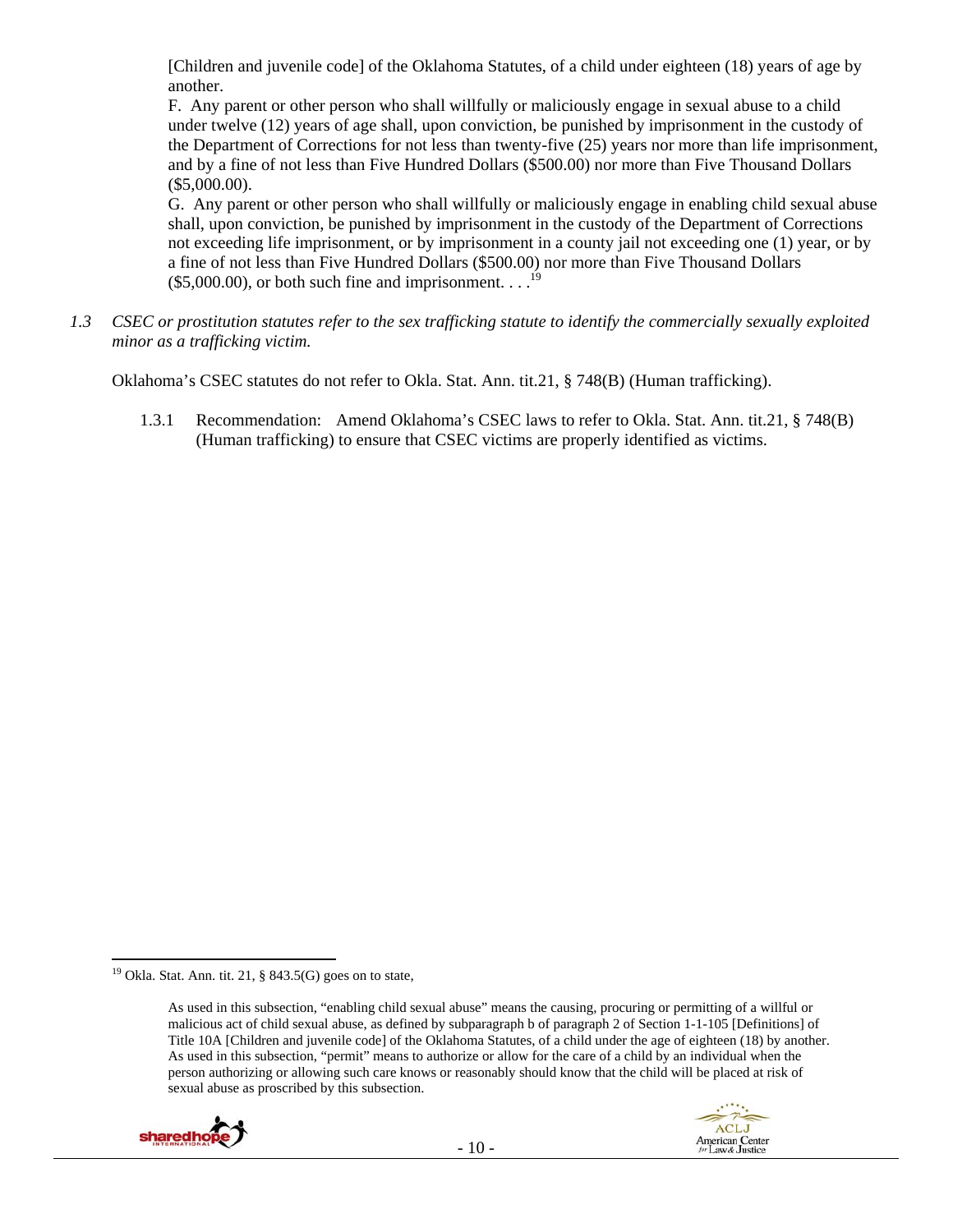#### **Framework Issue 2: Criminal provisions for demand**

#### *Legal Components:*

- *2.1 The state sex trafficking law can be applied to the buyers of commercial sex acts with a victim of domestic minor sex trafficking.*
- *2.2 Buyers of commercial sex acts with a minor can be prosecuted under CSEC laws.*
- *2.3 Solicitation laws differentiate buying sex acts with an adult and buying sex acts with a minor under 18.*
- *2.4 Penalties for buyers of commercial sex acts with minors are as high as federal penalties.*
- *2.5 Using the Internet to lure, entice, or purchase, or attempt to lure, entice, or purchase commercial sex acts with a minor is a separate crime or results in an enhanced penalty for buyers.*
- *2.6 No age mistake defense is permitted for a buyer of commercial sex acts with any minor under 18.*
- *2.7 Base penalties for buying sex acts with a minor are sufficiently high for all minors under 18 and not reduced for older minors.*
- *2.8 Financial penalties for buyers of commercial sex acts with minors are sufficiently high to make it difficult for buyers to hide the crime.*
- *2.9 Buying and possessing child pornography carries penalties as high as similar federal offenses.*
- *2.10 Convicted buyers of commercial sex acts with minors and child pornography are required to register as sex offenders.*

\_\_\_\_\_\_\_\_\_\_\_\_\_\_\_\_\_\_\_\_\_\_\_\_\_\_\_\_\_\_\_\_\_\_\_\_\_\_\_\_\_\_\_\_\_\_\_\_\_\_\_\_\_\_\_\_\_\_\_\_\_\_\_\_\_\_\_\_\_\_\_\_\_\_\_\_\_\_\_\_\_\_\_\_\_\_\_\_\_\_\_\_\_\_

# *Legal Analysis:*

*2.1 The state sex trafficking law can be applied to the buyers of commercial sex acts with a victim of domestic minor sex trafficking.* 

It is at least arguable that Okla. Stat. Ann. tit. 21, § 748(B) (Human trafficking) may apply to buyers of commercial sex with minors. Okla. Stat. Ann. tit. 21, § 748(B)states, "It shall be unlawful to knowingly engage in human trafficking." Okla. Stat. Ann. tit. 21, § 748(A)(6)(a) defines "human trafficking for commercial sex" as "recruiting, enticing, harboring, maintaining, transporting, providing or obtaining, by any means, another person through deception, force, fraud, threat or coercion<sup>20</sup> for purposes of engaging the person in a commercial sex act." Federal prosecutors, under the Trafficking Victims Protection Act (TVPA),<sup>21</sup> have applied the crime of human trafficking to attempted buyers of commercial sex with minors by charging that the buyers attempted to "obtain"<sup>22</sup> a person under 18 to engage in commercial sex.<sup>23</sup> It is unsettled whether the courts will uphold this interpretation of the TVPA. It is arguable, therefore, that the term "obtain" in Oklahoma's trafficking statute may be similarly applied, and could, therefore, implicate buyers under Okla. Stat. Ann. tit.21, § 748(B). Even if applied, however, Okla. Stat. Ann. tit. 21, § 748(A)(6)(a) requires the buyer to use force, fraud, or coercion in committing the crime. This requirement makes it less likely that Okla. Stat. Ann. tit. 21, § 748(B) would be applicable against buyers.

2.1.1 Recommendation: Amend Okla. Stat. Ann. tit. 21, § 748(A)(6)(a) (Human trafficking) to clarify that the statute applies to buyers of commercial sex with minors, without regard to the buyer's use of deception, force, fraud, threat, or coercion.

<sup>23</sup> *See, e.g*., Indictment at 1, United States v. Oflyng, No. 09-00084-01-CR-W-SOW (W.D. Mo. Mar. 10, 2009); *see also* News Release, U.S. Department of Justice, Office of the Unites States Attorney for the Western District of Missouri, Human Trafficking Rescue Project, Operation Guardian Angel, Final Defendant Pleads Guilty to Sex Trafficking of a Child, (Dec. 18, 2009), http://www.justice.gov/usao/mow/news2009/mikoloyck.ple.htm.





<sup>&</sup>lt;sup>20</sup> *See supra* note 3.<br><sup>21</sup> Trafficking Victims Protection Act (TVPA) of 2000, Pub. L. No. 106-386, 114 Stat. 1464, 1466 (codified in scattered sections of 18 and 22 U.S.C.).

 $22$  18 U.S.C. § 1591(a).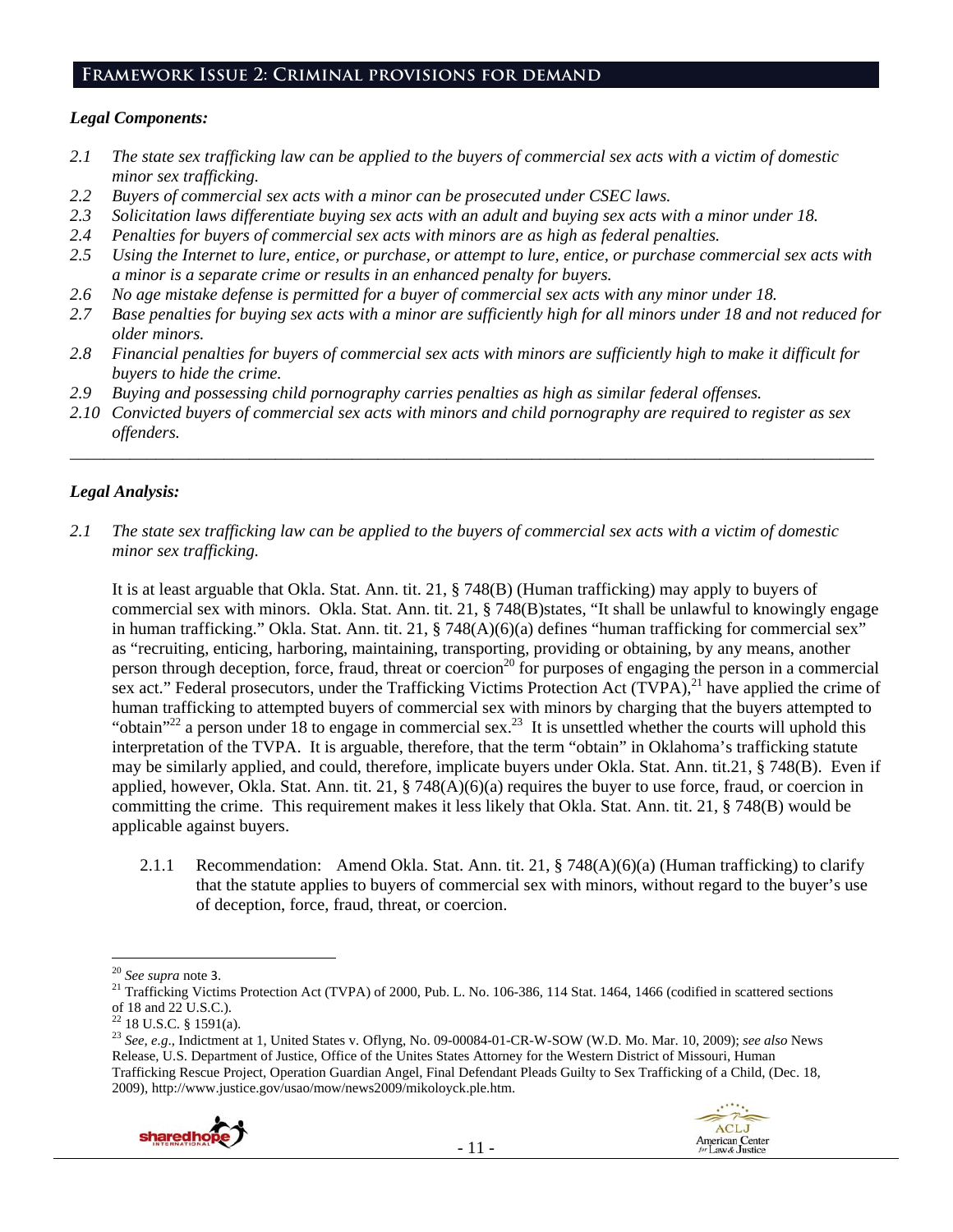## *2.2 Buyers of commercial sex acts with a minor can be prosecuted under CSEC laws.*

Oklahoma's CSEC law expressly prohibits buying sex with minors under the age of 16. Okla. Stat. Ann. tit. 21, § 1029(A)(2)(Engaging in prostitution, etc.) makes it illegal for a person "[t]o solicit, induce, entice, or procure another to commit an act of . . . prostitution. . . ." If the victim is under 16 years of age, a violation of Okla. Stat. Ann. tit. 21, § 1029(A)(2) is deemed "child prostitution"<sup>24</sup> and punishable in accordance with Okla. Stat. Ann. tit.21, § 1031 (Punishment for violations). Okla. Stat. Ann. tit.21, § 1029(B). Pursuant to Okla. Stat. Ann. tit.21, § 1031(C), a conviction under Okla. Stat. Ann. tit. 21, § 1029(B) is punishable as a felony by imprisonment up to 10 years and a fine not to exceed \$5,000 for a first conviction, \$10,000 for a second conviction, or \$15,000 for third and subsequent convictions. In contrast, if the victim is 16 years of age or older, a conviction is punishable as a misdemeanor by imprisonment in a county jail for 30 days to 1 year, a fine not to exceed \$2,500 for a first conviction, \$5,000 for a second conviction, or \$7,500 for third and subsequent convictions, or by both fine and imprisonment. Okla. Stat. Ann. tit.21, § 1031(A). In addition, the court may also order that the offender serve 40–80 hours of community service.<sup>25</sup> Okla. Stat. Ann. tit.21, § 1031(A).

Several sexual offenses could be used to prosecute certain buyers of commercial sex acts with a minor but do not specifically criminalize the commercial sexual exploitation of a child, and do not refer to the human trafficking statute to bring these criminal offenses within the ambit of human trafficking under Okla. Stat. Ann. tit. 21, § 748 (Human trafficking).

- 2.2.1 Recommendation: Amend Okla. Stat. Ann. tit.21, § 1029(B)(Engaging in prostitution, etc.) and § 1030(2) (Definitions) to apply to all minors under 18 years of age.
- *2.3 Solicitation laws differentiate buying sex acts with an adult and buying sex acts with a minor under 18.*

Oklahoma's solicitation law differentiates between buying sex with an adult and buying sex with a minor under the age of 16. Okla. Stat. Ann. tit. 21, § 1029(A)(2)(Engaging in prostitution, etc.) makes it illegal for a person to "solicit . . . another to commit an act of . . . prostitution. . . ."If the victim is a minor under 16 years of age, a violation of Okla. Stat. Ann. tit. 21,  $\S$  1029(A)(2) is deemed "child prostitution"<sup>26</sup> and is punishable in accordance with Okla. Stat. Ann. tit.21, § 1031 (Punishment for violations).

- 2.3.1 Recommendation: Amend Okla. Stat. Ann. tit.21, § 1029(B)(Engaging in prostitution, etc.) and § 1030(2) (Definitions) to apply to all minors under 18 years of age.
- *2.4 Penalties for buyers of commercial sex acts with minors are as high as federal penalties.*

If the victim is under the age of 18, a buyer convicted under Okla. Stat. Ann. tit. 21, § 748(B) (Human trafficking)is guilty of a felony punishable by imprisonment for at least 10 years, a fine not to exceed \$20,000, or both. Okla. Stat. Ann. tit.21, § 748(C). A buyer convicted under Okla. Stat. Ann. tit. 21, § 1029(B)(Engaging in prostitution, etc.) for purchasing sex with a minor under 16 years of age is guilty of a felony punishable by imprisonment up to 10 years and a fine not to exceed \$5,000 for a first conviction, \$10,000 for a second conviction, or \$15,000 for third and subsequent convictions. Okla. Stat. Ann. tit.21, § 1031(C). If the victim is 16 years of age or older, however, a conviction is punishable as a misdemeanor by imprisonment in a county jail for 30 days to 1 year, a fine not to exceed \$2,500 for a first conviction, \$5,000 for a second conviction, or \$7,500 for third and subsequent convictions, or by both fine and imprisonment. Okla. Stat. Ann. tit.21, § 1031(A). In addition, the court may also order that the offender serve 40–80 hours of community service.<sup>27</sup> Okla. Stat. Ann. tit.21,  $\S$  1031(A).



<sup>24</sup> *See supra* note 7. 25 *See supra* note 8. 26 *See supra* note 7. 27 *See supra* note 8.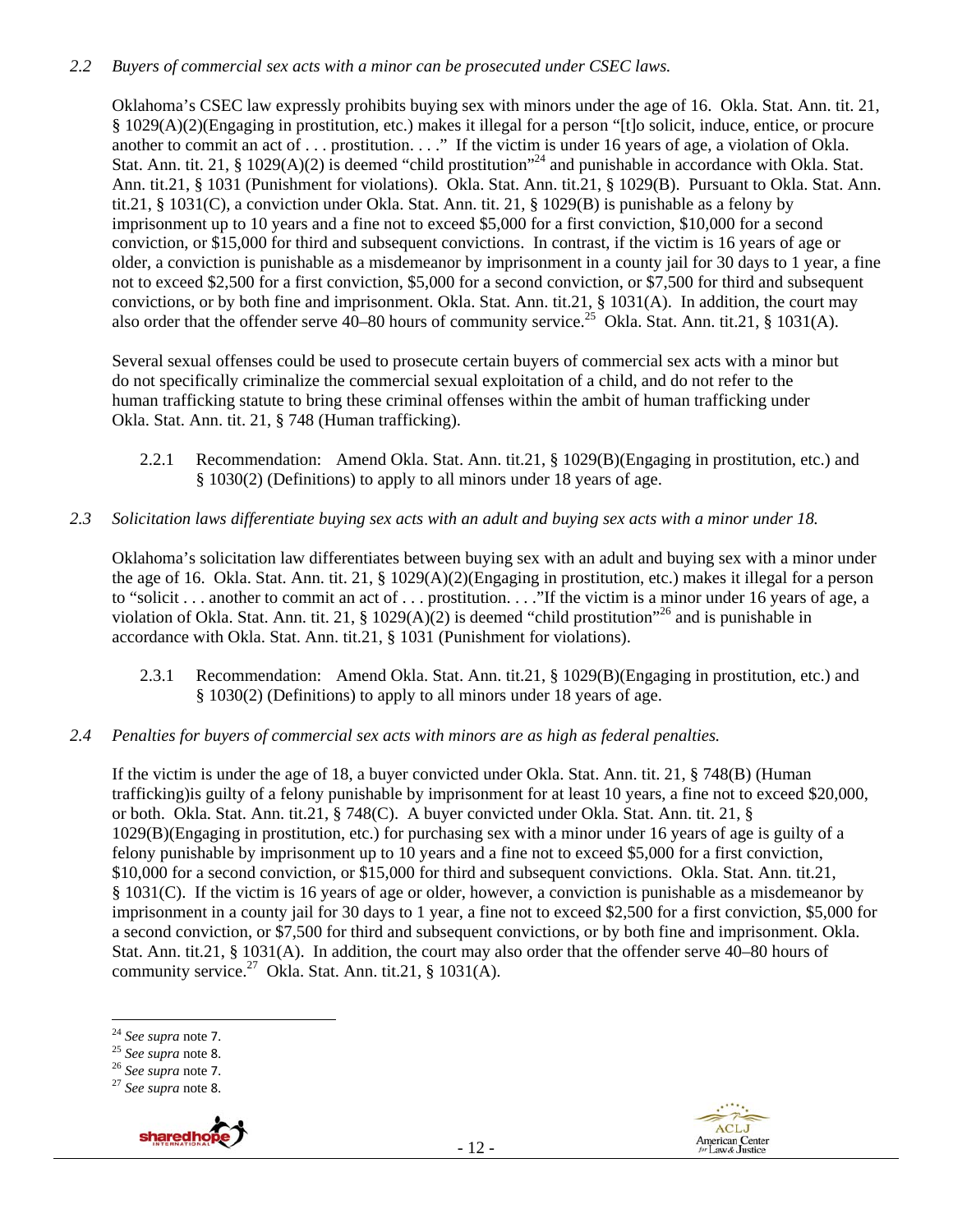In comparison, if the victim is under the age of 14, a conviction under the TVPA for child sex trafficking is punishable by 15 years to life imprisonment and a fine not to exceed \$250,000. 18 U.S.C. §§ 1591(b)(1),  $3559(a)(1)$ ,  $3571(b)(3)$ . If the victim is between the ages of  $14-17$ , a conviction is punishable by 10 years to life imprisonment and a fine not to exceed \$250,000. 18 U.S.C. §§ 1591(b)(2), 3559(a)(1), 3571(b)(3). A conviction is punishable by mandatory life imprisonment, however, if the buyer has a prior conviction for a federal sex offense<sup>28</sup> against a minor. 18 U.S.C. § 3559(e)(1). To the extent buyers can be prosecuted under other federal CSEC laws,<sup>29</sup> a conviction is punishable by penalties ranging from a fine not to exceed \$250,000 to life imprisonment and a fine not to exceed  $$250,000.<sup>30</sup>$ 

- 2.4.1 Recommendation: Amend Okla. Stat. Ann. tit.21, § 748(C) (Human trafficking) to mandate longer sentences and higher fines similar to those provided under the TVPA.
- *2.5 Using the Internet to lure, entice, or purchase, or attempt to lure, entice, or purchase commercial sex acts with a minor is a separate crime or results in an enhanced penalty for buyers.*

While not expressly commercial, Okla. Stat. Ann. tit. 21, § 1040.13a(A), (B) (Facilitating, encouraging, offering or soliciting sexual conduct or engaging in sexual communication with a minor or person believed to be a minor) makes it illegal for a person to use the Internet to "facilitate, encourage, offer or solicit sexual conduct with a minor." Specifically, Okla. Stat. Ann. tit. 21, § 1040.13a(A) states,

A. It is unlawful for any person to facilitate, encourage, offer or solicit sexual conduct with a minor, or other individual the person believes to be a minor, by use of any technology,  $31$  or to engage in any communication for sexual or prurient interest with any minor, or other individual the person believes to be a minor, by use of any technology.. . .

B. A person is guilty of violating the provisions of this section if the person knowingly transmits any prohibited communication by use of any technology defined herein, or knowingly prints, publishes or reproduces by use of any technology described herein any prohibited communication, or knowingly buys, sells, receives, exchanges, or disseminates any prohibited communication or any information, notice, statement, website, or advertisement for communication with a minor or access to any name, telephone number, cell phone number, e-mail address, Internet address, text message address, place of residence, physical characteristics or other descriptive or identifying information of a minor, or other individual the person believes to be a minor.

A conviction under this statute is punishable as a felony by imprisonment up to 10 years, a fine not to exceed \$10,000, or both. Okla. Stat. Ann. tit.21, § 1040.13a(D).

<sup>30 18</sup> U.S.C. §§ 2251A(b) (conviction punishable by imprisonment for 30 years to life and a fine), 2251(e) (conviction punishable by imprisonment for 15–30 years and a fine), 2423(a) (conviction punishable by imprisonment for 10 years to life and a fine), 2422(a) (conviction punishable by a fine, imprisonment up to 20 years, or both), 2252(a)(2), (4) (stating that a conviction under subsection (a)(2) is punishable by imprisonment for  $5-20$  years and a fine, while a conviction under subsection (a)(4) is punishable by imprisonment up to 10 years, a fine, or both); *see also* 18 U.S.C. §§ 3559(a)(1) (classifying all of the above listed offenses as felonies), 3571(b)(3) (providing a fine up to \$250,000 for any felony conviction). 31 *See supra* note 12 for the definition of "by any use of any technology."





 <sup>28</sup> Pursuant to 18 U.S.C. § 3559 $(e)(2)$ , "federal sex offense" is defined as

an offense under section 1591 [18 USCS § 1591] (relating to sex trafficking of children), 2241 [18 USCS § 2241] (relating to aggravated sexual abuse), 2242 [18 USCS § 2242] (relating to sexual abuse), 2244(a)(1) [18 USCS §  $2244(a)(1)$  (relating to abusive sexual contact),  $2245$  [18 USCS § 2245] (relating to sexual abuse resulting in death), 2251 [18 USCS § 2251] (relating to sexual exploitation of children), 2251A [18 USCS § 2251A] (relating to selling or buying of children), 2422(b) [18 USCS § 2422(b)] (relating to coercion and enticement of a minor into prostitution), or

<sup>2423(</sup>a) [18 USCS § 2423(a)] (relating to transportation of minors).<br><sup>29</sup> 18 U.S.C. §§ 2251A(b) (Selling or buying of children), 2251(a) (Sexual exploitation of children), 2423(a) (Transportation of a minor with intent for minor to engage in criminal sexual activity), 2422(a) (Coercion and enticement), 2252(a)(2), (a)(4) (Certain activities relating to material involving the sexual exploitation of minors).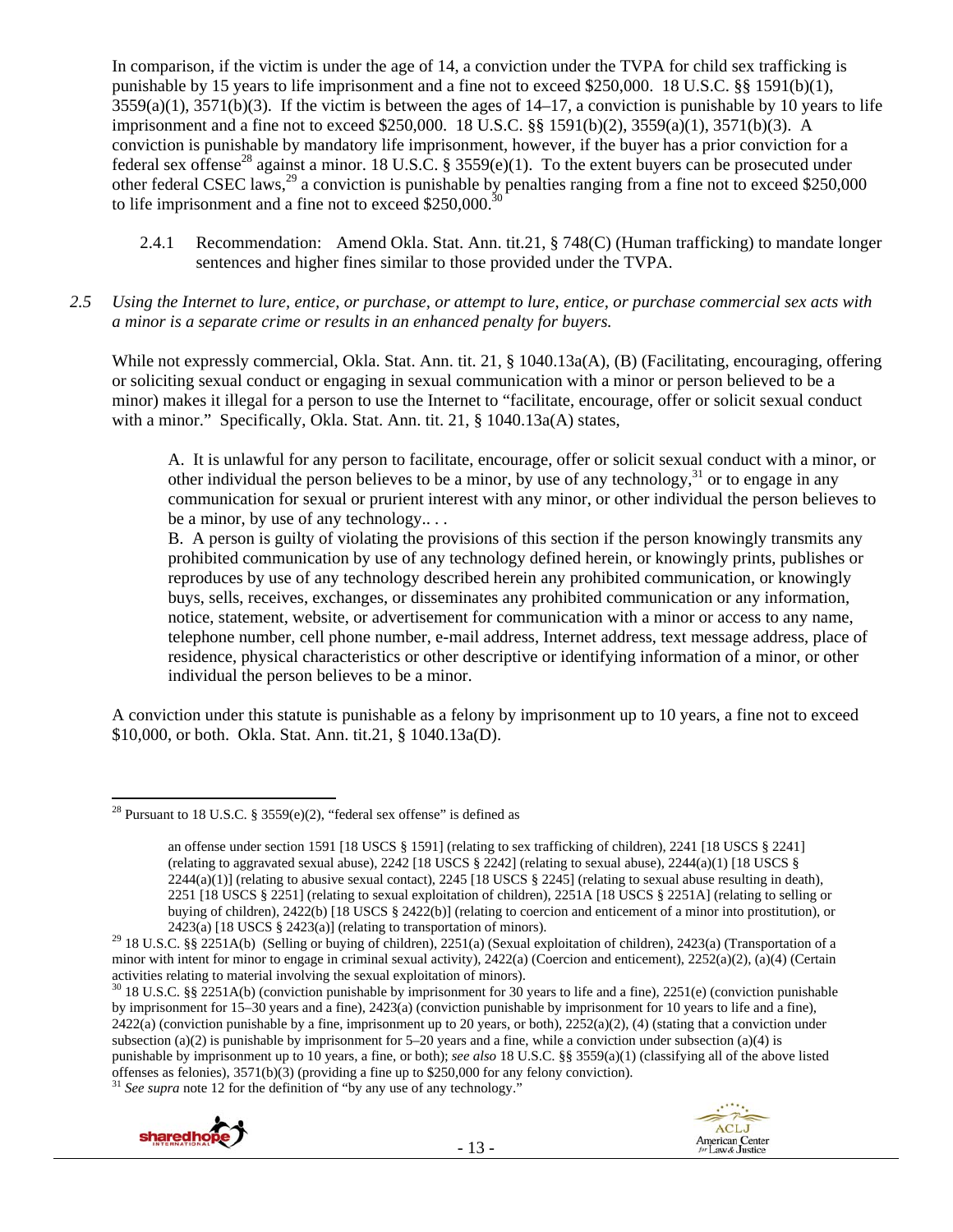Additionally, Okla. Stat. Ann. tit. 21, § 1123(A)(1) (Lewd or indecent proposals or acts as to child under 16) (Second version) $32$  prohibits a person from making "any oral, written or electronically or computer-generated lewd or indecent proposal to any child under sixteen (16) years of age . . . for the child to have unlawful sexual relations or sexual intercourse with any person." A first conviction<sup>33</sup> under this statute is punishable as a felony by imprisonment for 3–20 years and a possible fine not to exceed \$10,000. Okla. Stat. Ann. tit. 21, §§ 1123(A), 64(B). If the victim is under the age of 12, however, a first conviction is punishable as a felony by imprisonment for at least 25 years and a possible fine not to exceed \$10,000. Okla. Stat. Ann. tit. 21, §§ 1123(A), 64(B). Second convictions are punishable by the same penalties, but the offender "shall not be eligible for probation, suspended or deferred sentence." Okla. Stat. Ann. tit. 21, § 1123(A). In addition to not being eligible for probation, suspension or a deferred sentence, third and subsequent convictions are punishable as a felony by imprisonment for life or life without the possibility of parole and a possible fine not to exceed \$10,000. Okla. Stat. Ann. tit. 21, §§ 1123(A), 64(B). Additionally, a conviction under this statute by a person who has two prior convictions for any violation or attempted violation of Okla. Stat. Ann. tit. 21, § 1114(A) (Rape in the first degree), § 888 (Forcible sodomy), or § 843.5 (Child sexual abuse) is punishable as a felony by imprisonment for life or life without the possibility of parole and a possible fine not to exceed \$10,000. Okla. Stat. Ann. tit. 21, §§ 1123(A), 64(B).

- 2.5.1 Recommendation: Amend Okla. Stat. Ann. tit.21, § 1123 (Lewd or indecent proposals or acts as to child under 16) to include all minors under 18.
- *2.6 No age mistake defense is permitted for a buyer of commercial sex acts with any minor under 18.*

Neither Okla. Stat. Ann. tit.21, § 748 (Human trafficking) nor Oklahoma'sCSEC laws expressly prohibit an offender from asserting amistake of age defense.

- 2.6.1 Recommendation: Amend Okla. Stat. Ann. tit.21, § 748 (Human trafficking) and Oklahoma's CSEC laws to prohibit a defendant from asserting a defense based on age mistake.
- *2.7 Base penalties for buying sex acts with a minor are sufficiently high for all minors under 18 and not reduced for older minors.*

Okla. Stat. Ann. tit. 21, § 748 (Human trafficking) applies the same penalties in cases where the victim is a minor under the age of 18. Specifically, if the victim is a minor under the age of 18, a conviction under Okla. Stat. Ann. tit. 21, § 748(B) is punishable by imprisonment for a minimum of 10 years. Okla. Stat. Ann. tit.21, § 748(C). In contrast, Okla. Stat. Ann. tit. 21, § 1029(B)(Engaging in prostitution, etc.)staggers its penalties by imposing heightened penalties if the victim is under the age of 16.

- 2.7.1 Recommendation: Amend Okla. Stat. Ann. tit. 21, § 1030(2) to make the definition of "child prostitution" include all minors under the age of 18.
- *2.8 Financial penalties for buyers of commercial sex acts with minors are sufficiently high to make it difficult for buyers to hide the crime.*

Buyers convicted under Okla. Stat. Ann. tit. 21, § 748(B) (Human trafficking) or Oklahoma's CSEC laws are subject to fines ranging from \$2,500–\$25,000. Pursuant to Okla. Stat. Ann. tit.21, § 748(C),if the victim is a minor under the age of 18, a conviction under Okla. Stat. Ann. tit. 21, § 748(B) is punishable by a possible fine not to exceed \$20,000. Pursuant to Okla. Stat. Ann. tit.21, § 1031(C) (Punishment for violations), if the victim is under the age of 16, a conviction under Okla. Stat. Ann. tit. 21, § 1029(B) (Engaging in prostitution, etc.) is punishable by a fine not to exceed \$5,000 for a first conviction, \$10,000 for a second conviction, or \$15,000 for third and subsequent convictions. In contrast, if the victim is 16 years of age or older, a conviction under Okla.

<sup>32</sup> *See supra* note 14. 33 *See supra* note 15.





<sup>&</sup>lt;sup>32</sup> See supra note 14.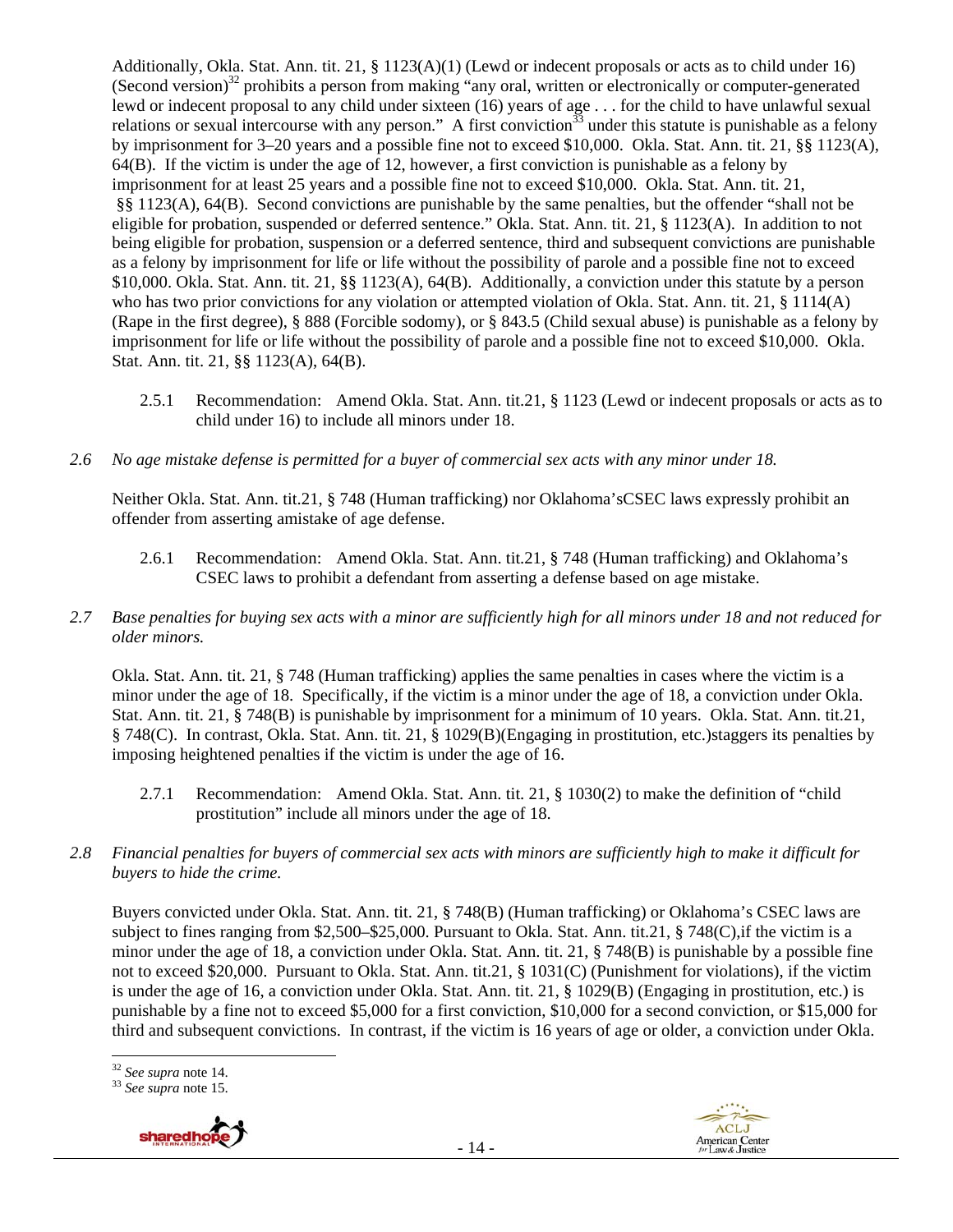Stat. Ann. tit. 21, § 1029(A) is punishable by a possible fine not to exceed \$2,500 for a first conviction, \$5,000 for a second conviction, or \$7,500 for third and subsequent convictions. Okla. Stat. Ann. tit.21, § 1031(A).

Additionally, the court may require a convicted buyer to make restitution. Specifically, Okla. Stat. Ann. tit. 21,  $§ 748(C)$  (Human trafficking) provides, "The court shall also order the defendant to pay restitution<sup>34</sup> to the victim35 as provided in Section 991f [Restitution] of Title 22 [Criminal procedure] of the Oklahoma Statutes." Buyers convicted of other crimes that cause injury to the victim are also required to make restitution under Okla. Stat. Ann. tit. 22, § 991f(C)(1) (Restitution), which provides,

Upon conviction for any crime wherein property has been stolen, converted or otherwise unlawfully obtained, or its value substantially decreased as a direct result of the crime, or wherein the crime victim suffered injury, loss of income, or out-of-pocket loss, the individuals criminally responsible shall be sentenced to make restitution. Restitution may be ordered in addition to the punishments prescribed by law.

Okla. Stat. Ann. tit. 21, § 68 (Conviction does not work forfeiture) prohibits asset forfeiture unless it "is expressly imposed by law," and although Okla. Stat. Ann. tit. 21, § 1738(A)(1) (Seizure and forfeiture proceedings—Vehicles, airplanes, vessels, etc. used in attempt or commission of certain crimes)<sup>36</sup>expressly authorizes equipment and vehicle forfeiture for violations of Okla. Stat. Ann. tit.21, § 748 (Human trafficking), § 1029 (Engaging in prostitution, etc.), or § 1030 (Definitions), limiting language in Okla. Stat. Ann. tit. 21, § 1738(A)(1) makes the forfeiture provisions for the CSEC offenses not applicable to buyers. Okla. Stat. Ann. tit. 21, § 1738(A)(1)specifically provides,

Any commissioned peace officer of this state is authorized to seize any equipment, vehicle, airplane, vessel or any other conveyance that is used in the commission of . . . any human trafficking offense in violation of Section 748 [Human trafficking] of this title, or used by any defendant when such vehicle or other conveyance is used in any manner by a prostitute, pimp or panderer to facilitate or participate in the commission of any prostitution offense in violation of Sections . . . 1029 [Engaging in prostitution, etc.] or 1030 [Definitions] of this title; provided, however, that the vehicle or conveyance of a customer or anyone merely procuring the services of a prostitute shall not be included.

Okla. Stat. Ann. tit. 21, § 1738(B), (9)–(12) states,

In addition to the property described in subsection A of this section, the following property is also subject to forfeiture pursuant to this section: . . .

9. All property used in the commission of, or in any manner to facilitate, a violation of Section 1040.12a [Aggravated possession of child pornography] of this title;

10. All conveyances, including aircraft, vehicles or vessels, monies, coins and currency, or other instrumentality used or intended to be used, in any manner or part, to commit a violation of

<sup>&</sup>lt;sup>36</sup> The text of Okla. Stat. Ann. tit. 21, § 1738 included here and elsewhere in this report includes amendments made by the passage of House Bill 1604 during Oklahoma's 53rd Legislative Session. 2011 Okla. Sess. Laws 132 (effective Nov. 1, 2011).





 <sup>34</sup> Okla. Stat. Ann. tit. 22, § 991f(A)(1) (Restitution) defines "restitution" as "the sum to be paid by the defendant to the victim of the criminal act to compensate that victim for up to three times the amount of the economic loss suffered as a direct result of the criminal act of the defendant." Okla. Stat. Ann. tit. 22, § 991f(A)(3) defines "economic loss" as,

<sup>[</sup>A]ctual financial detriment suffered by the victim consisting of medical expenses actually incurred, damage to or loss of real and personal property and any other out-of-pocket expenses, including loss of earnings, reasonably incurred as the direct result of the criminal act of the defendant. No other elements of damage shall be included as an economic loss for purposes of this section.

<sup>&</sup>lt;sup>35</sup> Okla. Stat. Ann. tit. 22, § 991f(A)(2) defines a "victim" as "any person, partnership, corporation or legal entity that suffers an economic loss as a direct result of the criminal act of another person."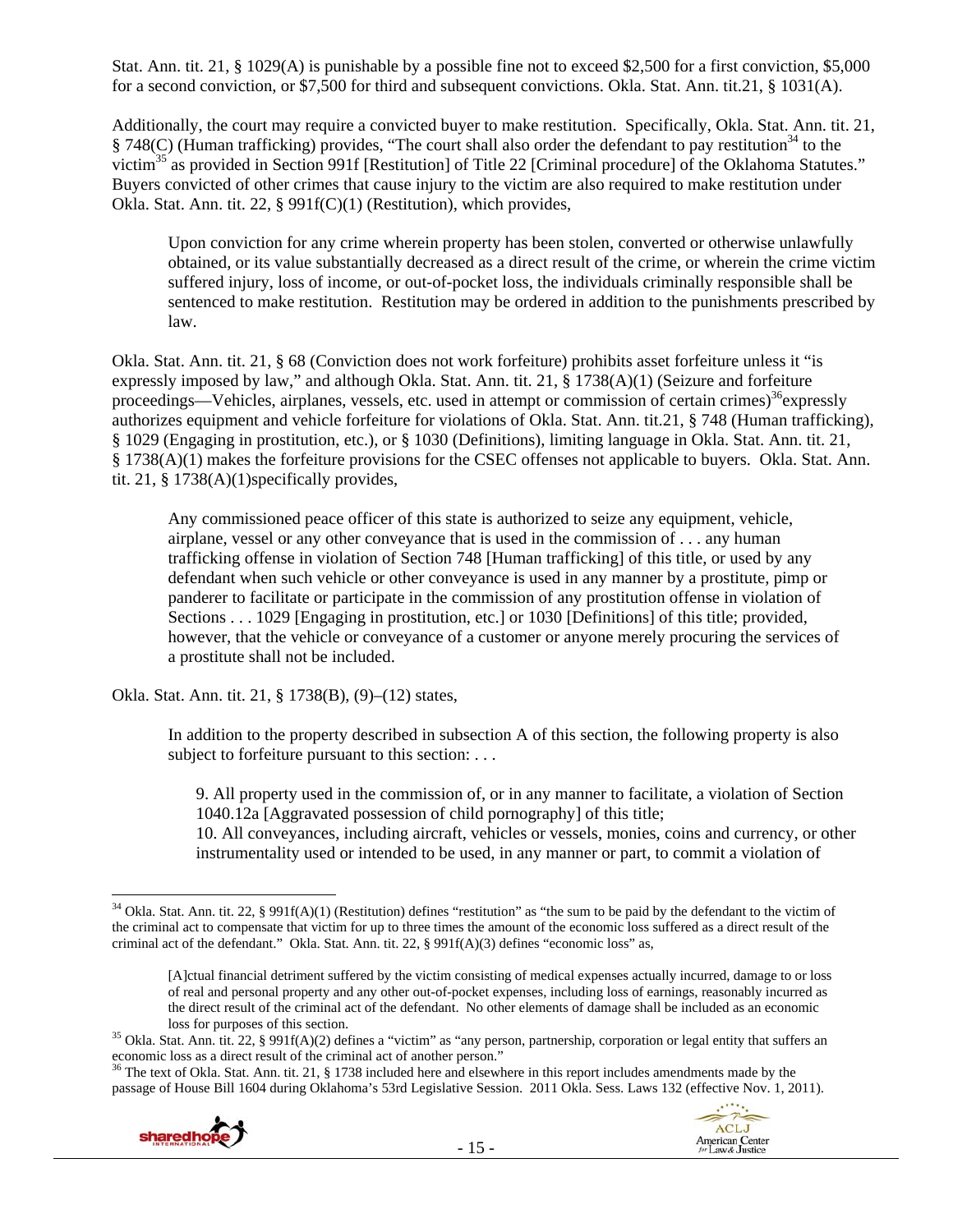paragraph 1 of subsection A of Section 1021 [Indecent exposure—Indecent exhibitions—Obscene material or child pornography—Solicitation of minors] of this title, where the victim of the crime is a minor child, subsection B of Section 1021 of this title, Section 1021.2 [Minors—Procuring for participation in pornography] of this title, paragraph 1 of subsection A of Section 1111 [Rape defined] of this title, or paragraphs 2 and 3 of subsection A of Section 1123 [Lewd or indecent proposals or acts as to child under 16] of this title;

11. All conveyances, including aircraft, vehicles or vessels, monies, coins and currency, or other instrumentality used in any manner or part, to commit any violation of the provisions set forth in Section 748 [Human trafficking] of this title;

12. Any and all property used in any manner or part to facilitate, participate or further the commission of a human trafficking offense in violation of Section 748 of this title, and all property, including monies, real estate, or any other tangible assets or property of or derived from or used by a prostitute, pimp or panderer in any manner or part to facilitate, participate or further the commission of any prostitution offense in violation of Sections 1028 [Setting up or operating place of prostitution], 1029 [Engaging in prostitution, etc.] or 1030 [Definitions] of this title; provided, however, any monies, real estate or any other tangible asset or property of a customer or anyone merely procuring the services of a prostitute shall not be included.

Additional property may be seized pursuant to Okla. Stat. Ann. tit. 21, § 1024.3 (Seizure of evidentiary copy of obscene material or all copies of explicit child pornography), which authorizes the seizure of "all copies of explicit child pornography found in the possession or under the control of" a person arrested for a violation of Okla. Stat. Ann. tit. 21, § 1024.2 (Purchase, procurement or possession of child pornography).

Buyers may be subject to additional civil penalties. To the extent buyers may be prosecuted under Okla. Stat. Ann. tit. 21, § 748 (Human trafficking), Okla. Stat. Ann. tit. 21, § 748.2(B) (Guidelines for treatment of human trafficking victims—Right to civil action)provides,

Any person aggrieved by a violation of subsection B of Section 748 of this title may bring a civil action against the person or persons who committed the violation to recover actual and punitive damages and reasonable attorney fees. A criminal case or prosecution is not a necessary precedent to the civil action. The statute of limitations for the cause of action shall not commence until the latter of the victim's emancipation from the defendant or the victim's twenty-first birthday.

## *2.9 Buying and possessing child pornography carries penalties as high as similar federal offenses.*

Okla. Stat. Ann. tit. 21, § 1024.2 (Purchase, procurement or possession of child pornography) makes it illegal for a person to buy or possess child pornography. Okla. Stat. Ann. tit. 21, § 1024.2 states, "It shall be unlawful for any person to buy, procure, or possess child pornography<sup>37</sup> in violation of Sections 1024.1 [Definitions]through 1024.4 [Destruction of obscene material or child pornography upon conviction]. . . ." A conviction under this statute is punishable as a felony by imprisonment up to 5 years, a fine not to exceed \$5,000, or both. Okla. Stat. Ann. tit.21, § 1024.2. Additionally, Okla. Stat. Ann. tit. 21, § 1021.2 (Minors— Procuring for participation in pornography) makes it a crime if a person "knowingly" possess child pornography. A conviction under this statute is punishable as a felony by imprisonment up to 20 years without the possibility of a deferred sentence, a fine not to exceed \$25,000, or both. Okla. Stat. Ann. tit.21, § 1021.2(A). Lastly, pursuant to Okla. Stat. Ann. tit. 21, §1040.12a(A) (Aggravated possession of child pornography— Penalties—Definitions), "[a]ny person who, with knowledge of its contents, possesses one hundred (100) or more separate materials depicting child pornography shall be, upon conviction, guilty of aggravated possession of child pornography." A conviction under this statute is punishable by imprisonment up to life and a fine not to exceed \$10,000. Okla. Stat. Ann. tit.21, §1040.12a(A).

 <sup>37</sup> See supra note 10 for the definition of "child pornography."



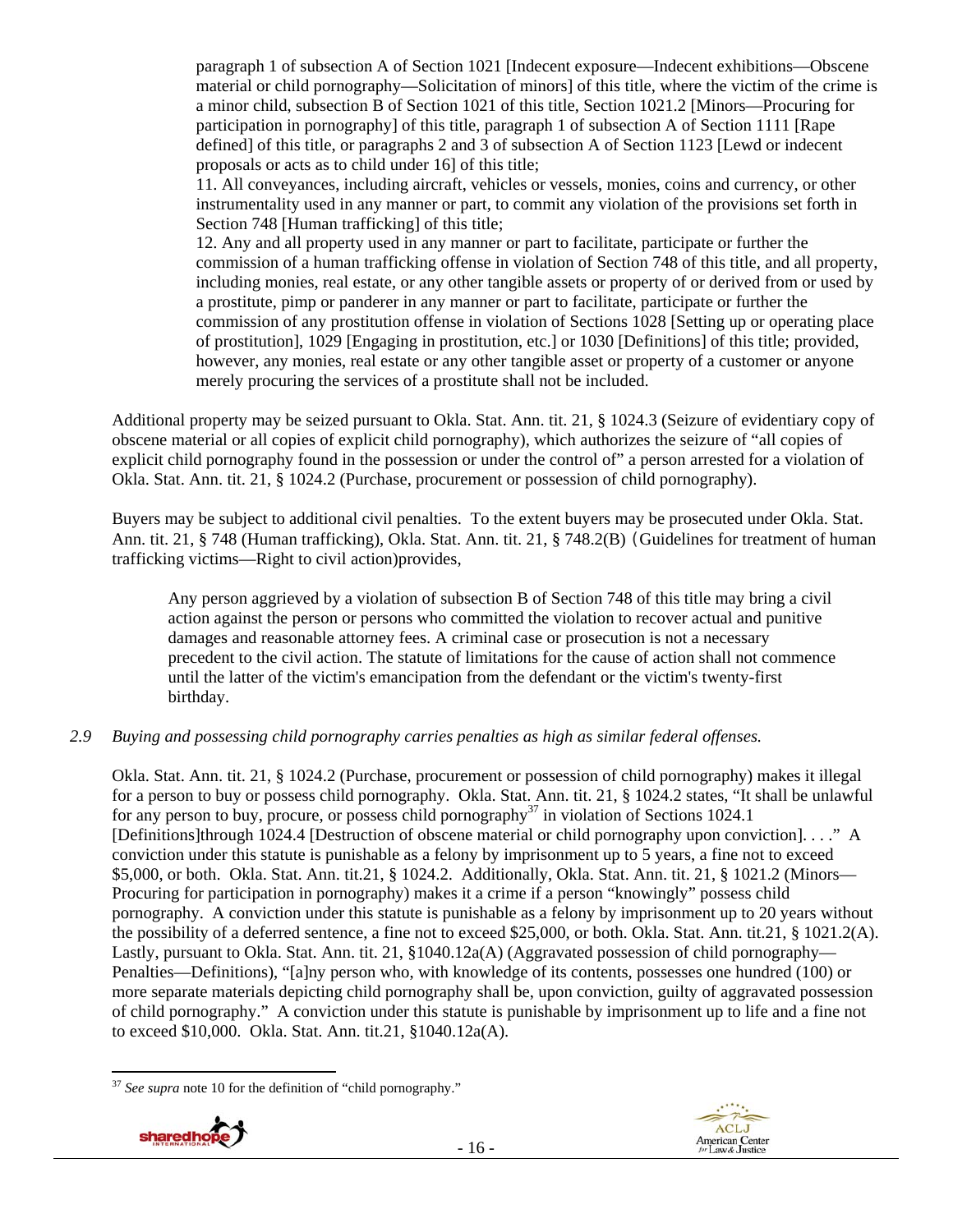In comparison, a federal conviction for possession of child pornography<sup>38</sup> is generally punishable by imprisonment for 5–20 years and a fine not to exceed  $$250,000.<sup>39</sup>$  Subsequent convictions, however, are punishable by imprisonment up to 40 years and a fine not to exceed  $$250,000.<sup>40</sup>$ 

- 2.9.1 Recommendation: Increase the penalties for a violation of Okla. Stat. Ann. tit.21, § 1024.2 (Purchase, procurement or possession of child pornography) to correspond with those provided under federal law.
- *2.10 Convicted buyers of commercial sex acts with minors and child pornography are required to register as sex offenders.*

Pursuant to Oklahoma's Sex Offenders Registration Act,<sup>41</sup> Okla. Stat. Ann. tit. 57, § 582(A) (Persons and crimes to which act applies) states that a person "residing, working or attending school within the State of Oklahoma" with any of the following convictions after November 1, 1989 must register as a sex offender: Okla. Stat. Ann. tit. 21, §1021.2 [Minors—Procuring for participation in pornography], § 1024.2 [Purchase, procurement or possession of child pornography], §1040.12a [Aggravated possession of child pornography— Penalties—Definitions], §1040.13a [Facilitating, encouraging, offering or soliciting sexual conduct or engaging in sexual communication with a minor or person believed to be a minor], §1111.1 [Rape by instrumentation], §1114 [Rape in the first degree—Second degree], or §1123 [Lewd or indecent proposals or acts as to child under 16].

Pursuant to this statute, buyers convicted under Okla. Stat. Ann. tit. 21, §748 (Human trafficking) or§ 1029 (Engaging in prostitution, etc.)are not required to register as sex offenders.

2.10.1 Recommendation: Amend Okla. Stat. Ann. tit.57, § 582(A) (Persons and crimes to which act applies) to require sex offender registry for convictions under Okla. Stat. Ann. tit. 21, § 748(B) (Human trafficking)or § 1029 (Engaging in prostitution, etc.) when the victim is a minor under 18.

 $40$  18 U.S.C. §§ 2252(b) (stating if a person has a prior conviction under subsection (a)(2), or a list of other statutes, a conviction is punishable by a fine and imprisonment for  $15-40$  years, but if a person has a prior conviction under subsection (a)(4), or a list of other statutes, a conviction is punishable by a fine and imprisonment for 10–20 years), 2252A(b)(1) (stating if a person has a prior conviction under subsection (a)(2), (a)(3), or a list of other statutes, a conviction is punishable by a fine and imprisonment for 15–40 years), 1466A(a), (b) (stating that the penalty scheme for section 2252A(b) applies); *see also* 18 U.S.C. §§ 3559(a)(1) (classifying all of the above listed offenses as felonies),  $3571(b)(3)$  (providing a fine up to \$250,000 for any felony conviction). <sup>41</sup> Okla. Stat. Ann. tit. 57, §§ 581–590.2.



 $38\,18$  U.S.C. §§ 2252(a)(2), (a)(4) (Certain activities relating to material involving the sexual exploitation of minors), 2252A(a)(2)–(3) (Certain activities relating to material constituting or containing child pornography), 1466A(a), (b) (Obscene visual representations of the sexual abuse of children).

<sup>&</sup>lt;sup>39</sup> 18 U.S.C. §§ 2252(b) (stating that a conviction under subsection (a)(2) is punishable by imprisonment for 5–20 years and a fine, while a conviction under subsection (a)(4) is punishable by imprisonment up to 10 years, a fine, or both),  $2252A(b)(1)$  (a conviction is punishable by imprisonment for  $5-20$  years and a fine), 1466A(a), (b) (stating that a conviction under subsection (a) is "subject to the penalties provided in section 2252A(b)(1)," imprisonment for 5–20 years and a fine, while a conviction under subsection (b) is "subject to the penalties provided in section 2252A(b)(2)," imprisonment up to 10 years, a fine, or both); *see also* 18 U.S.C. §§ 3559(a)(1) (classifying all of the above listed offenses as felonies), 3571(b)(3) (providing a fine up to \$250,000 for any felony conviction).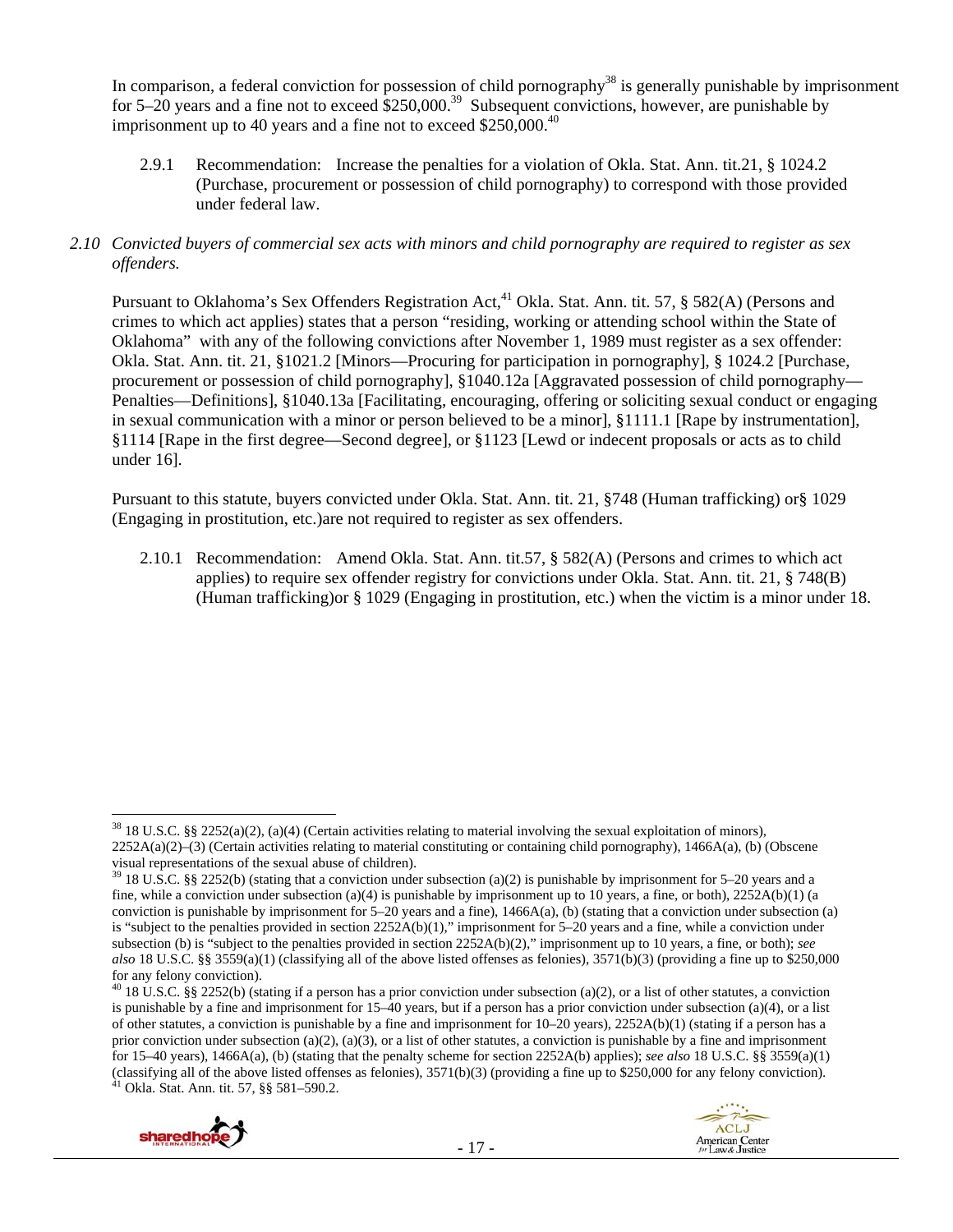#### **Framework Issue 3: Criminal provisions for traffickers**

#### *Legal Components:*

- *3.1 Penalties for trafficking a child for sexual exploitation are as high as federal penalties.*
- *3.2 Creating and distributing child pornography carries penalties as high as similar federal offenses.*
- *3.3 Using the Internet to lure, entice, recruit or sell commercial sex acts with a minor is a separate crime or results in an enhanced penalty for traffickers.*
- *3.4 Financial penalties for traffickers, including asset forfeiture, are sufficiently high.*
- *3.5 Convicted traffickers are required to register as sex offenders.*
- *3.6 Laws relating to termination of parental rights for certain offenses include sex trafficking or CSEC offenses in order to remove the children of traffickers from their control and potential exploitation. \_\_\_\_\_\_\_\_\_\_\_\_\_\_\_\_\_\_\_\_\_\_\_\_\_\_\_\_\_\_\_\_\_\_\_\_\_\_\_\_\_\_\_\_\_\_\_\_\_\_\_\_\_\_\_\_\_\_\_\_\_\_\_\_\_\_\_\_\_\_\_\_\_\_\_\_\_\_\_\_\_\_\_\_\_\_\_\_\_\_\_\_\_\_*

#### *Legal Analysis:*

*3.1 Penalties for trafficking a child for sexual exploitation are as high as federal penalties.* 

If the victim is under the age of 18, a trafficker's conviction under Okla. Stat. Ann. tit. 21, § 748(B) (Human trafficking)<sup>42</sup> is punishable by imprisonment for at least 10 years, a fine not to exceed \$20,000, or both. Okla. Stat. Ann. tit.21, § 748(C).

Traffickers may be convicted under Okla. Stat. Ann. tit. 21, § 1029(B) (Engaging in prostitution, etc.)<sup>43</sup>for aiding or abetting a person to "solicit, induce, entice, or procure" a minor under the age of 16 to commit an act of prostitution. Okla. Stat. Ann. tit. 21, § 1029(A)(2), (4), (B). Pursuant to Okla. Stat. Ann. tit.21, § 1031(C) (Punishment for violations),if the victim is under the age of 16, a conviction under Okla. Stat. Ann. tit. 21, § 1029(B) is punishable as a felony by imprisonment up to 10 years and a fine not to exceed \$5,000 for a first conviction, \$10,000 for a second conviction, or \$15,000 for third and subsequent convictions. In contrast, if the victim is 16 years of age or older, a conviction is punishable as a misdemeanor by imprisonment in a county jail for 30 days to 1 year, a fine not to exceed \$2,500 for a first conviction, \$5,000 for a second conviction, or \$7,500 for third and subsequent convictions, or by both fine and imprisonment. Okla. Stat. Ann. tit.21, § 1031(A). In addition, the court may also order that the offender serve 40–80 hours of community service.<sup>44</sup> Okla. Stat. Ann. tit.21, § 1031(A).

A trafficker convicted under Okla. Stat. Ann. tit. 21, § 1087(A)(1), (A)(2)(Child under 18 years of age— Procuring for prostitution, lewdness or other indecent act—Punishment),<sup>45</sup> a felony, may be punished by imprisonment for 1–10 years and a possible fine not to exceed \$10,000. Okla. Stat. Ann. tit.21, §§ 1087(B)(1), 64(B). While a trafficker convicted under Okla. Stat. Ann. tit. 21, § 1088(A)(2), (A)(3) (Child under 18 years of age—Inducing, keeping, detaining or restraining for prostitution—Punishment), also a felony,<sup>46</sup> may be punished by imprisonment for 1–25 years and a fine of \$5,000–\$25,000. Okla. Stat. Ann. tit.21, § 1088(B)(1). Additionally, a trafficker may be convicted of Okla. Stat. Ann. tit. 21, § 1040.13a(B) (Facilitating, encouraging, offering or soliciting sexual conduct or engaging in sexual communication with a minor or person believed to be a minor), which is punishable as a felony by imprisonment up to 10 years, a fine not to exceed \$10,000, or both. Okla. Stat. Ann. tit. 21, § 1040.13a(D).



<sup>&</sup>lt;sup>42</sup> See supra Section 1.1 for the specific provisions of Okla. Stat. Ann. tit. 21, § 748(B).<br><sup>43</sup> See supra Section 1.2 for the specific provisions of Okla. Stat. Ann. tit. 21, § 1029.<br><sup>44</sup> See supra note 8.<br><sup>46</sup> See sup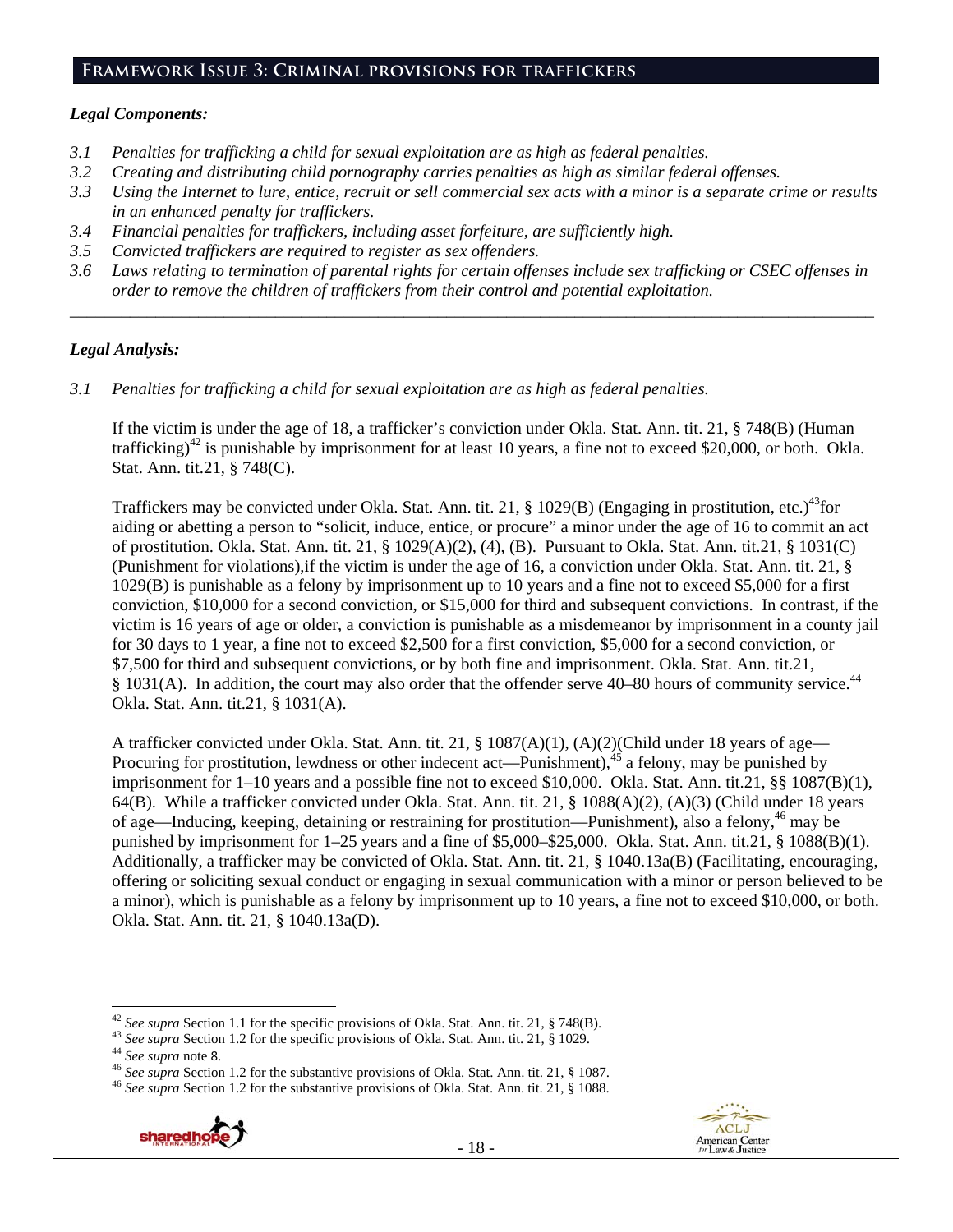Although not specifically oriented towards sexual exploitation, a trafficker may be prosecuted under Okla. Stat. Ann. tit. 21, § 866(A)(1)(a) (Elements of offense)<sup>47</sup> for the "acceptance, solicitation, offer, payment or transfer of any compensation, in money, property or other thing of value, at anytime, by any person in connection with the acquisition or transfer of the legal or physical custody or adoption of a minor child  $\dots$ ."<sup>48</sup> A first conviction under this statute is punishable as a felony by imprisonment for 1–3 years and a possible fine not to exceed \$10,000. Okla. Stat. Ann. tit. 21, §§ 867(A), 64(B). A subsequent conviction, however, is punishable as a felony by imprisonment for at least 3 years, with no suspension of judgment or sentence permitted, and a possible fine not to exceed \$10,000. Okla. Stat. Ann. tit. 21, §§ 867(B), 64(B).

Traffickers may also face punishment under Oklahoma's laws related to racketeering. Okla. Stat. Ann. tit. 22, § 1403(A)–(D) (Participation in pattern of racketeering activity or collection of unlawful debt prohibited) states,

A. No person employed by or associated with any enterprise<sup>49</sup> shall conduct or participate in, directly or indirectly, the affairs of the enterprise through a pattern of racketeering activity<sup>50</sup> or the collection of an unlawful debt.

B. No person, through a pattern of racketeering activity or through the collection of an unlawful debt, shall acquire or maintain, directly or indirectly, any interest in or control of any enterprise or real property.

C. No person who has received any proceeds derived, directly or indirectly, from a pattern of racketeering activity, or through the collection of any unlawful debt, in which the person participated as a principal, shall use or invest, directly or indirectly, any part of the proceeds or any proceeds derived from the investment or use of any of those proceeds in the acquisition of any right, title, or interest in real property or in the establishment or operation of any enterprise. . . .

D. No person shall attempt to violate or conspire with others to violate the provisions of subsection A, B or C of this section.

Okla. Stat. Ann. tit. 22, § 1402(10) (Definitions) defines "racketeering activity" as "engaging in, attempting to engage in, conspiring to engage in, or soliciting, coercing, or intimidating another person to engage in any conduct which is chargeable or indictable as constituting a felony violation of," among other offenses, Okla. Stat. Ann. tit. 21, § 748 (Human trafficking), § 866 (Elements of offense), § 867 (Trafficking in children a felony), § 1021 (Indecent exposure—Indecent exhibitions—Obscene material or child pornography—

5. "Pattern of racketeering activity" means two or more occasions of conduct:

(4) are not so closely related to each other and connected in point of time and place that they constitute a single event, and

b. where each of the following is present:

<sup>(3)</sup> for the purposes of Section 1403 of this title each of the occasions of conduct constituted a felony pursuant to the laws of this state.



 <sup>47</sup> *See supra* Section 1.2 for the substantive provisions of Okla. Stat. Ann. tit. 21, § 866. <sup>48</sup> *See supra* note 11. 49 Okla. Stat. Ann. tit. 22, § 1402(2) (Definitions) defines "enterprise" to include,

<sup>[</sup>A]ny individual, sole proprietorship, partnership, corporation, trust, governmental entity, or other legal entity, or any union, association, unincorporated association or group of persons, associated in fact although not a legal entity, involved in any lawful or unlawful project or undertaking or any foreign organization that the United States Secretary of State has designated a foreign terrorist organization pursuant to Title 8 U.S.C.A., Section 1189. 50 Pursuant to Okla. Stat. Ann. tit. 22, § 1402(5),

a. that include each of the following:

<sup>(1)</sup> constitute racketeering activity,

<sup>(2)</sup> are related to the affairs of the enterprise,

<sup>(3)</sup> are not isolated, and

<sup>(1)</sup> at least one of the occasions of conduct occurred after November 1, 1988,

<sup>(2)</sup> the last of the occasions of conduct occurred within three (3) years, excluding any period of imprisonment served by any person engaging in the conduct, of a prior occasion of conduct, and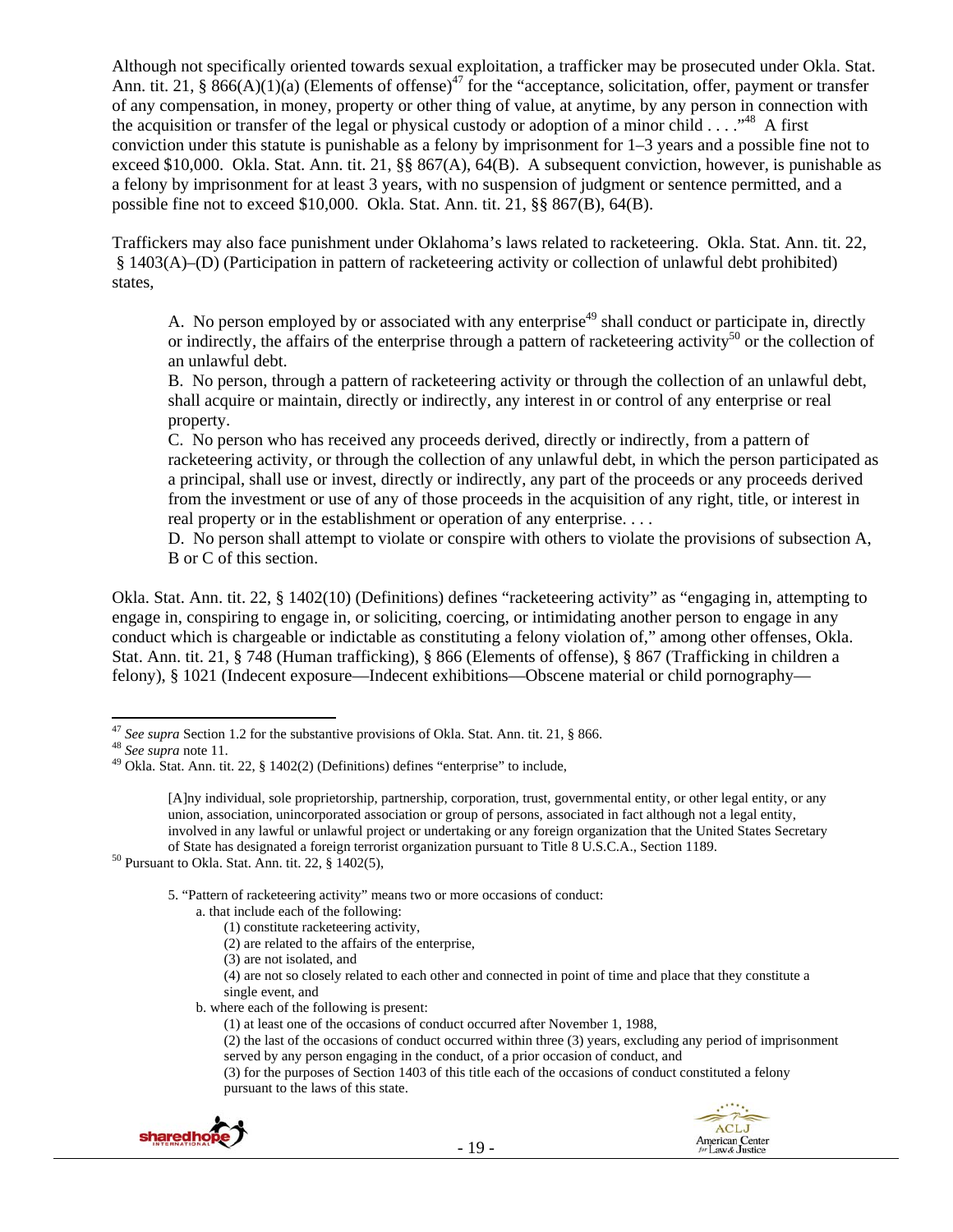Solicitation of minors), § 1021.2 (Minors—Procuring for participation in pornography), § 1087 (Child under 18 years of age—Procuring for prostitution, lewdness or other indecent act—Punishment), § 1088 (Child under 18 years of age—Inducing, keeping, detaining or restraining for prostitution—Punishment), § 1123 (Lewd or indecent proposals or acts as to child under 16). Pursuant to Okla. Stat. Ann. tit. 22, § 1404(A), (B) (Penalties for violating § 1403), a conviction under this statute is punishable by imprisonment for at least 10 years, which "shall not be eligible for a deferred sentence, probation, suspension, work furlough, or release from confinement on any other basis until the person has served one-half  $(1/2)$  of the sentence," and, if the trafficker "derived" pecuniary value, or . . . caused personal injury, or property damage or other loss," a possible "fine that does not exceed three times the gross value gained or three times the gross loss caused, whichever is greater, plus court costs and the costs of investigation and prosecution reasonably incurred, less the value of any property ordered forfeited pursuant to the provisions of subsection A of Section 1405 of this title. . . ."

Additionally, "[a]ny parent or other person who shall willfully or maliciously engage in sexual exploitation of a child under twelve (12) years of age shall, upon conviction, be punished by imprisonment" for at least 25 years and by a fine of \$500–\$5,000. Okla. Stat. Ann. tit. 21, § 843.5(I). Furthermore, "[a]ny parent or other person who shall willfully of maliciously engage in enabling child sexual exploitation shall, upon conviction, be punished by imprisonment" for life in the Department of corrections or up to one year in a county jail, a possible fine of \$500–\$5,000, or both. Okla. Stat. Ann. tit. 21,  $\S$  843.5(J).<sup>51</sup>

In comparison, if the victim is under the age of 14, a conviction under the Trafficking Victims Protection Act  $(TVPA)^{52}$  for child sex trafficking is punishable by 15 years to life imprisonment and a fine not to exceed \$250,000.18 U.S.C. §§ 1591(b)(1), 3559(a)(1), 3571(b)(3). If the victim is between the ages of 14–17, a conviction is punishable by 10 years to life imprisonment and a fine not to exceed \$250,000. 18 U.S.C. §§ 1591(b)(2), 3559(a)(1), 3571(b)(3). A conviction is punishable by mandatory life imprisonment, however, if the trafficker has a prior conviction for a federal sex offense<sup>53</sup> against a minor.

## *3.2 Creating and distributing child pornography carries penalties as high as similar federal offenses.*

Oklahoma prohibits both the creation and distribution of child pornography. Okla. Stat. Ann. tit. 21, § 1021(A)(4) (Indecent exposure—Indecent exhibitions—Obscene material or child pornography—Solicitation of minors)<sup>54</sup>makes it a crime if a person "[m]akes, prepares, [or] . . . distributes . . . child pornography."<sup>55</sup>A conviction under Okla. Stat. Ann. tit. 21, § 1021(A) is punishable as a felony by imprisonment for 30 days to 10 years, a fine of \$500–\$20,000, or both. Okla. Stat. Ann. tit. 21, § 1021(A). Additionally, Okla. Stat. Ann. tit. 21, § 1021.2(A) (Minors—Procuring for participation in pornography)<sup>56</sup> makes it a crime if a person "procure[s] or cause[s] the participation of any minor under the age of eighteen  $(18)$  years in any child pornography or ... knowingly . . . manufactures, or causes to be sold or distributed any child pornography . . . ." A conviction under this statute is punishable as a felony by imprisonment up to 20 years without the possibility of a deferred sentence, a fine not to exceed \$25,000, or both. Okla. Stat. Ann. tit.21, § 1021.2(A).

Similarly, Okla. Stat. Ann. tit. 21, § 1040.8(A) (Publication, distribution or participation in preparation of obscene material or child pornography—Unsolicited mailings)provides,

No person shall knowingly photograph, act in, pose for, model for, print, sell, offer for sale, give away, exhibit, publish, offer to publish, or otherwise distribute, display, or exhibit any book, magazine, story, pamphlet, paper, writing, card, advertisement, circular, print, picture, photograph, motion picture film, electronic video game or recording, image, cast, slide, figure, instrument, statue, drawing, presentation,

<sup>&</sup>lt;sup>52</sup> See supra note 21.<br>
<sup>53</sup> See supra note 28.<br>
<sup>53</sup> See supra note 28.<br>
<sup>54</sup> See supra note 13.<br>
<sup>55</sup> See supra note 10.<br>
<sup>56</sup> See supra note 10.<br>
<sup>56</sup> See supra Section 1.2 for the substantive provisions of Okla. Stat





<sup>&</sup>lt;sup>51</sup> See supra Section 1.2 for the substantive provision of Okla. Stat. Ann. tit. 21, § 843.5.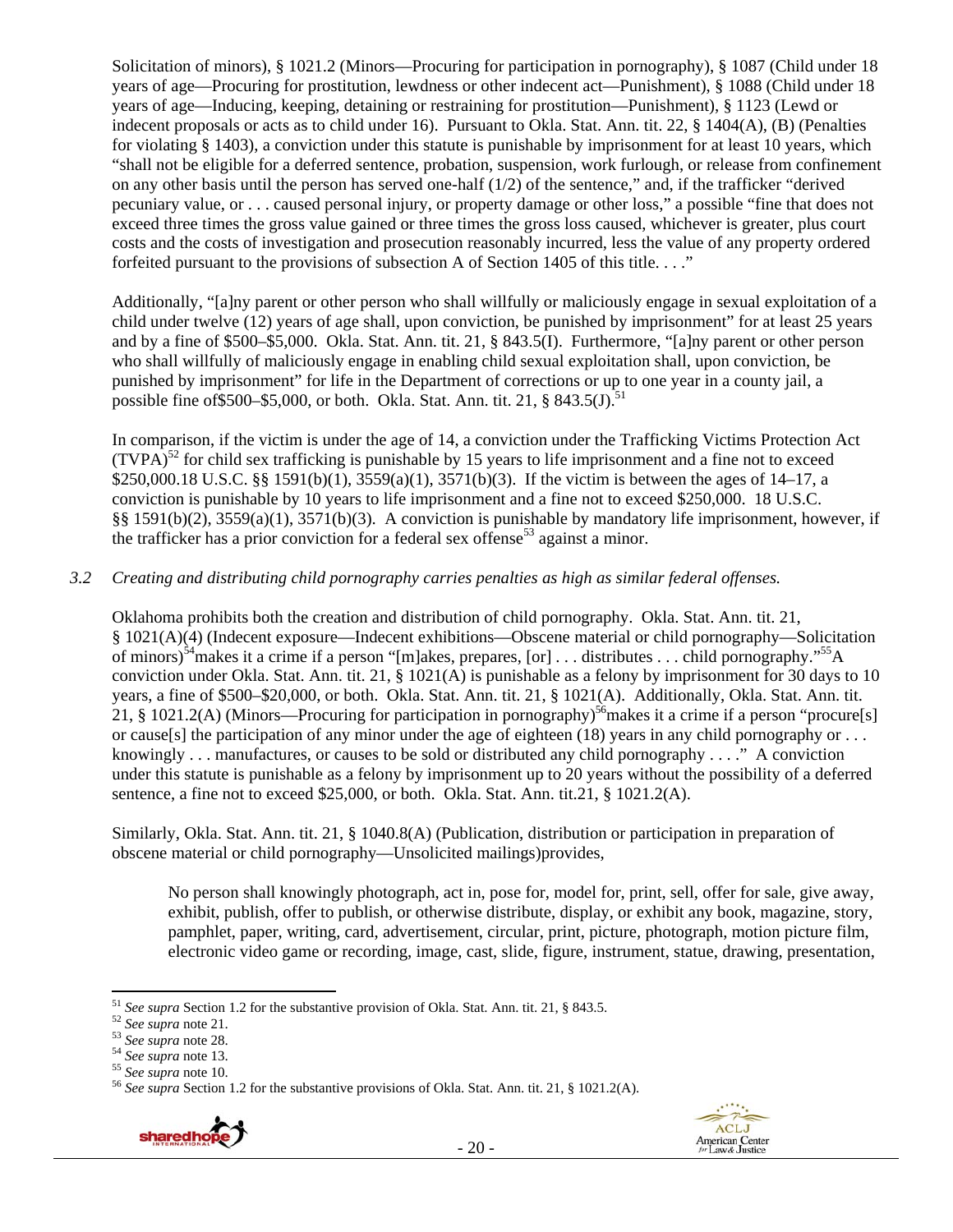or other article which is obscene material or child pornography, as defined in Section 1024.1 of this title. . . .

A conviction under this statute that involves child pornography<sup>57</sup> is punishable as a felony by imprisonment up to 20 years, a fine not to exceed \$10,000, or both. Okla. Stat. Ann. tit. 21, § 1040.8(C).

A person who is a parent, guardian, or has custody of a child under the age of 18, may also be prosecuted under Okla. Stat. Ann. tit. 21, § 1021.3(A) (Guardians—Parents—Custodians—Consent to participation of minors in child pornography) if the person "knowingly permits or consents to the participation of a minor in any child pornography. . . ." A conviction under this statute is punishable as a felony by imprisonment up to 20 years, a fine not to exceed \$25,000, or both, and is not eligible for a deferred sentence. Okla. Stat. Ann. tit.21,  $$1021.3(A).$ 

In comparison, if the victim is under the age of 14, a conviction under the TVPA for child sex trafficking is punishable by 15 years to life imprisonment and a fine not to exceed \$250,000. 18 U.S.C. §§ 1591(b)(1),  $3559(a)(1)$ ,  $3571(b)(3)$ . If the victim is between the ages of  $14-17$ , a conviction is punishable by 10 years to life imprisonment and a fine not to exceed \$250,000. 18 U.S.C. §§ 1591(b)(2), 3559(a)(1), 3571(b)(3). A conviction is punishable by mandatory life imprisonment, however, if the trafficker has a prior conviction for a federal sex offense<sup>58</sup> against a minor. Additionally, a federal conviction for distribution of child pornography<sup>59</sup> is generally punishable by imprisonment for  $5-20$  years and a fine not to exceed \$250,000.<sup>60</sup> Subsequent convictions, however, are punishable by imprisonment up to 40 years and a fine not to exceed \$250,000.<sup>61</sup>

*3.3 Using the Internet to lure, entice, recruit or sell commercial sex acts with a minor is a separate crime or results in an enhanced penalty for traffickers.* 

Although not expressly commercial, Okla. Stat. Ann. tit. 21, § 1040.13a(A),(B)(Facilitating, encouraging, offering or soliciting sexual conduct or engaging in sexual communication with a minor or person believed to be a minor) makes it illegal for a person to use the Internet to "facilitate, encourage, offer or solicit sexual conduct with a minor." Specifically, Okla. Stat. Ann. tit. 21, § 1040.13a(A),(B) states,

A. It is unlawful for any person to facilitate, encourage, offer or solicit sexual conduct with a minor, or other individual the person believes to be a minor, by use of any technology, or to engage in any communication for sexual or prurient interest with any minor, or other individual the person believes to be a minor, by use of any technology<sup>62</sup>...

B. A person is guilty of violating the provisions of this section if the person knowingly transmits any prohibited communication by use of any technology defined herein, or knowingly prints, publishes or reproduces by use of any technology described herein any prohibited communication, or knowingly

<sup>&</sup>lt;sup>61</sup> 18 U.S.C. §§ 2252(b) (stating if a person has a prior conviction under subsection (a)(1), (a)(2), or (a)(3) or a list of other statutes, a conviction is punishable by a fine and imprisonment for 15–40 years), 2252A(b)(1) (stating if a person has a prior conviction under subsection (a)(2), (a)(3), or a list of other statutes, a conviction is punishable by a fine and imprisonment for  $15-$ 40 years), 1466A(a), (b) (stating that the penalty scheme for section 2252A(b) applies); *see also* 18 U.S.C. §§ 3559(a)(1) (classifying all of the above listed offenses as felonies),  $3571(b)(3)$  (providing a fine up to \$250,000 for any felony conviction). <sup>62</sup> *See supra* note 12.



<sup>&</sup>lt;sup>57</sup> *See supra* note 10.<br><sup>58</sup> *See supra* note 28.<br><sup>59</sup> 18 U.S.C. §§ 2252(a)(1), (a)(2), (a)(3) (Certain activities relating to material involving the sexual exploitation of minors),  $2252A(a)(2)$ , (a)(3) (Certain activities relating to material constituting or containing child pornography), 1466A(a) (Obscene visual representations of the sexual abuse of children).

<sup>&</sup>lt;sup>60</sup> 18 U.S.C. §§ 2252(b) (stating that a conviction under subsection (a)(1), (a)(2), or (a)(3) is punishable by imprisonment for 5– 20 years and a fine), 2252A(b)(1) (a conviction is punishable by imprisonment for 5–20 years and a fine), 1466A(a), (b) (stating that a conviction under subsection (a) is "subject to the penalties provided in section  $2252A(b)(1)$ ," imprisonment for 5–20 years and a fine, while a conviction under subsection (b) is "subject to the penalties provided in section 2252A(b)(2)," imprisonment up to 10 years, a fine, or both); *see also* 18 U.S.C. §§ 3559(a)(1) (classifying all of the above listed offenses as felonies), 3571(b)(3) (providing a fine up to \$250,000 for any felony conviction).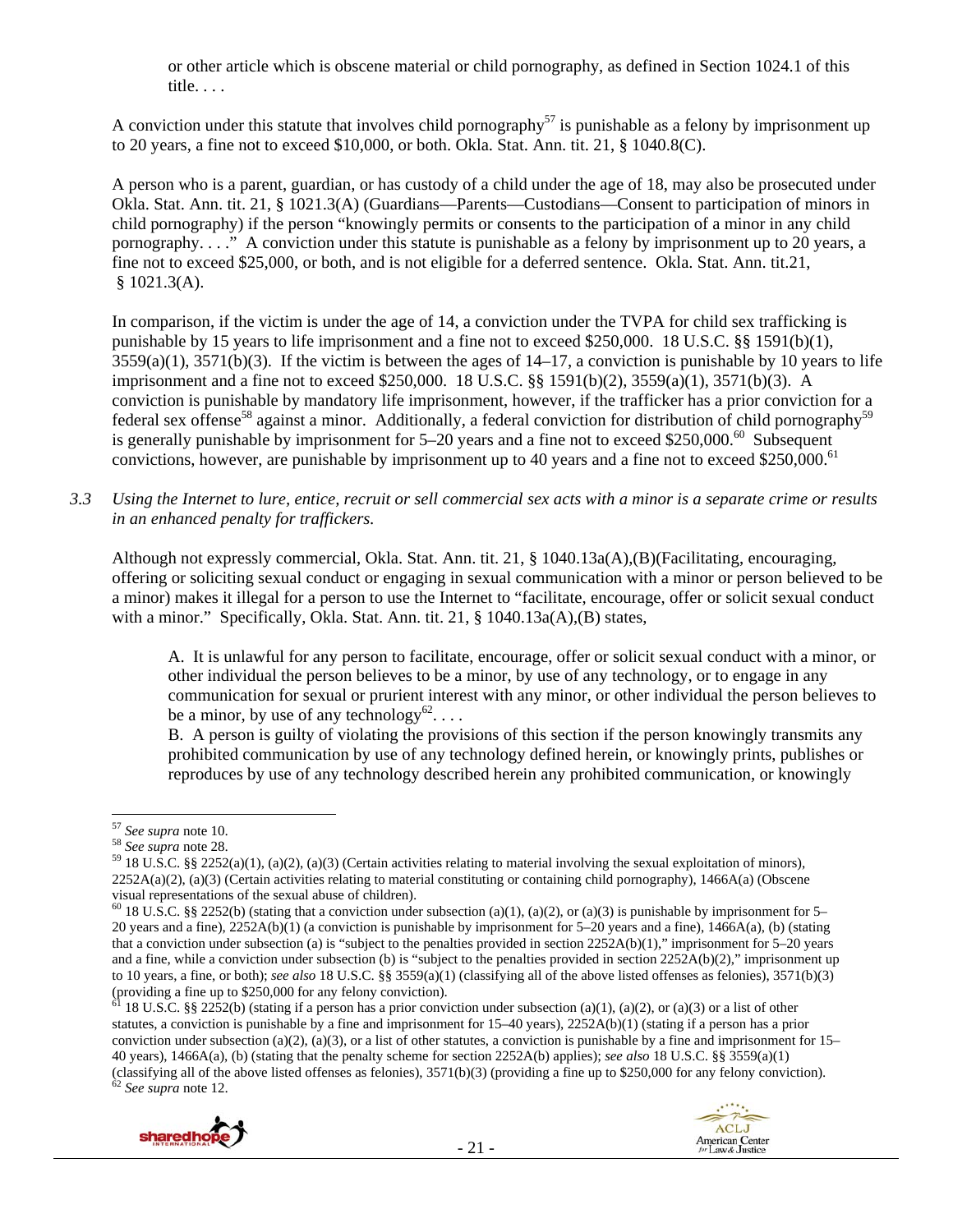buys, sells, receives, exchanges, or disseminates any prohibited communication or any information, notice, statement, website, or advertisement for communication with a minor or access to any name, telephone number, cell phone number, e-mail address, Internet address, text message address, place of residence, physical characteristics or other descriptive or identifying information of a minor, or other individual the person believes to be a minor.

A conviction under this statute is punishable as a felony by imprisonment up to 10 years, a fine not to exceed \$10,000, or both. Okla. Stat. Ann. tit.21, § 1040.13a(D).

Additionally, Okla. Stat. Ann. tit. 21, § 1123(A)(1)(Lewd or indecent proposals or acts as to child under 16)<sup>63</sup> prohibits a person from making "any oral, written or electronically or computer-generated lewd or indecent proposal to any child under sixteen (16) years of age." A first conviction<sup>64</sup> under this statute is punishable as a felony by imprisonment for 3–20 years and a possible fine not to exceed \$10,000. Okla. Stat. Ann. tit. 21, §§ 1123(A), 64(B). If the victim is under the age of 12, however, a first conviction is punishable as a felony by imprisonment for at least 25 years and a possible fine not to exceed \$10,000. Okla. Stat. Ann. tit. 21, §§ 1123(A), 64(B). Second convictions are punishable by the same penalties, but the offender "shall not be eligible for probation, suspended or deferred sentence." Okla. Stat. Ann. tit. 21, § 1123(A). In addition to not being eligible for probation, suspension or a deferred sentence, third and subsequent convictions are punishable as a felony by imprisonment for life or life without the possibility of parole and a possible fine not to exceed \$10,000. Okla. Stat. Ann. tit. 21, §§ 1123(A), 64(B). Additionally, a conviction under this statute by a person who has two prior convictions for any violation or attempted violation of Okla. Stat. Ann. tit. 21, § 1114(A) (Rape in the first degree), § 888 (Forcible sodomy), or § 843.5 (Child sexual abuse) is punishable as a felony by imprisonment for life or life without the possibility of parole and a possible fine not to exceed \$10,000. Okla. Stat. Ann. tit. 21, §§ 1123(A), 64(B).

3.3.1 Recommendation: Amend Okla. Stat. Ann. tit. 21, § 1123(Lewd or indecent proposals or acts as to child under 16) to expressly include commercial sexual activity and raise the age to protect all minors under 18.

## *3.4 Financial penalties for traffickers, including asset forfeiture, are sufficiently high.*

Traffickers convicted under Okla. Stat. Ann. tit. 21, § 748(B) (Human trafficking) or Oklahoma's CSEC laws are subject to fines ranging from \$2,500–\$25,000. A trafficker convicted under Okla. Stat. Ann. tit. 21, § 748(B) (Human trafficking),if the victim is under the age of 18, is subject to a possible fine not to exceed \$20,000. Okla. Stat. Ann. tit.21, § 748(C). Pursuant to Okla. Stat. Ann. tit.21, § 1031(C) (Punishment for violations), if the victim is under the age of 16, a conviction under Okla. Stat. Ann. tit. 21, § 1029(B) (Engaging in prostitution, etc.) is punishable by a fine not to exceed \$5,000 for a first conviction, \$10,000 for a second conviction, or \$15,000 for third and subsequent convictions. In contrast, if the victim is 16 years of age or older, a conviction under Okla. Stat. Ann. tit. 21, § 1029(A) is punishable by a possible fine not to exceed \$2,500 for a first conviction, \$5,000 for a second conviction, or \$7,500 for third and subsequent convictions. Okla. Stat. Ann. tit.21, § 1031(A).

Although traffickers convicted under Okla. Stat. Ann. tit. 21, § 1087(A)(Child under 18 years of age— Procuring for prostitution, lewdness or other indecent act—Punishment) are not expressly required to pay a fine, they are subject to a possible fine not to exceed \$10,000 pursuant to Okla. Stat. Ann. tit.21, § 64(B).65Additionally, traffickers convicted under Okla. Stat. Ann. tit. 21, § 1088(A) (Child under 18 years of age—Inducing, keeping, detaining or restraining for prostitution—Punishment)are subject to a fine of \$5,000– \$25,000. Okla. Stat. Ann. tit.21, § 1088(B)(1).



 <sup>63</sup> *See supra* note 14. 64 *See supra* note 15. 65 *See supra* note 9.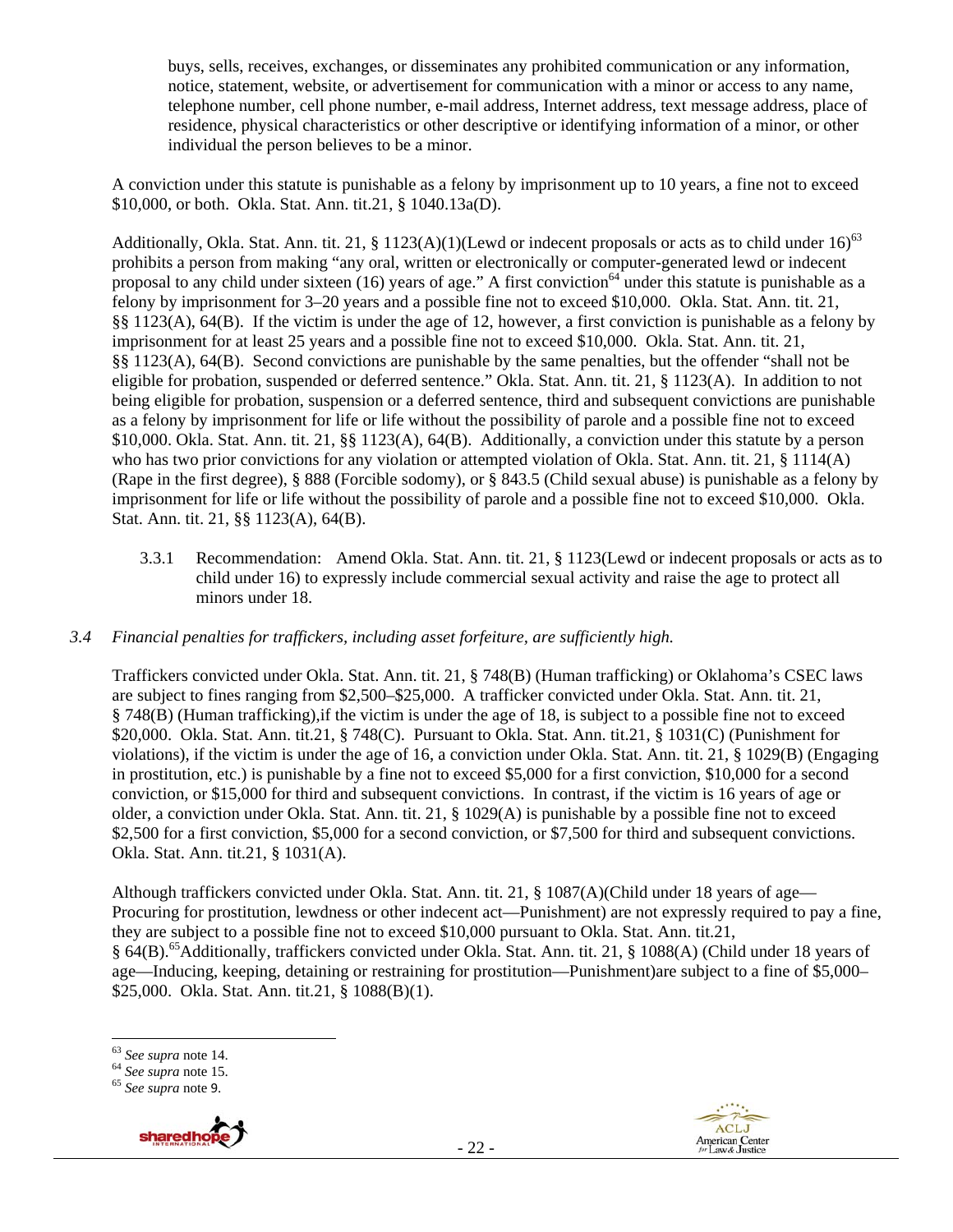Lastly, pursuant to Okla. Stat. Ann. tit. 22, § 1404(B) (Penalties for violating § 1403), traffickers convicted under Okla. Stat. Ann. tit. 22, § 1403 (Participation in pattern of racketeering activity or collection of unlawful debt prohibited)<sup>66</sup> "through which the person derived pecuniary value, or by which the person caused personal injury, or property damage or other loss," are subject to a possible "fine that does not exceed three times the gross value gained or three times the gross loss caused, whichever is greater, plus court costs and the costs of investigation and prosecution reasonably incurred, less the value of any property ordered forfeited pursuant to the provisions of subsection A of Section 1405[Criminal forfeiture procedures] of this title. . . ."Okla. Stat. Ann. tit. 22, § 1405(A) (Criminal forfeiture procedures) states that a person convicted of racketeering under Okla. Stat. Ann. tit. 22, § 1403 must "forfeit to the state . . . any real or personal property used in the course of, intended for use in the course of, derived from, or realized through" the course of the illegal conduct. Also, traffickers who violate Okla. Stat. Ann. tit. 22, § 1403 may be ordered to pay a civil penalty not to exceed \$100,000. Okla. Stat. Ann. tit.22, § 1409(A), (B).

Additionally, the court may require a convicted trafficker to make restitution. Specifically, Okla. Stat. Ann. tit. 21, § 748(C) (Human trafficking) provides, "The court shall also order the defendant to pay restitution<sup>67</sup> to the victim68 as provided in Section 991f [Restitution] of Title 22 [Criminal procedure] of the Oklahoma Statutes." Additionally, traffickers who are convicted of other crimes that cause injury to the victim are also required to make restitution under Okla. Stat. Ann. tit. 22, § 991f(C)(1) (Restitution).

Although Okla. Stat. Ann. tit. 21, § 68 (Conviction does not work forfeiture) prohibits asset forfeiture unless it "is expressly imposed by law," Okla. Stat. Ann. tit. 21, § 1738(A)(1) (Seizure and forfeiture proceedings— Vehicles, airplanes, vessels, etc. used in attempt or commission of certain crimes)<sup>69</sup> authorizes equipment and vehicle forfeiture for violations of Okla. Stat. Ann. tit.21, § 748 (Human trafficking) or §1029 (Engaging in prostitution, etc.). Additionally, Okla. Stat. Ann. tit. 21, § 1738(B)(10)–(12) states,

B. In addition to the property described in subsection A of this section, the following property is also subject to forfeiture pursuant to this section:...

10. All conveyances, including aircraft, vehicles or vessels, monies, coins and currency, or other instrumentality used or intended to be used, in any manner or part, to commit a violation of paragraph 1 of subsection A of Section 1021 [Indecent exposure—Indecent exhibitions—Obscene material or child pornography—Solicitation of minors] of this title, where the victim of the crime is a minor child, . . . Section 1021.2 [Minors—Procuring for participation in pornography] of this title, . . . ;

11. All conveyances, including aircraft, vehicles or vessels, monies, coins and currency, or other instrumentality used in any manner or part, to commit any violation of the provisions set forth in Section 748 [Human trafficking] of this title; and

12. Any and all property used in any manner or part to facilitate, participate or further the commission of a human trafficking offense in violation of Section 748 of this title, and all property, including monies, real estate, or any other tangible assets or property of or derived from or used by a prostitute, pimp or panderer in any manner or part to facilitate, participate or further the commission of any prostitution offense in violation of Sections 1028 [Setting up or operating place of prostitution], 1029 [Engaging in prostitution, etc.] or 1030 [Definitions] of this title; provided, however, any monies, real estate or any other tangible asset or property of a customer or anyone merely procuring the services of a prostitute shall not be included.

Lastly, Okla. Stat. Ann. tit. 21, § 1040.54(A) (Seizure and forfeiture of equipment used in certain offenses relating to obscene material or child pornography) authorizes asset forfeiture for "any equipment which is used, or intended for use in the preparing, photographing, printing, selling, exhibiting, publishing, distributing,





<sup>66</sup> *See supra* Section 1.2 for the substantive provision of Okla. Stat. Ann. tit. 21, § 1403. 67 *See supra* note 34. 68 *See supra* note 35. 69 *See supra* note 36.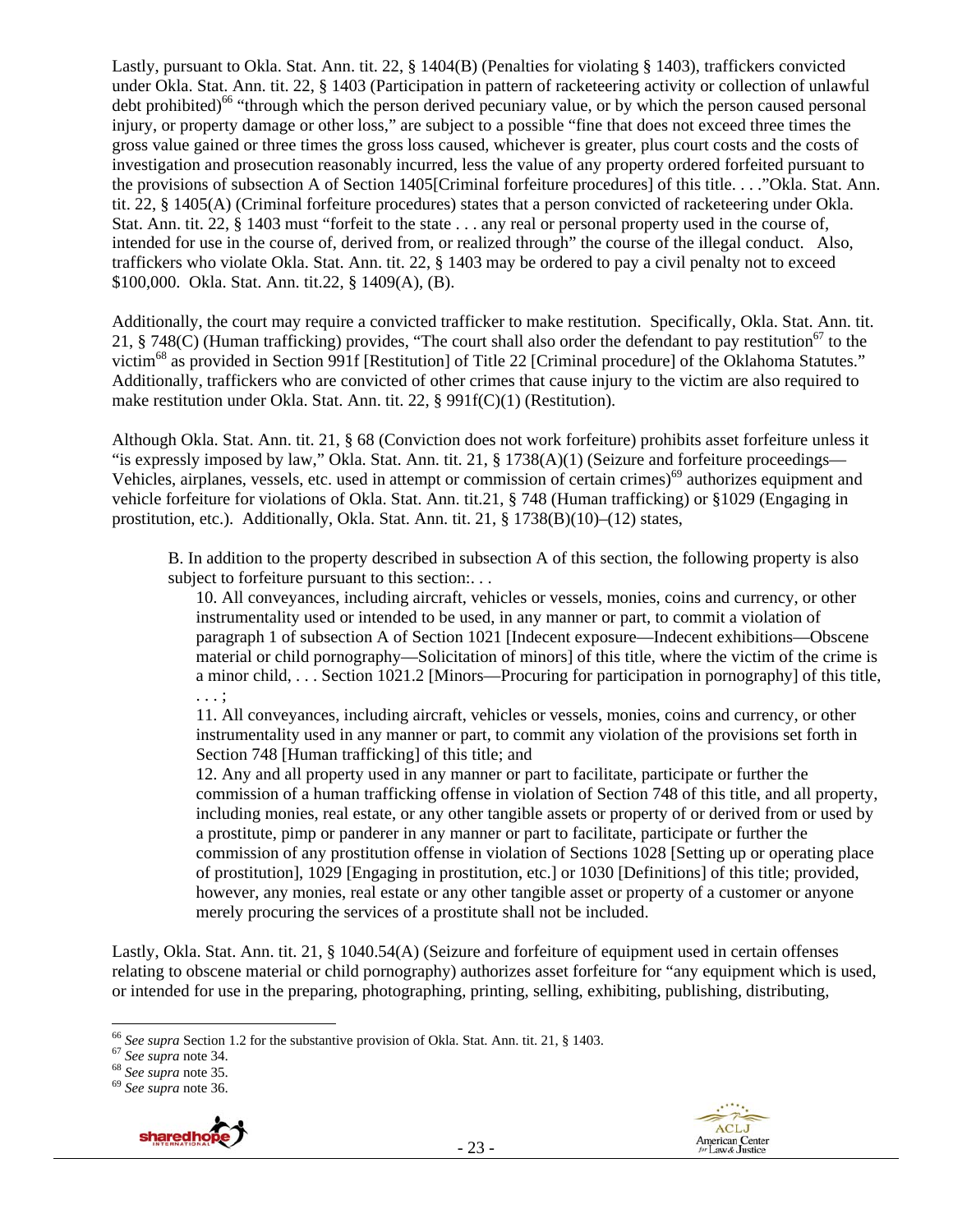displaying, advertising, filming, copying, recording, or mailing of . . . child pornography, as defined in subsection A of Section 1024.1 [Definitions] of this title."

Traffickers may also be subject to additional civil penalties. Pursuant to Okla. Stat. Ann. tit. 21, § 748.2(B) (Guidelines for treatment of human trafficking victims—Right to civil action),

Any person aggrieved by a violation of subsection B of Section 748 of this title may bring a civil action against the person or persons who committed the violation to recover actual and punitive damages and reasonable attorney fees. A criminal case or prosecution is not a necessary precedent to the civil action. The statute of limitations for the cause of action shall not commence until the latter of the victim's emancipation from the defendant or the victim's twenty-first birthday.

#### *3.5 Convicted traffickers are required to register as sex offenders.*

Pursuant to Oklahoma's Sex Offenders Registration Act,<sup>70</sup> Okla. Stat. Ann. tit. 57, § 582(A) (Persons and crimes to which act applies) states that a person "residing, working or attending school within the State of Oklahoma" with any of the following convictions or a conviction of an attempt to commit the following crimes must register as a sex offender: Okla. Stat. Ann. tit. 21, §1021.2(A)(Minors—Procuring for participation in pornography), § 1021.3(A) (Guardians—Parents—Custodians—Consent to participation of minors in child pornography), § 1024.2 (Purchase, procurement or possession of child pornography), §1040.12a(A)(Aggravated possession of child pornography—Penalties—Definitions), §1040.13a (Facilitating, encouraging, offering or soliciting sexual conduct or engaging in sexual communication with a minor or person believed to be a minor), § 1087 (Child under 18 years of age—Procuring for prostitution, lewdness or other indecent act—Punishment), or § 1088 (Child under 18 years of age—Inducing, keeping, detaining or restraining for prostitution— Punishment). Additionally, traffickers "currently serving a sentence or any form of probation or parole for a crime or an attempt to commit a crime provided for in Section 843.5 [Child sexual abuse] of Title 21 of the Oklahoma Statutes if the offense involved sexual abuse or sexual exploitation as those terms are defined in Section 1-1-105 of Title 10A of the Oklahoma Statutes" are required to register as sex offenders. Okla. Stat. Ann. tit. 57, § 582(A). Additionally, an offender convicted of Okla. Stat. Ann. tit. 21, § 1040.8(A) (Publication, distribution or participation in preparation of obscene material or child pornography—Unsolicited mailings) is "required to register as a sex offender under the Sex Offenders Registration Act." Okla. Stat. Ann. tit. 21, § 1040.8(C)

Okla. Stat. Ann. tit. 57, § 582(A) does not require traffickers convicted under Okla. Stat. Ann. tit. 21, § 748 (Human trafficking), § 1029 (Engaging in prostitution, etc.), or § 1028 (Setting up or operating place of prostitution) to register as sex offenders.

- 3.5.1 Recommendation: Amend Okla. Stat. Ann. tit.57, § 582(A) (Persons and crimes to which act applies) to include Okla. Stat. Ann. tit. 21, § 748 (Human trafficking), § 1029 (Engaging in prostitution, etc.), and § 1040.8(A) (Publication, distribution or participation in preparation of obscene material or child pornography—Unsolicited mailings) if the offense involves a commercially sexually exploited minor under the age of 18.
- *3.6 Laws relating to termination of parental rights for certain offenses include sex trafficking or CSEC offenses in order to remove the children of traffickers from their control and potential exploitation.*

A conviction under Okla. Stat. Ann. tit. 21, § 748 (Human trafficking) is not included as a ground for terminating parental rights under Okla. Stat. Ann. tit. 10A, § 1-4-904(B)(8)(Termination of parental rights in certain situations). Instead, Okla. Stat. Ann. tit. 10A, § 1-4-904(B) provides,

 70 Okla. Stat. Ann. tit. 57, §§ 581–590.2.



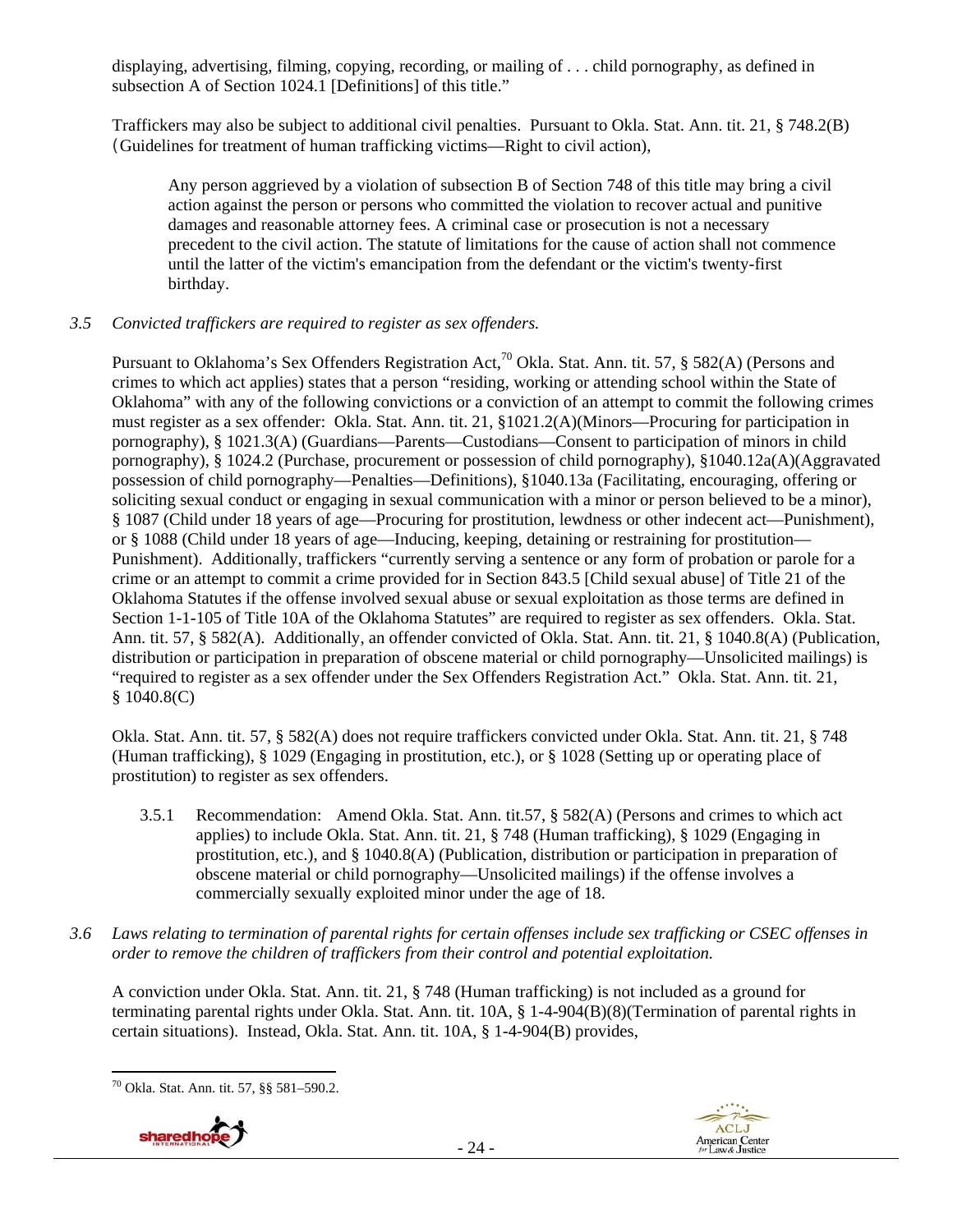B. The court may terminate the rights of a parent to a child based upon the following legal grounds:

8. A finding that the parent has been convicted in a court of competent jurisdiction in any state of any of the following acts:

a. permitting a child to participate in pornography,

b. rape, or rape by instrumentation,

c. lewd molestation of a child under sixteen (16) years of age,

d. child abuse<sup>71</sup> or neglect,

e. enabling child abuse or neglect,

9. A finding that the parent has abused or neglected the child or a sibling of the child or failed to protect the child or a sibling of the child from abuse or neglect that is heinous or shocking; 10. A finding that the parent has previously abused or neglected the child or a sibling of the child or failed to protect the child or a sibling of the child from abuse or neglect and the child or a sibling of the child has been subjected to subsequent abuse;

11. A finding that the child was conceived as a result of rape perpetrated by the parent whose rights are sought to be terminated;

12. A finding that the parent whose rights are sought to be terminated is incarcerated, and the continuation of parental rights would result in harm to the child based on consideration of . . . [several listed]factors. . . .

. . . . . . . .

. . . .

. . .

3.6.1 Recommendation: Amend Okla. Stat. Ann. tit. 10, § 1-4-904(B)(8) (Termination of parental rights in certain situations) to authorize the court to terminate parental rights where a parent has been convicted under Okla. Stat. Ann. tit.21, § 748(B) (Human trafficking) or any of Oklahoma's CSEC laws.

 <sup>71</sup> *See infra* Section 5.6 for the definition of "abuse."



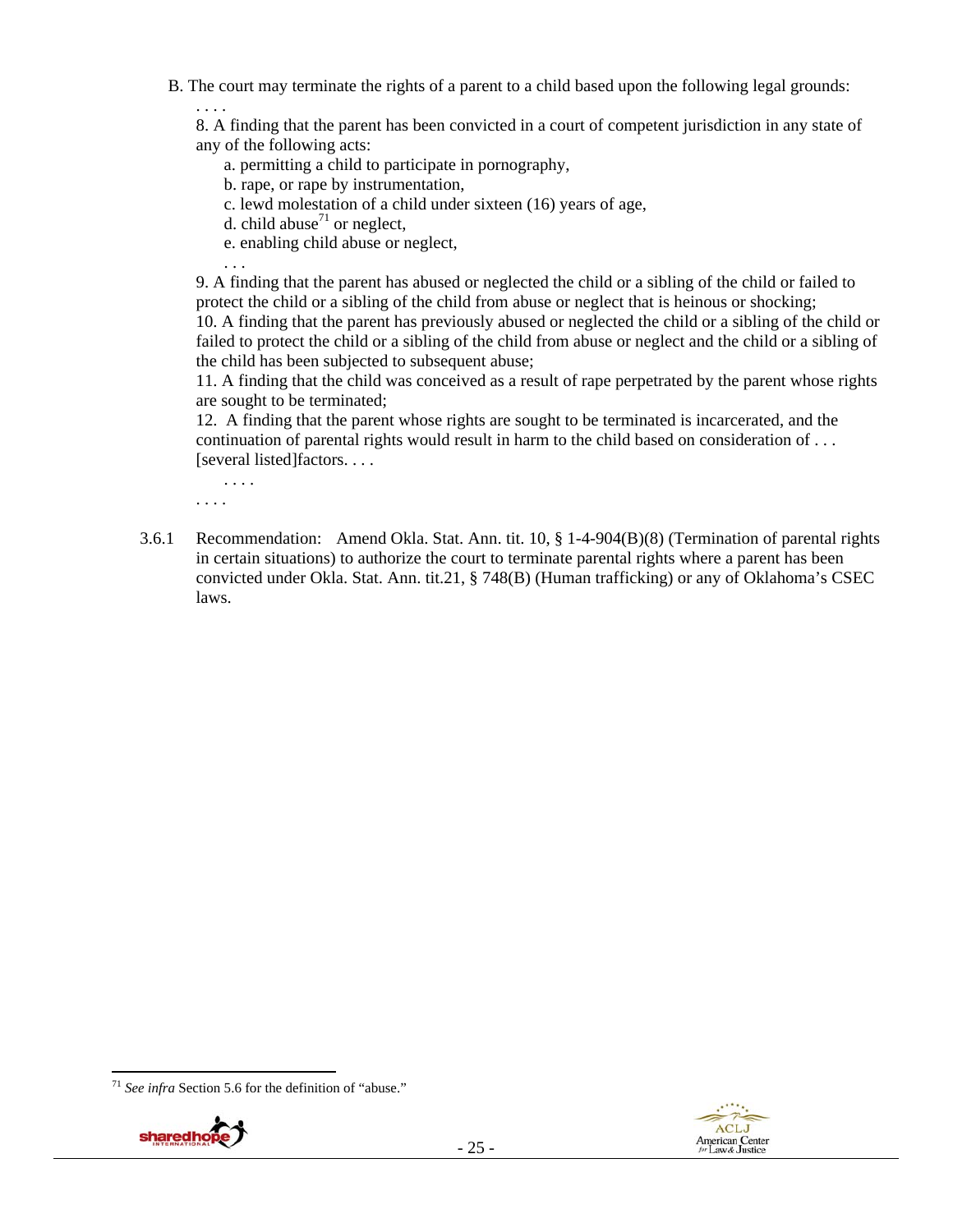#### **Framework Issue 4: Criminal provisions for facilitators**

#### *Legal Components:*

- *4.1 The acts of assisting, enabling, or financially benefitting from child sex trafficking are included as criminal offenses in the state sex trafficking statute.*
- *4.2 Financial penalties, including asset forfeiture laws, are in place for those who benefit financially from or aid and assist in committing domestic minor sex trafficking.*

*\_\_\_\_\_\_\_\_\_\_\_\_\_\_\_\_\_\_\_\_\_\_\_\_\_\_\_\_\_\_\_\_\_\_\_\_\_\_\_\_\_\_\_\_\_\_\_\_\_\_\_\_\_\_\_\_\_\_\_\_\_\_\_\_\_\_\_\_\_\_\_\_\_\_\_\_\_\_\_\_\_\_\_\_\_\_\_\_\_\_\_\_\_\_* 

- *4.3 Promoting and selling child sex tourism is illegal.*
- *4.4 Promoting and selling child pornography is illegal.*

## *Legal Analysis:*

*4.1 The acts of assisting, enabling, or financially benefitting from child sex trafficking are included as criminal offenses in the state sex trafficking statute.* 

Oklahoma's state human trafficking law applies to facilitators who benefit financially from sex trafficking, as well as to facilitators who assist or enable trafficking by harboring or transporting a victim of human trafficking. Okla. Stat. Ann. tit. 21, § 748(A)(6)(b) (Human trafficking)<sup>72</sup> states that "human trafficking for commercial sex" means "benefiting, financially or by receiving anything of value, from participating in a venture that has engaged in an act of trafficking for commercial sex." Additionally, "human trafficking for commercial sex" applies to a facilitator who harbors or transports "by any means, another person through deception, force, fraud, threat or coercion<sup>73</sup> for purposes of engaging the person in a commercial sex act." Okla. Stat. Ann. tit.21, § 748(A)(6)(a). If the victim is a minor under the age of 18, a conviction for "human trafficking for commercial sex" is punishable as a felony by imprisonment for at least 10 years, a fine not to exceed \$20,000, or both. Okla. Stat. Ann. tit.21, § 748(C).

Several of Oklahoma's CSEC laws may also be used to prosecute facilitators. Facilitators may be convicted under Okla. Stat. Ann. tit. 21, § 1029(A)(4) (Engaging in prostitution, etc.)<sup>74</sup>for aiding or abetting the acts set out in Okla. Stat. Ann. tit.21, § 1029(A)(1)–(3). If the victim is under the age of 16, a conviction is punishable as a felony by imprisonment up to 10 years and a fine not to exceed \$5,000 for a first conviction, \$10,000 for a second conviction, or \$15,000 for third and subsequent convictions. Okla. Stat. Ann. tit.21, §§ 1029(B), 1031(A). In contrast, if the victim is 16 years of age or older, a conviction is punishable as a misdemeanor by imprisonment in a county jail for 30 days to 1 year, a fine not to exceed \$2,500 for a first conviction, \$5,000 for a second conviction, or \$7,500 for third and subsequent convictions, or by both fine and imprisonment. Okla. Stat. Ann. tit.21, § 1031(A). In addition, the court may also order that the offender serve 40–80 hours of community service.<sup>75</sup> Okla. Stat. Ann. tit.21, § 1031(A).

Facilitators may also be prosecuted under either Okla. Stat. Ann. tit. 21, § 1087(B)(2) (Child under 18 years of age—Procuring for prostitution, lewdness or other indecent act—Punishment)or Okla. Stat. Ann. tit. 21, § 1088(B)(2)(Child under 18 years of age—Inducing, keeping, detaining or restraining for prostitution— Punishment).<sup>76</sup>An offender's first conviction under either of these statutes is punishable as a misdemeanor by 6 months to 1 year imprisonment and a fine not to exceed \$5,000,<sup>77</sup> while subsequent convictions are punishable as felonies by imprisonment for 1–10 years, a fine of \$5,000–\$25,000. Okla. Stat. Ann. tit.21, §§ 1087(B)(2), 1088(B)(2).





<sup>&</sup>lt;sup>72</sup> See supra Section 1.1 for the substantive provisions of Okla. Stat. Ann. tit. 21, § 748(A)(6)(b).

<sup>&</sup>lt;sup>73</sup> See supra note 3.<br><sup>74</sup> See supra Section 1.2 for the substantive provisions of Okla. Stat. Ann. tit. 21, § 1029.<br><sup>75</sup> See supra note 8.<br><sup>75</sup> See supra Section 1.2 for the substantive provisions of Okla. Stat. Ann. ti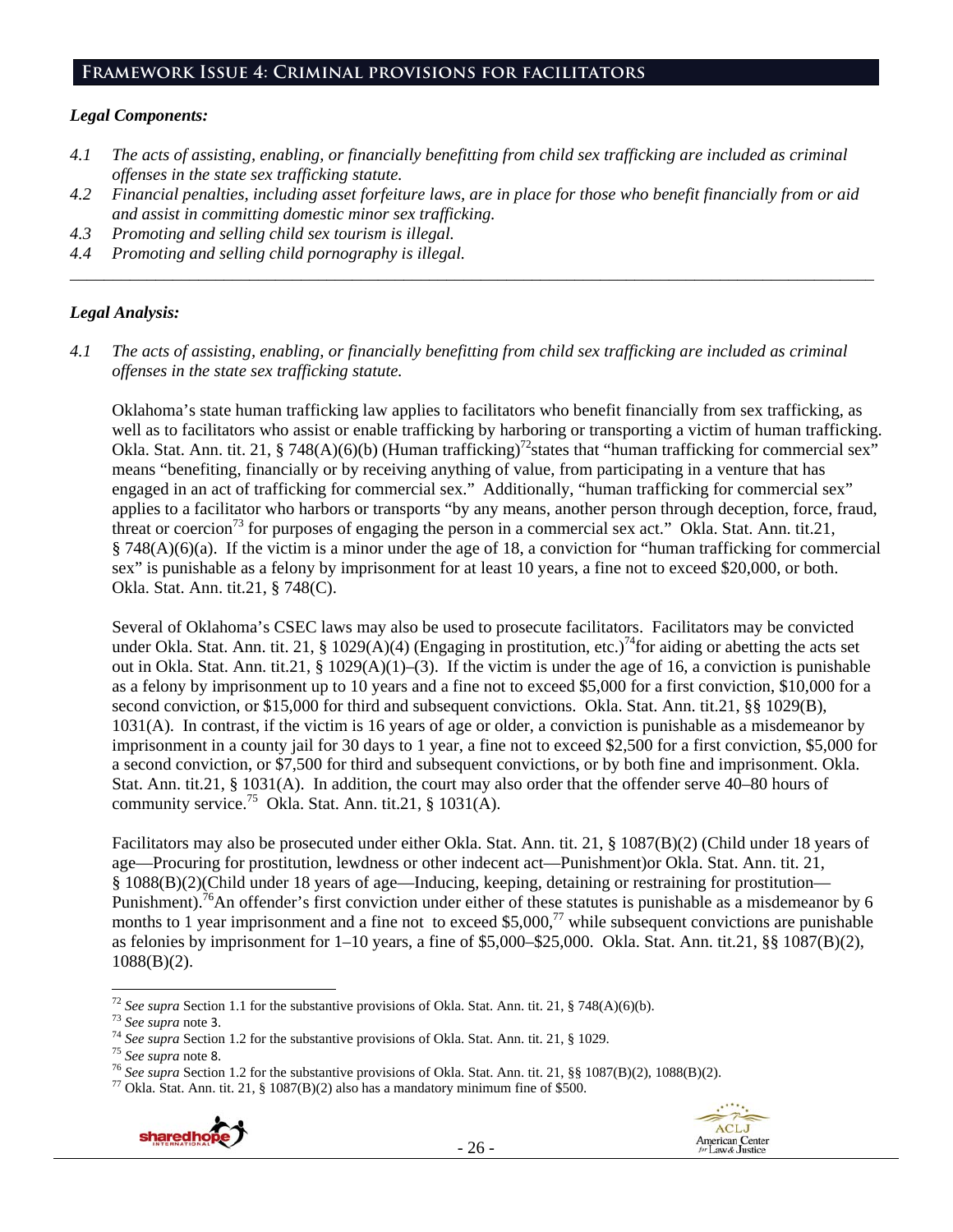Facilitators may also face punishment for racketeering under Okla. Stat. Ann. tit. 22, § 1403(A)–(D) (Participation in pattern of racketeering activity or collection of unlawful debt prohibited)<sup>78</sup>if they "participate in, directly or indirectly, the affairs of the enterprise<sup>79</sup> through a pattern of racketeering activity<sup>80</sup> or the collection of an unlawful debt." Pursuant to Okla. Stat. Ann. tit. 22, § 1404 (Penalties for violating § 1403), a conviction under this statute is punishable by imprisonment for at least 10 years, which "shall not be eligible for a deferred sentence, probation, suspension, work furlough, or release from confinement on any other basis until the person has served one-half (1/2) of the sentence," and, pursuant to Okla. Stat. Ann. tit. 22, § 1404(B),

[A]ny person convicted of violating any provision of Section 1403 of this title, through which the person derived pecuniary value, or by which the person caused personal injury, or property damage or other loss, may be sentenced to pay a fine that does not exceed three times the gross value gained or three times the gross loss caused, whichever is greater, plus court costs and the costs of investigation and prosecution reasonably incurred, less the value of any property ordered forfeited pursuant to the provisions of subsection A of Section 1405 of this title.

## *4.2 Financial penalties, including asset forfeiture laws, are in place for those who benefit financially from or aid and assist in committing domestic minor sex trafficking.*

Facilitators convicted under Oklahoma's laws relating to human trafficking and the commercial sexual exploitation of children are subject to fines ranging from \$500–\$25,000. A facilitator convicted under Okla. Stat. Ann. tit. 21, § 748(B) (Human trafficking), if the victim is under the age of 18, is subject to a possible fine not to exceed \$20,000. Okla. Stat. Ann. tit.21, § 748(C). Pursuant to Okla. Stat. Ann. tit.21, § 1031(C) (Punishment for violations), if the victim is under the age of 16, a conviction under Okla. Stat. Ann. tit. 21, § 1029(A)(4), (B) (Engaging in prostitution, etc.) is punishable by a fine not to exceed \$5,000 for a first conviction, \$10,000 for a second conviction, or \$15,000 for third and subsequent convictions. In contrast, if the victim is 16 years of age or older, a conviction under Okla. Stat. Ann. tit. 21, § 1029(A)(4), (B) is punishable by a possible fine not to exceed \$2,500 for a first conviction, \$5,000 for a second conviction, or \$7,500 for third and subsequent convictions. Okla. Stat. Ann. tit.21, § 1031(A).

Facilitators convicted under either Okla. Stat. Ann. tit. 21, § 1087(B)(2) or § 1088(B)(2) are subject to a possible fine of \$500–\$5,000 for a first conviction, and a possible fine of \$5,000–\$25,000for a subsequent conviction.

Pursuant to Okla. Stat. Ann. tit. 22, § 1404 (Penalties for violating § 1403), facilitators convicted under Okla. Stat. Ann. tit. 22, § 1403 (Participation in pattern of racketeering activity or collection of unlawful debt prohibited)<sup>81</sup> are subject to a possible "fine that does not exceed three times the gross value gained or three times the gross loss caused, whichever is greater, plus court costs and the costs of investigation and prosecution reasonably incurred, less the value of any property ordered forfeited pursuant to the provisions of subsection A of Section 1405[Criminal forfeiture procedures] of this title."

Additionally, the court may require a convicted facilitator to make restitution. Okla. Stat. Ann. tit. 21, § 748(C) (Human trafficking) states, "The court shall also order the defendant to pay restitution<sup>82</sup> to the victim<sup>83</sup> as provided in Section 991f [Restitution] of Title 22 [Criminal procedure] of the Oklahoma Statutes." Facilitators convicted of other crimes that caused injury to the victim, shall be subject to make restitution under Okla. Stat. Ann. tit. 22, § 991 $f(C)(1)$  (Restitution).<sup>84</sup>





 <sup>78</sup> See supra Section 3.1 for the substantive provisions of Okla. Stat. Ann. tit. 22, § 1403(A)–(D).<br><sup>79</sup> See supra note 49.<br><sup>80</sup> See supra note 50.<br><sup>81</sup> See supra Section 1.2 for the substantive provision of Okla. Stat.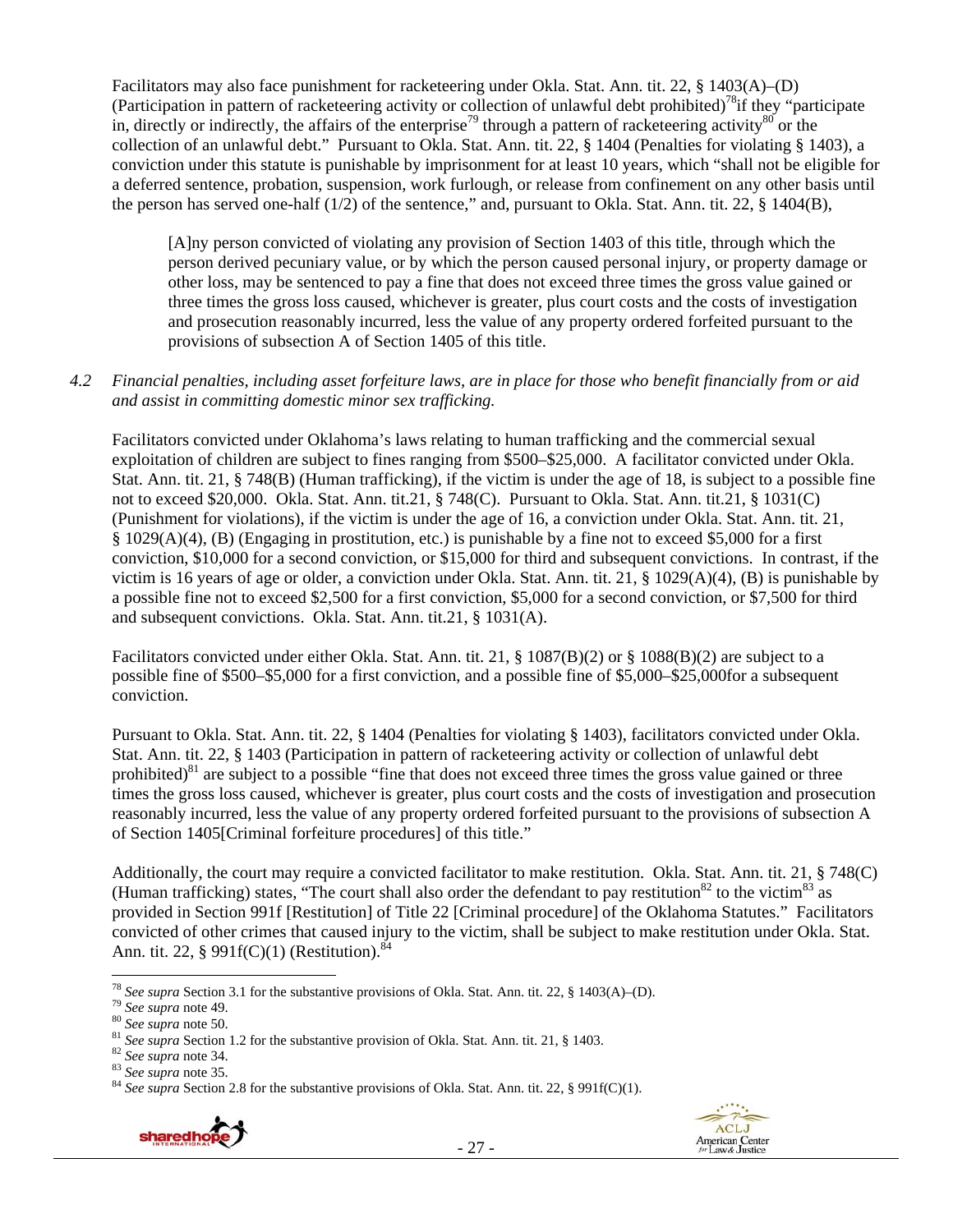Although Okla. Stat. Ann. tit. 21, § 68 (Conviction does not work forfeiture) prohibits asset forfeiture unless it "is expressly imposed by law," Okla. Stat. Ann. tit. 21, § 1738(A)(1) (Seizure and forfeiture proceedings— Vehicles, airplanes, vessels, etc. used in attempt or commission of certain crimes)<sup>85</sup> authorizes the forfeiture of assets "used in any manner to facilitate or participate in the commission of any human trafficking offense in violation of" Okla. Stat. Ann. tit.21, § 748 (Human trafficking) or § 1029 (Engaging in prostitution, etc.). Additionally, Okla. Stat. Ann. tit. 21, § 1738(B)(10)–(12) states,

B. In addition to the property described in subsection A of this section, the following property is also subject to forfeiture pursuant to this section:...

10. All conveyances, including aircraft, vehicles or vessels, monies, coins and currency, or other instrumentality used or intended to be used, in any manner or part, to commit a violation of paragraph 1 of subsection A of Section 1021 [Indecent exposure—Indecent exhibitions—Obscene material or child pornography—Solicitation of minors] of this title, where the victim of the crime is a minor child, . . . Section 1021.2 [Minors—Procuring for participation in pornography] of this title, . . . ;

11. All conveyances, including aircraft, vehicles or vessels, monies, coins and currency, or other instrumentality used in any manner or part, to commit any violation of the provisions set forth in Section 748 [Human trafficking] of this title; and

12. Any and all property used in any manner or part to facilitate, participate or further the commission of a human trafficking offense in violation of Section 748 of this title, and all property, including monies, real estate, or any other tangible assets or property of or derived from or used by a prostitute, pimp or panderer in any manner or part to facilitate, participate or further the commission of any prostitution offense in violation of Sections 1028 [Setting up or operating place of prostitution], 1029 [Engaging in prostitution, etc.] or 1030 [Definitions] of this title; provided, however, any monies, real estate or any other tangible asset or property of a customer or anyone merely procuring the services of a prostitute shall not be included.

Okla. Stat. Ann. tit. 22, § 1405(A) (Criminal forfeiture procedures) states that a person convicted of racketeering under Okla. Stat. Ann. tit. 22, § 1403(Participation in pattern of racketeering activity or collection of unlawful debt prohibited) must "forfeit to the state . . . any real or personal property used in the course of, intended for use in the course of, derived from, or realized through" the course of the illegal conduct. Also, facilitators who violate Okla. Stat. Ann. tit. 22, § 1403 may be ordered to pay a civil penalty not to exceed \$100,000. Okla. Stat. Ann. tit.22, § 1409(A), (B).

Additionally, Okla. Stat. Ann. tit. 21, § 1040.54(A) (Seizure and forfeiture of equipment used in certain offenses relating to obscene material or child pornography) authorizes asset forfeiture for "any equipment which is used, or intended for use in the preparing, photographing, printing, selling, exhibiting, publishing, distributing, displaying, advertising, filming, copying, recording, or mailing of. . . child pornography, as defined in subsection A of Section 1024.1 [Definitions] of this title."

Facilitators may also be subject to additional civil penalties pursuant to Okla. Stat. Ann. tit. 21, § 748.2(B) (Guidelines for treatment of human trafficking victims—Right to civil action).

*4.3 Promoting and selling child sex tourism is illegal.* 

Oklahoma has no law specifically addressing sex tourism.





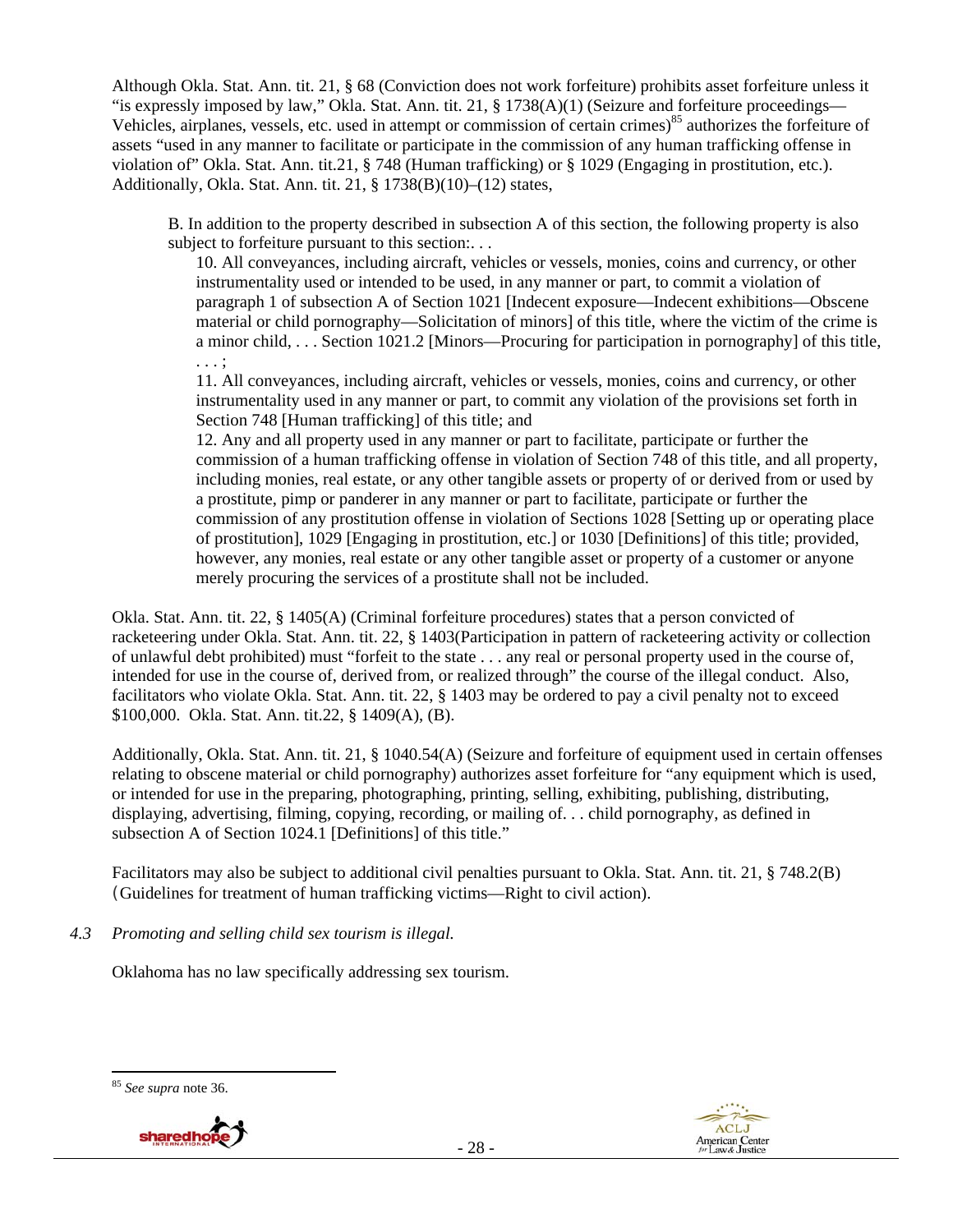4.3.1 Recommendation: Enact a law that prohibits selling or offering to sell travel services that include or facilitate travel for the purpose of engaging in commercial sexual exploitation of a minor or prostitution of a minor, if sale or travel occurs in Oklahoma.

## *4.4 Promoting and selling child pornography is illegal.*

Oklahoma prohibits the sale of child pornography. Okla. Stat. Ann. tit. 21, § 1021.2(A) (Minors—Procuring for participation in pornography) makes it a crime for a person to knowingly sell or distribute child pornography of a minor under the age of 18.<sup>86</sup> A conviction under this statute is punishable by imprisonment up to 20 years, a fine not to exceed \$25,000, or both. Okla. Stat. Ann. tit. 21, § 1021.2(A). Additionally, "Persons convicted under this section shall not be eligible for a deferred sentence." Okla. Stat. Ann. tit. 21, § 1021.2(A).

Additionally, a facilitator who advertises child pornography may be convicted under Okla. Stat. Ann. tit. 21, § 1040.8(A) (Publication, distribution or participation in preparation of obscene material or child pornography—Unsolicited mailings), which states in part,

No person shall knowingly photograph, act in, pose for, model for, print, sell, offer for sale, give away, exhibit, publish, offer to publish, or otherwise distribute, display, or exhibit any book, magazine, story, pamphlet, paper, writing, card, advertisement, circular, print, picture, photograph, motion picture film, electronic video game or recording, image, cast, slide, figure, instrument, statue, drawing, presentation, or other article which is obscene material or child pornography . . . .

A conviction under this statute that involves child pornography is punishable as a felony by imprisonment up to 20 years, a fine not to exceed \$10,000, or both. Okla. Stat. Ann. tit. 21, § 1040.8(C). In addition, a person that "possesses one hundred (100) or more separate materials depicting child pornography shall be, upon conviction, guilty of aggravated possession of child pornography," in violation of Okla. Stat. Ann. tit. 21, § 1040.12a(A) (Aggravated possession of child pornography—Penalties—Definitions). A conviction under Okla. Stat. Ann. tit. 21, § 1040.12a(A) is punishable as a felony by imprisonment up to life and a fine not to exceed \$10,000. Okla. Stat. Ann. tit. 21, § 1040.12a(A).

Lastly, Okla. Stat. Ann. tit. 21, § 1040.13 (Acts prohibited—Felony) specifically prohibits the commercial distribution of child pornography. Okla. Stat. Ann. tit. 21, § 1040.13 states,

Every person who, with knowledge of its contents, sends, brings, or causes to be sent or brought into this state for sale or commercial distribution, or in this state prepares, sells, exhibits, commercially distributes, gives away, offers to give away, or has in his possession with intent to sell, to commercially distribute, to exhibit, to give away, or to offer to give away any obscene material or child pornography or gives information stating when, where, how, or from whom, or by what means obscene material or child pornography can be purchased or obtained, upon conviction, is guilty of a felony  $\dots$ .

A conviction under this statute is punishable by imprisonment up to 10 years, a fine not to exceed \$10,000, or both. Okla. Stat. Ann. tit.21, § 1040.13.

#### <sup>86</sup> *See supra* note 10.



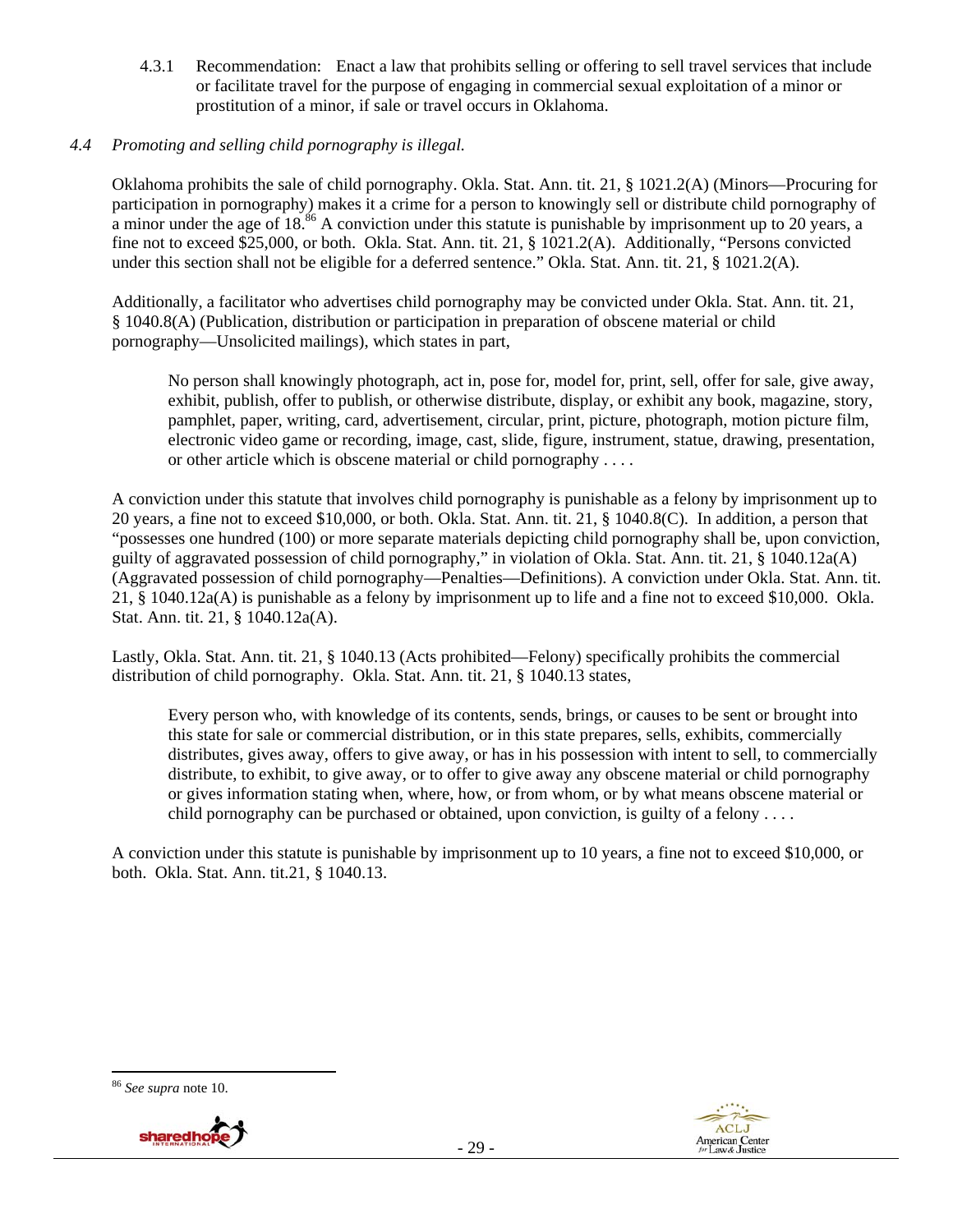# **Framework Issue 5: Protective provisions for the child victims**

#### *Legal Components:*

- *5.1 A victim of domestic minor sex trafficking or CSEC is defined as a victim for purposes of qualifying for crime victims' compensation and other victim benefits.*
- *5.2 The state sex trafficking statute expressly prohibits a defendant from raising consent of the minor to the commercial sex acts as a defense.*
- *5.3 Prostitution laws apply only to adults, making minors under 18 specifically immune from this offense.*
- *5.4 Commercially sexually exploited children are provided with a child protection response, including specialized shelter and services, and are not detained in juvenile detention facilities.*
- *5.5 Commercial sexual exploitation is identified as a type of abuse and neglect within child protection statutes.*
- *5.6 The definition of "caregiver" (or similar term) in the child welfare statutes is broad enough to include a trafficker who has custody or control of a child in order to bring a trafficked child into protection of child protective services.*
- *5.7 Crime victims' compensation is specifically available to a child victim of sex trafficking or CSEC without regard to ineligibility factors.*
- *5.8 Victim-friendly procedures and protections are provided in the trial process for minors under 18.*
- *5.9 Expungement or sealing of juvenile arrest or criminal records resulting from arrests or adjudications for prostitution-related offenses committed as a result of, or in the course of, the commercial sexual exploitation of a minor is available within a reasonable time after turning 18.*
- *5.10 Victim restitution and civil remedies are authorized by law for minor victims of sex trafficking or CSEC.*
- *5.11 Statutes of limitations for civil and criminal actions for child sex trafficking or CSEC offenses are eliminated or lengthened sufficiently to allow prosecutors and victims a realistic opportunity to pursue criminal actions and legal remedies.*

*\_\_\_\_\_\_\_\_\_\_\_\_\_\_\_\_\_\_\_\_\_\_\_\_\_\_\_\_\_\_\_\_\_\_\_\_\_\_\_\_\_\_\_\_\_\_\_\_\_\_\_\_\_\_\_\_\_\_\_\_\_\_\_\_\_\_\_\_\_\_\_\_\_\_\_\_\_\_\_\_\_\_\_\_\_\_\_\_\_\_\_\_\_* 

## *Legal Analysis:*

*5.1 A victim of domestic minor sex trafficking or CSEC is defined as a victim for purposes of qualifying for crime victims' compensation and other victim benefits.* 

Pursuant to the Oklahoma Crime Victims Compensation Act,<sup>87</sup>Okla. Stat. Ann. tit. 21, § 142.3(14) (Definitions) defines "victim" as "a person who suffers personal injury or death as a result of criminally injurious conduct<sup>88</sup> and shall include a resident of this state who is injured or killed by an act of terrorism committed outside of the United States." With respect to restitution, Okla. Stat. Ann. tit. 22, § 991f(A)(2) (Restitution) defines "victim" as "any person, partnership, corporation or legal entity that suffers an economic loss<sup>89</sup>as a direct result of the criminal act of another person," and, for purposes of the Oklahoma Victim's Rights Act, <sup>90</sup>Okla. Stat. Ann. tit. 21,  $\S$  142A-1(1) (Definitions) defines a "victim" as,

[A]ny person against whom a crime was committed, except homicide, in which case the victim may be a surviving family member including a stepbrother, stepsister or stepparent, or the estate when there are

(2) if the act is committed by a child, could result in such child being adjudicated a delinquent child. 89 *See supra* note 34. 90 Okla. Stat. Ann. tit. 21, §§ 142A–B.





 87 Okla. Stat. Ann. tit. 21, §§ 142.2–142.20.

<sup>88</sup> Pursuant to Okla. Stat. Ann. tit. 21, § 142.3(5)(a),

<sup>5.</sup> a. "Criminally injurious conduct" means a misdemeanor or felony which occurs or is attempted in this state, or against a resident of this state in a state that does not have an eligible crime victims compensation program as such term is defined in the federal Victims of Crime Act of 1984, Public Law 98-473, that results in bodily injury, threat of bodily injury or death to a victim which:

<sup>(1)</sup> may be punishable by fine, imprisonment or death, or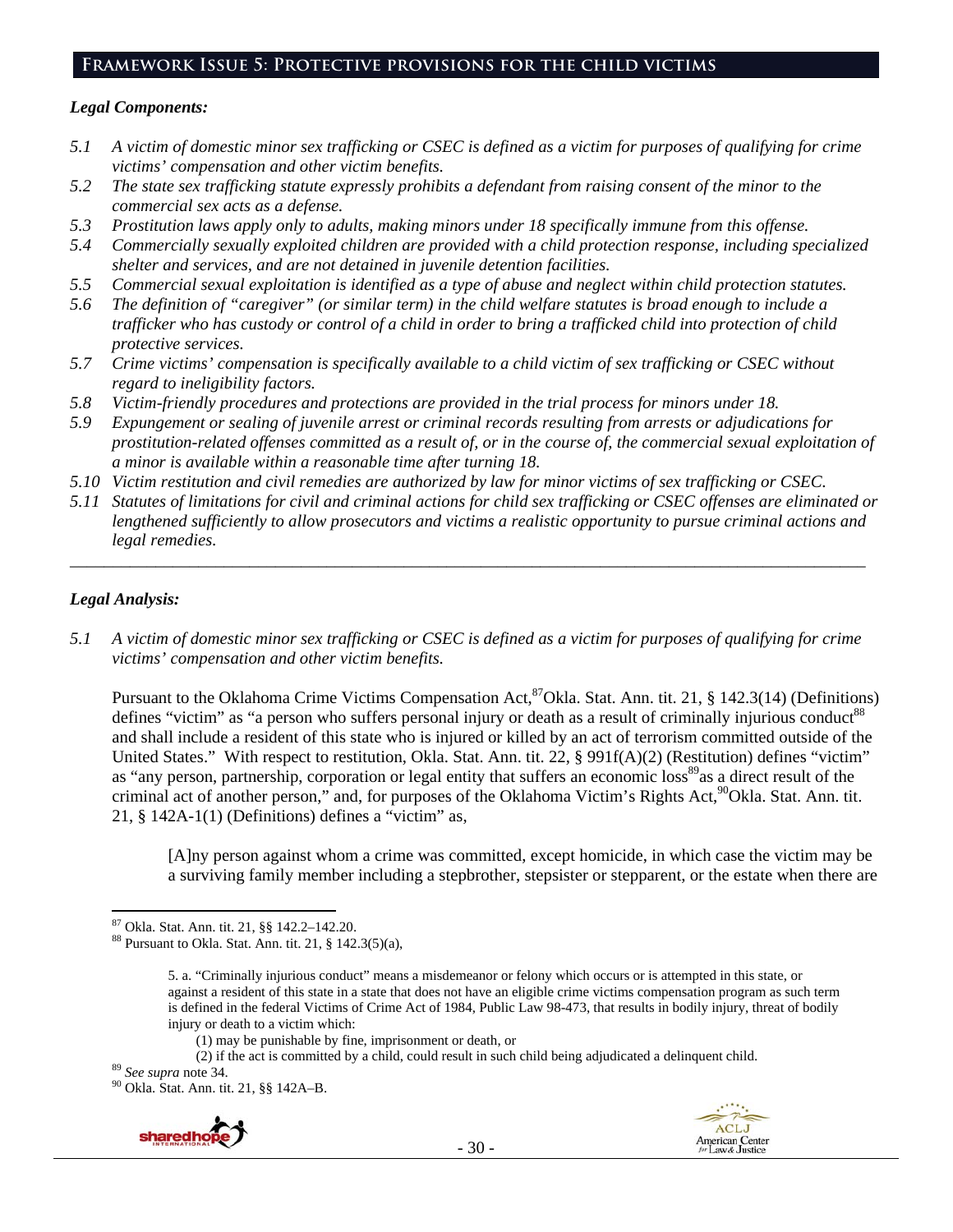no surviving family members other than the defendant, and who, as a direct result of the crime, suffers injury,  $91 \text{ loss of earnings}, \frac{92}{2}$  out-of-pocket expenses,  $93 \text{ or loss or damage to property, and who is entitled}$ to restitution from an offender pursuant to an order of restitution imposed by a sentencing court under the laws of this state.

#### *5.2 The state sex trafficking statute expressly prohibits a defendant from raising consent of the minor to the commercial sex acts as a defense.*

Okla. Stat. Ann. tit. 21, § 748 (Human trafficking), § 1029 (Engaging in prostitution, etc.), § 1087 (Child under 18 years of age—Procuring for prostitution, lewdness or other indecent act—Punishment), and § 1088 (Child under 18 years of age—Inducing, keeping, detaining or restraining for prostitution—Punishment) do not expressly prohibit a defendant from asserting the defense that a minor consented to the commercial sex act. This defense is prohibited, however, in child pornography cases. Okla. Stat. Ann. tit. 21, §1021.2(B) (Minors— Procuring for participation in pornography) states, "The consent of the minor, or of the mother, father, legal guardian, or custodian of the minor to the activity prohibited by this section shall not constitute a defense." Similarly, Okla. Stat. Ann. tit. 21, § 1021.3(B) (Guardians—Parents—Custodians—Consent to participation of minors in child pornography) provides, "The consent of the minor to the activity prohibited by this section shall not constitute a defense."

5.2.1 Recommendation: Amend Okla. Stat. Ann. tit. 21, § 748 (Human trafficking), § 1029 (Engaging in prostitution, etc.),§ 1087 (Child under 18 years of age—Procuring for prostitution, lewdness or other indecent act—Punishment),and § 1088 (Child under 18 years of age—Inducing, keeping, detaining or restraining for prostitution—Punishment)to expressly provide that the consent of a minor to a commercial sex act is not a defense to the crime.

#### *5.3 Prostitution laws apply only to adults, making minors under 18 specifically immune from this offense.*

Okla. Stat. Ann. tit. 21, § 1029(A)(1) (Engaging in prostitution, etc.) is age-neutral and simply states that "[i]t shall [] be unlawful . . . [t]o engage in prostitution, lewdness, or assignation." Pursuant to Okla. Stat. Ann. tit. 21, § 748(D) (Human trafficking), however, "It is an affirmative defense to prosecution for a criminal offense that, during the time of the alleged commission of the offense, the defendant was a victim of human trafficking."

 $93$  Pursuant to Okla. Stat. Ann. tit. 21, § 142A-1(5),

<sup>&</sup>quot;Out-of-pocket loss" means the unreimbursed and nonreimbursable expenses or indebtedness incurred for medical care, nonmedical care, or other services necessary for the treatment of the actual bodily or mental harm, including pregnancy and funeral expenses, directly resulting from the crime and aggravation of existing physical injuries, if additional losses can be attributed directly to the crime; the unreimbursed and nonreimbursable expenses for damage to real and personal property as a direct result of the crime, and unreimbursed and nonreimbursable economic losses incurred as a consequence of participation in prosecution and proceedings related to the crime.



 $91$  Pursuant to Okla. Stat. Ann. tit. 21, § 142A-1(2),

<sup>&</sup>quot;Injury" means any physical, mental, or emotional harm caused by the conduct of an offender and includes the expenses incurred for medical, psychiatric, psychological, or generally accepted remedial treatment of the actual bodily or mental harm, including pregnancy and death, directly resulting from a crime and aggravation of existing physical injuries, if additional losses can be attributed to the direct result of the crime. 92 Under Okla. Stat. Ann. tit. 21, § 142A-1(3),

<sup>&</sup>quot;Loss of earnings" means the deprivation of earned income or of the ability to earn previous levels of income as a direct result of a crime and the loss of the cash equivalent of social security, railroad retirement, pension plan, retirement plan, disability, veteran's retirement, court-ordered child support or court-ordered spousal support, where the payment is the primary source of the victim's income, and where the victim is deprived of the money as a direct result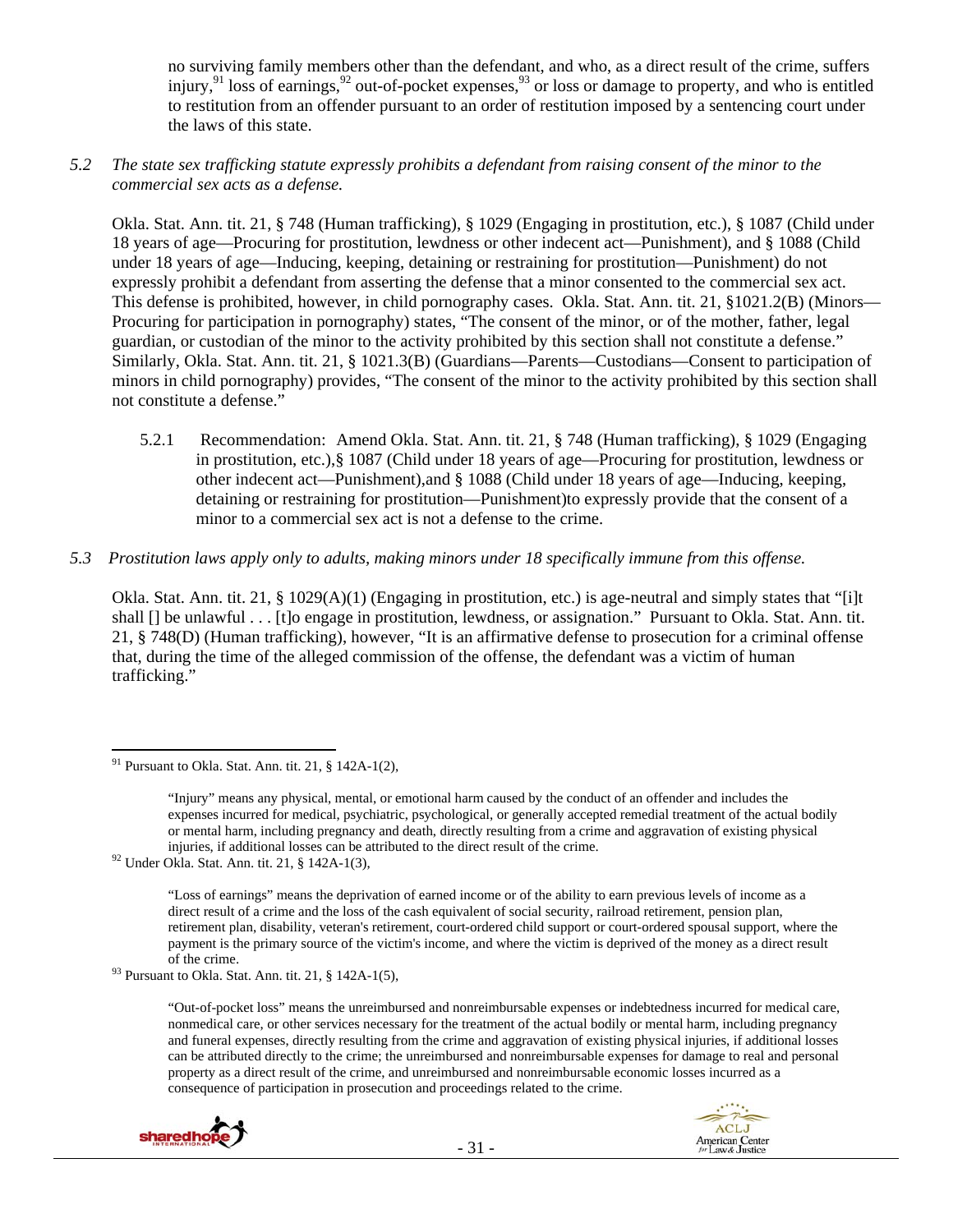- 5.3.1 Recommendation: Amend Okla. Stat. Ann. tit. 21, § 1029(A)(1) (Engaging in prostitution, etc.) to make the law inapplicable to minors under the age of 18.
- *5.4 Commercially sexually exploited children are provided with a child protection response, including specialized shelter and services, and are not detained in juvenile detention facilities.*

Okla. Stat. Ann. tit. 21, § 748.2(A)(1)–(3) (Guidelines for treatment of human trafficking victims—Right to civil action)routes victims of trafficking into shelters and requires that commercially sexually exploited children be treated as victims rather than criminals. Specifically, Okla. Stat. Ann. tit. 21, § 748.2(A)(1)–(3) provides,

- A. Human trafficking victims shall:
	- 1. Be housed in an appropriate shelter as soon as practicable;
	- 2. Not be detained in facilities inappropriate to their status as crime victims;
	- 3. Not be jailed, fined, or otherwise penalized due to having been trafficked.

Okla. Stat. Ann. tit. 10A, § 1-2-101(B)(1) (Establishment of statewide centralized hotline for reporting child abuse or neglect—Hotline requirements—Reporting abuse or neglect—Retaliation by employer—Violations) provides, "Every person having reason to believe that a child under the age of eighteen (18) years is a victim of abuse or neglect shall report the matter promptly to the Department of Human Services." Okla. Stat. Ann. tit. 10A, § 1-2-102 (A)(1),(2) (Department of Human Services—Required actions for reports of child abuse) requires the Department of Human Services to "conduct a safety analysis" upon receipt of a report of child abuse and refer the case to law enforcement if it determines that,

a. the alleged perpetrator is someone other than a person responsible for the child's health, safety, or welfare, and

b. the alleged abuse or neglect of the child does not appear to be attributable to failure on the part of a person responsible for the child's health, safety, or welfare to provide protection for the child. . . .

Okla. Stat. Ann. tit. 10A, § 1-4-201(A)(1)(Circumstances authorizing taking a child into custody—Joint response by Department of Human Services, law enforcement, and district courts—Safety evaluation) authorizes a law enforcement officer to take a child into custody without a court order and before the filing of a petition if the officer "has reasonable suspicion that:"

a. the child is in need of immediate protection due to an imminent safety threat, or b. the circumstances or surroundings of the child are such that continuation in the child's home or in the care or custody of the parent, legal guardian, or custodian would present an imminent safety threat to the child.

Additionally, Okla. Stat. Ann. tit. 10A, § 1-4-201(B)(1)states, "By January 1, 2010, the [Department of Human Services] in consultation with law enforcement and the district courts shall develop and implement a system for joint response when a child is taken into protective custody by a peace officer pursuant to [Okla. Stat. Ann. tit. 10A,  $§$  1-4-201(A)(1)]."

Under Okla. Stat. Ann. tit.  $10A$ , §  $1-4-201(A)(2)$ , a child may also be taken into custody pursuant to a court order but before a petition is filed if the court determines, based on an application for the district attorney's office "that a continuation of the child in the home or with the caretaker of the child is contrary to the child's welfare and there is reasonable suspicion that:"

a. the child is in need of immediate protection due to an imminent safety threat, or b. the circumstances or surroundings of the child are such that continuation in the child's home or in the care or custody of the parent, legal guardian, or custodian would present an imminent safety threat to the child.. . .



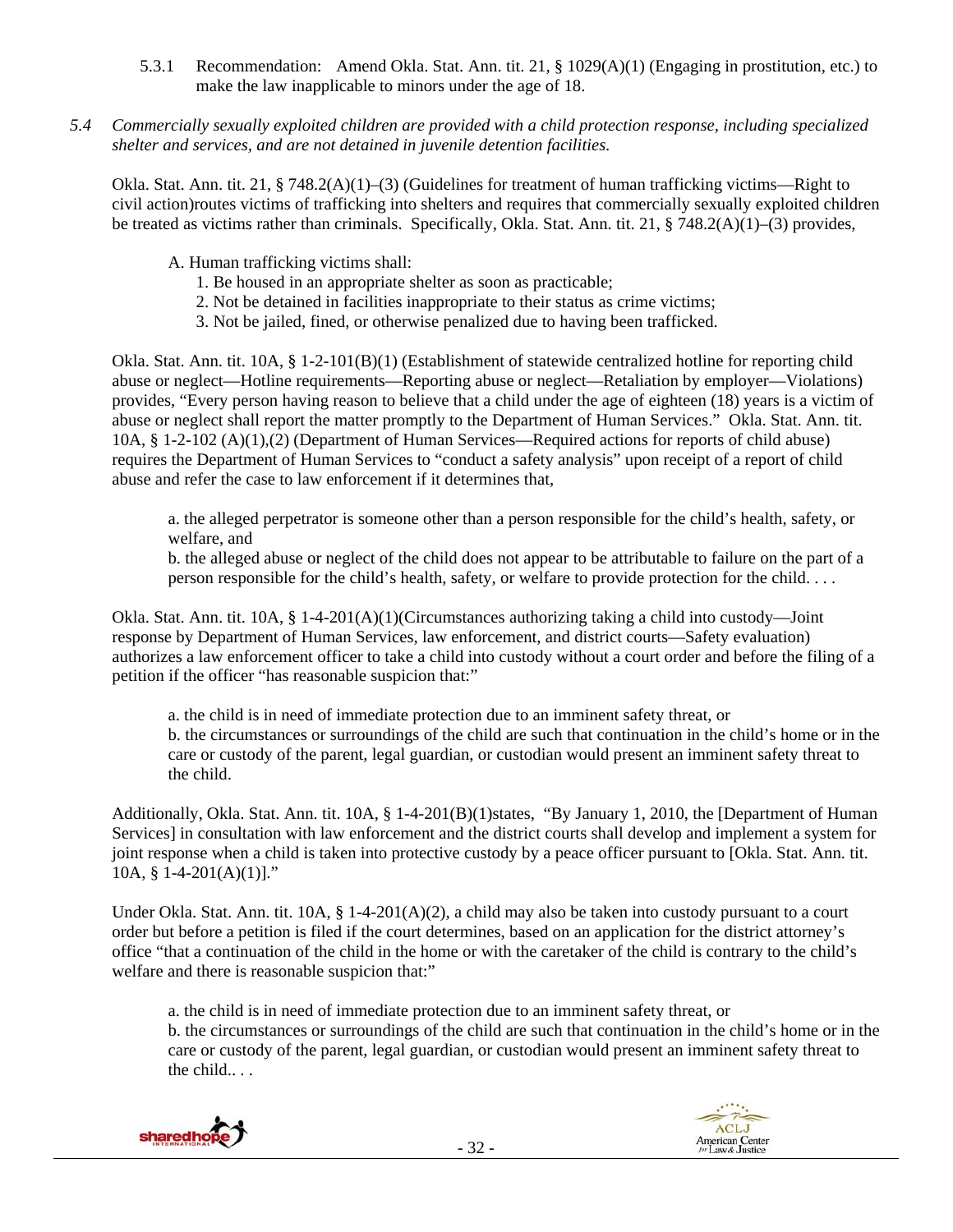After taking a child into custody under Okla. Stat. Ann. tit.10A, § 1-4-201, Okla. Stat. Ann. tit. 10A, § 1-4-  $202(A)(1)$  (Written notification of emergency custody hearing) (First version)<sup>94</sup> states, "The peace officer or an employee of the court shall provide the parent, legal guardian, or custodian of a child immediate written notice of the protective or emergency custody of the child whenever possible." This notice must state "that the child has been removed from the home," and "that an emergency custody hearing to determine custody of the child will occur with two (2) judicial days from the date the child was removed from the home." Okla. Stat. Ann. tit. 10A, § 1-4-202(A)(2). During the emergency custody hearing, the court will, among other things, "release the child to the child's parents, legal guardian or custodian or other responsible adult," or "continue the child in or place the child into emergency custody if continuation of the child in the child's home is contrary to the health, safety or welfare of the child."Okla. Stat. Ann. tit.10A,  $\S$  1-4-202(B)(3)(a)(1),(2). Okla. Stat. Ann. tit. 10A,  $\S$  1-4-202(G) requires, generally, that a petition alleging a child to be a deprived child<sup>95</sup>be filed within 5 "judicial" days from the date of assumption of custody" or "the emergency custody order will expire." Upon the district attorney's request, the time for filing a petition may be extended up to 15 days if compelling reasons for the extension exist. Okla. Stat. Ann. tit. 10A, § 1-4-202(G)(1).

Okla. Stat. Ann. tit. 10A, § 1-4-201(G) prohibits a child taken into custody under Okla. Stat. Ann. tit. 10A, § 1- 4-201from being "confined in any jail, adult lockup, or adult or juvenile detention facility." Okla. Stat. Ann. tit. 10A, § 1-4-204(A)(1) (Placement preferences) explains that in "determining the placement of a child, a preference shall be given to relatives and persons who have a kinship relationship with the child."

If a petition alleging a child is deprived is filed in accordance with Okla. Stat. Ann. tit. 10A, § 1-4-301 (Petitions) and the court enters an order adjudicating the child to be a deprived child under Okla. Stat. Ann. tit.10A, § 1-4-603 (Order of adjudication finding child to be deprived), Okla. Stat. Ann. tit. 10A, § 1-4-704(A) (Individualized service plan) states, "The Department of Human Services or licensed child-placing agency shall prepare and maintain a written individualized service plan for any child that has been adjudicated to be a deprived child." After a child is adjudicated deprived, the court shall hold a dispositional hearing within 40 days, unless good cause is shown for a delay. Okla. Stat. Ann. tit. 10A, § 1-4-706(A)(1). Pursuant to Okla. Stat. Ann. tit. 10A, § 1-4-707(A) (Dispositional orders—Determinations), the court may order, among other things, that the deprived child be placed with a parent, legal guardian or relative under supervision of the department, be placed in the "custody of a private institution or agency," or placed in the custody of the Department of Human Services. Additionally, the court may "dismiss the petition and terminate its jurisdiction at any time for good cause shown when doing so is in the best interests of the child." Okla. Stat. Ann. tit. 10A,  $§ 1-4-707(A)(8).$ 

Despite these protections and the provisions of Okla. Stat. Ann. tit. 21,  $\S$  748.2(A)(1)–(3), it is still possible that some commercially sexually exploited children may be detained under the provisions of the Oklahoma Juvenile Code.

Pursuant to Okla. Stat. Ann. tit. 10A, § 2-1-103(8) (Definitions), "child or juvenile in need of supervision" includes runway and habitually truant children, as well as those who have "repeatedly disobeyed reasonable and lawful commands or directives of the parent, legal guardian, or other custodian" or have "been served with an ex parte or final protective order pursuant to the Protection from Domestic Abuse Act." Pursuant to Okla. Stat. Ann. tit. 10A, § 2-1-103(13), a "delinquent child or juvenile" includes a child who "has violated any federal or

reason destitute, homeless, or abandoned, b. who does not have the proper parental care or guardianship, c. who has been abused, neglected, or is dependent."



  $94$  Two different versions of Okla. Stat. Ann. tit. 10A, § 1-4-202 are currently in effect. The first version was amended by 2009 Okla. Sess. Laws 160, § 1, and the second version was amended by 2009 Okla. Sess. Laws 233, § 19. Because the substantive provisions of the second version are included in the first version, the first version is the only version discussed in this report. This report also recommends that the second version (2009 Okla. Sess. Laws 233, § 19) be repealed, and any additional recommendations solely be applied to the first version (2009 Okla. Sess. Laws 160, § 1).<br><sup>95</sup> Pursuant to Okla. Stat. Ann. tit. 10A, § 1-1-105(20)(a)–(c), "deprived child" is defined in part as "a child: a. who is for any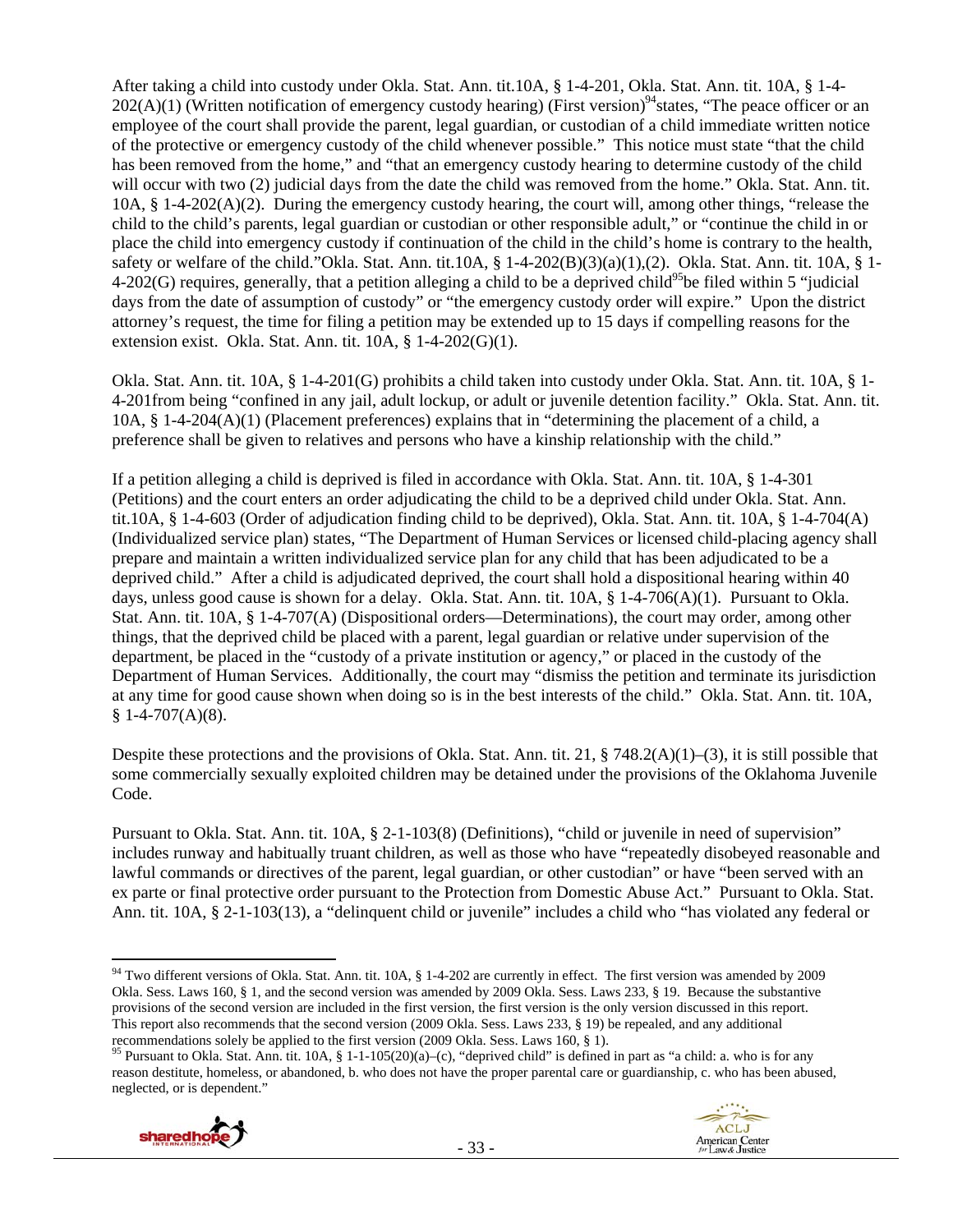state law or municipal ordinance . . . ."

Okla. Stat. Ann. tit. 10A, § 2-2-101(A)(1)(Taking of child into custody—Detention—Medical treatment— Behavioral health treatment—Hearing on order for medical treatment) authorizes law enforcement to take a child into custody without a court order and before the filing of a petition when the officer would be able to arrest an adult without a warrant, a child has run away from the child's home, or "the surroundings of the child are such as to endanger the welfare of the child." Under Okla. Stat. Ann. tit.10A, § 2-2-101(B), a child taken into custody under Okla. Stat. Ann. tit. 10A, § 2-2-101(A)"shall be detained, held temporarily in the custodial care of a peace officer or other person employed by a police department, or be released to the custody of the parent of the child, ... or other responsible adult. ..." If the child is not released, Okla. Stat. Ann. tit. 10A, § 2-2-101(B) states, "[T]he child shall be taken immediately before a judge of the district court in the county in which the child is sought to be detained, or to the place of detention or shelter designated by the court." A child may be held 2 judicial days prior to a detention hearing. Okla. Stat. Ann. tit. 10A, § 2-2-291(B). At the hearing, the court will decide whether to continue to detain the child or release the child to the child's "parent, legal guardian, legal custodian, or other responsible adult or to any other person appointed by the court." Okla. Stat. Ann. tit.10A, § 2-2-101(B).

Okla. Stat. Ann. tit. 10A, § 2-2-104(A) (Preliminary inquiry—Petition) states that "[a]preliminary inquiry shall be conducted to determine whether the interests of the public or of the child who is within the purview of the Oklahoma Juvenile Code require that further court action be taken." If it is determined that no further action is necessary and the district attorney agrees, Okla. Stat. Ann. tit. 10A, § 2-2-104(A) allows the child to receive informal adjustment. If it is determined that further action is necessary, Okla. Stat. Ann. tit. 10A, § 2-2-106(A) (Petition—Subsequent pleadings—Amended petitions) states, "If a child has been taken into custody pursuant to the provisions of the Oklahoma Juvenile Code before a petition has been filed, a petition [alleging the child to be a child in need of supervision or a delinquent child] shall be filed and summons issued within five (5) judicial days from the date of such assumption of custody. . . ."

The court will then hold an adjudicative hearing in accordance with Okla. Stat. Ann. tit.10A, § 2-2-402 (Conduct of adjudicative hearings) to determine whether the allegations in the petition are true.<sup>96</sup>Okla. Stat. Ann. tit. 10A, § 2-2-402(D) explains,

If the court finds that the allegations of a petition alleging a child to be delinquent or in need of supervision are supported by the evidence, the court shall sustain the petition, and shall make an order of adjudication setting forth whether the child is delinquent or in need of supervision and shall adjudge the child as a ward of the court.

Pursuant to Okla. Stat. Ann. tit. 10A, § 2-2-404(A) (Deferral of delinquency proceedings)a "court may defer delinquency adjudication proceedings or proceedings to determine if a child is in need of supervision for one hundred eighty (180) days if the child," allegedly committed a misdemeanor or grand larceny, the child waives 5th Amendment privilege and testifies that the allegations are true, and the child has no prior adjudications of delinquency. During the 180 day deferral period, the court may require the child to participate in, among other things, an alternative diversion program<sup>97</sup> or any other court approved program. Okla. Stat. Ann. tit.10A, § 2-2-

persons.<br><sup>97</sup> Okla. Stat. Ann. tit. 10A,  $\S$  2-2-404(D) states,

As used in this section, "alternative diversion program" means a program for juveniles who have been identified by law enforcement personnel, the district attorney, or the court as having committed acts which are not serious enough to warrant adjudication through the juvenile court process, but which do indicate a need for intervention to prevent further



  $96$  Pursuant to Okla. Stat. Ann. tit. 10A,  $\S$  2-2-401 (Trial by jury),

In adjudicatory hearings to determine if a child is delinquent or in need of supervision, any person entitled to service of summons or the state shall have the right to demand a trial by jury, which shall be granted as in other cases, unless waived, or the judge on the judge's own motion may call a jury to try any such case. Such jury shall consist of six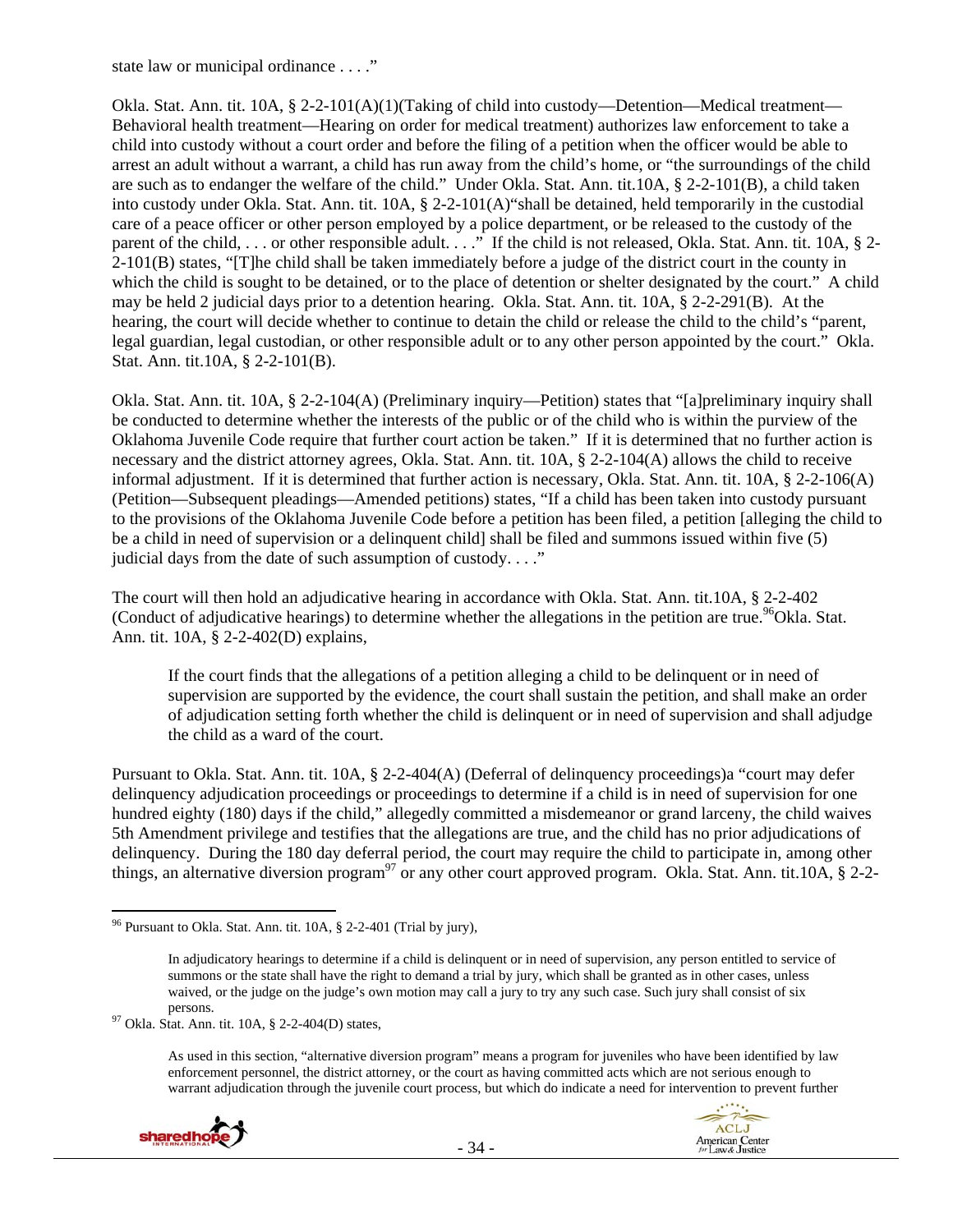404(B). "The court shall dismiss the case with prejudice at the conclusion of the deferral period if the child presents satisfactory evidence that the requirements of the court have been successfully completed." Okla. Stat. Ann. tit.10A, § 2-2-404(C).

If the court enters an order adjudicating a child as a delinquent child or a child in need of supervision, the court will hold a dispositional hearing and pursuant to Okla. Stat. Ann. tit. 10A, § 2-2-503(A) (Disposition orders— Revocation, modification and redisposition) and may order, among other things, the child placed "on probation with or without supervision" in the child's home or that of a suitable person, with a parent or legal guardian, in a private institution or agency, "commit the child to the custody of the Office of Juvenile Affairs," or may dismiss the action. Pursuant to Okla. Stat. Ann. tit.  $10A$ ,  $\S$  2-2-503(A)(7)(f),

7. With respect to a child adjudicated a delinquent child, the court may:

f. sanction detention in the residence of the child or facility designated by the Department of Juvenile Justice or the juvenile bureau for such purpose for up to five (5) days, order weekend detention in a place other than a juvenile detention facility or shelter, tracking, or house arrest with electronic monitoring.

Okla. Stat. Ann. tit. 10A, § 2-2-503(D) expressly provides, "No child who has been adjudicated in need of supervision may be placed in a secure facility." Additionally, Okla. Stat. Ann. tit. 10A, § 2-3-101(A),(B) (Conditions of detention of child—Detention or confinement in adult facility)states,

A. When a child is taken into custody pursuant to the provisions of the Oklahoma Juvenile Code, the child shall be detained only if it is necessary to assure the appearance of the child in court or for the protection of the child or the public.

2. No child alleged or adjudicated to be deprived or in need of supervision . . . shall be confined in any jail, adult lockup, or adult detention facility. . . .

3. Except as otherwise authorized by this section a child who has been taken into custody as a deprived child, a child in need of supervision, or who appears to be a minor in need of treatment, may not be placed in any detention facility pending court proceedings, but must be placed in shelter care or foster care. . . . When a child is taken into custody as a child in need of supervision as a result of being a runaway, the court may order the child placed in a juvenile detention facility pending court proceedings if it finds the detention to be essential for the safety of the child.

- B. No child shall be placed in secure detention unless:
	- 1. The child is an escapee from any delinquent placement;

2. The child is a fugitive from another jurisdiction with a warrant on a delinquency charge or confirmation of delinquency charges by the home jurisdiction;

3. The child is seriously assaultive or destructive towards others or self;

. . . .

. . . .

. . . .

*5.5 Commercial sexual exploitation is identified as a type of abuse and neglect within child protection statutes.* 

Oklahoma's definition of "abuse" expressly includes the sexual exploitation of a child. Okla. Stat. Ann. tit. 10A, § 1-1-105(2) (Definitions) states,

2. "Abuse" means harm or threatened harm or failure to protect from harm or threatened harm to the health, safety, or welfare of a child by a person responsible for the child's health, safety, or welfare, including but not limited to nonaccidental physical or mental injury, sexual abuse, or sexual exploitation...

<u> Andrewski politika (za obrazu pod predsjednika u predsjednika u predsjednika u predsjednika (za obrazu pod p</u> development toward juvenile delinquency. The program shall be administered, pursuant to contract with the Office of Juvenile Affairs, by organizations designated as youth services agencies by law.



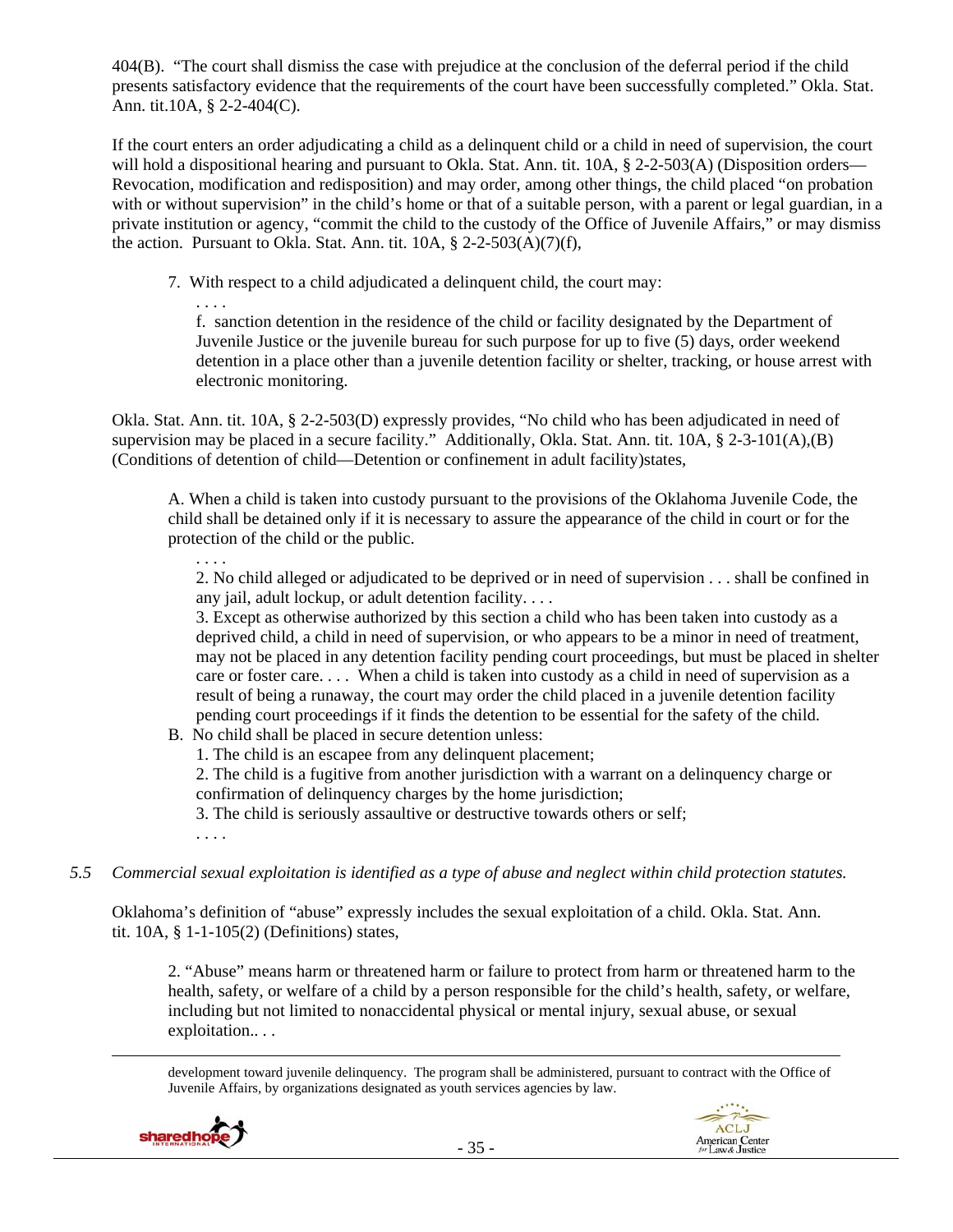a. "Harm or threatened harm to the health or safety of a child" means any real or threatened physical, mental, or emotional injury or damage to the body or mind that is not accidental including but not limited to sexual abuse, sexual exploitation, neglect, or dependency.

b. "Sexual abuse" includes but is not limited to rape, incest, and lewd or indecent acts or proposals made to a child, as defined by law, by a person responsible for the health, safety, or welfare of the child.

c. "Sexual exploitation" includes but is not limited to allowing, permitting, or encouraging a child to engage in prostitution, as defined by law, by a person responsible for the health, safety, or welfare of a child, or allowing, permitting, encouraging, or engaging in the lewd, obscene, or pornographic, as defined by law, photographing, filming, or depicting of a child in those acts by a person responsible for the health, safety, and welfare of the child.

*5.6 The definition of "caregiver" (or similar term) in the child welfare statutes is broad enough to include a trafficker who has custody or control of a child in order to bring a trafficked child into protection of child protective services.* 

Although Oklahoma statutes do not provide a definition of "caregiver," they do provide a definition of "custodian." Pursuant to Okla. Stat. Ann. tit. 10A, § 1-1-105(16) (Definitions), "custodian" is defined as "an individual other than a parent, legal guardian or Indian custodian, to whom legal custody of the child has been awarded by the court. As used in this title, the term 'custodian' shall not mean the Oklahoma Department of Human Services."

Okla. Stat. Ann. tit. 10A, § 1-1-105(50) defines "person responsible for a child's health, safety, or welfare" to include "a parent; a legal guardian; custodian; a foster parent; a person eighteen (18) years of age or older with whom the child's parent cohabitates or any other adult residing in the home of the child . . . ." This definition should be broad enough to cover many situations in which a trafficker is in custody or control of a child.

- 5.6.1 Recommendation: Amend the definition of "person responsible for a child's health, safety, or welfare" to include a person in control and possession of a sexually exploited child, so that a child under the control of a non-familial trafficker can come within the protective mandate of the Department of Human Services.
- *5.7 Crime victims' compensation is specifically available to a child victim of sex trafficking or CSEC without regard to ineligibility factors.*

Commercially sexually exploited children may be eligible to receive compensation under the Oklahoma Crime Victims Compensation Act,<sup>98</sup> but certain ineligibility factors may prevent some victims from receiving compensation. Okla. Stat. Ann. tit. 21, § 142.5(A) (Powers of board relating to claims for compensation— Office and staff support) states, "The Crime Victims Compensation Board shall award compensation for economic loss<sup>99</sup> arising from criminally injurious conduct<sup>100</sup> if satisfied by a preponderance of the evidence that the requirements for compensation have been met."

<sup>(2)</sup> if the act is committed by a child, could result in such child being adjudicated a delinquent child.





<sup>&</sup>lt;sup>98</sup> See supra note 87. See also supra Section 5.1 for the definition of "victim."

<sup>&</sup>lt;sup>99</sup> Okla. Stat. Ann. tit. 21, § 142.3(9) (Definitions) defines "economic loss" as "monetary detriment consisting only of allowable expense, work loss, replacement services loss and, if injury causes death, economic loss and replacement services loss of a dependent, but shall not include noneconomic loss." Okla. Stat. Ann. tit. 21,

<sup>§ 142.3(10)</sup> defines "noneconomic detriment" as "pain, suffering, inconvenience, physical impairment and nonpecuniary damage."

 $100$  Okla. Stat. Ann. tit. 21, § 142.3(5)(a) defines "criminally injurious conduct" as,

<sup>[</sup>A] misdemeanor or felony which occurs or is attempted in this state, or against a resident of this state in a state that does not have an eligible crime victims compensation program as such term is defined in the federal Victims of Crime Act of 1984, Public Law 98-473, that results in bodily injury, threat of bodily injury or death to a victim which:

<sup>(1)</sup> may be punishable by fine, imprisonment or death, or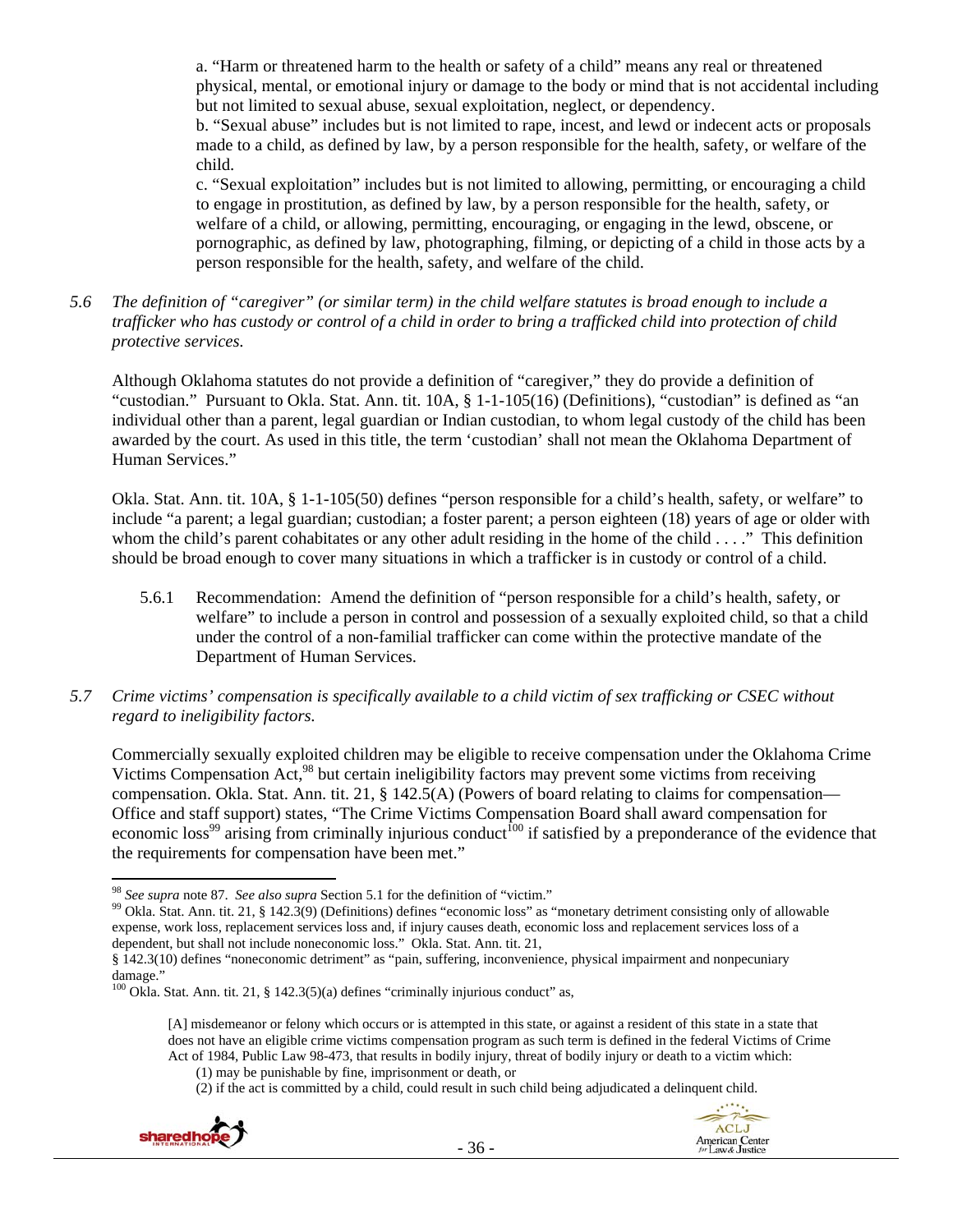Okla. Stat. Ann. tit. 21, § 142.10(A)(1) (Award of compensation—Criteria—Amount—Denial, withdrawal or reduction—Reconsideration) prohibits the Crime Victims Compensation Board ("Board") from awarding compensation unless a claim is filed within 1 year of the date of the injury occurred, unless "good cause" exists for the failure to file, in which case the Board may extend the deadline to 2 years from the date of the injury. The Board may only extend the deadline beyond 2 years in child assault cases. Okla. Stat. Ann. tit.21,  $\S$  142.10(A)(1). Additionally, if "the victim . . . is a child under eighteen (18) years of age, the Board may use the date the criminal incident was disclosed to a responsible adult, when establishing whether or not the claim was timely filed." Okla. Stat. Ann. tit. 21, § 142.10(A)(1). Pursuant to Okla. Stat. Ann. tit. 21, § 142.10(A)(4), victim compensation is prohibited if the criminally injurious conduct was not reported to law enforcement within 72 hours of the crime's occurrence, unless "the Board finds there was good cause for the failure to report within that time."

Additionally, an award of compensation may be reduced based on the "degree of responsibility for the cause of the injury or death attributable to the victim as determined by the Board." Okla. Stat. Ann. tit.21, § 142.10(B)(2). Lastly, if the Board determines that "the claimant or victim has not fully cooperated with appropriate law enforcement agencies, [it] may deny, withdraw or reduce an award of compensation." Okla. Stat. Ann. tit.21, § 142.10(C).

5.7.1 Recommendation: Amend the Crime Victims Compensation Act to create exceptions from the listed criteria that do not contain a good cause exception for commercially sexually exploited children.

## *5.8 Victim-friendly procedures and protections are provided in the trial process for minors under 18.*

Human trafficking victims are expressly provided certain victim-friendly criminal justice procedures and protections under Okla. Stat. Ann. tit.21, § 748.2(A) (Guidelines for treatment of human trafficking victims— Right to civil action). Okla. Stat. Ann. tit. 21, § 748.2(A) states,

A. Human trafficking victims shall:

- 1. Be housed in an appropriate shelter as soon as practicable;
- 2. Not be detained in facilities inappropriate to their status as crime victims;
- 3. Not be jailed, fined, or otherwise penalized due to having been trafficked;
- 4. Receive prompt medical care, mental health care, food, and other assistance, as necessary;

5. Have access to legal assistance, information about their rights, and translation services, as necessary; and

6. Be provided protection if the safety of the victim is at risk or if there is a danger of additional harm by recapture of the victim by a trafficker, including:

a. taking measures to protect trafficked persons and their family members from intimidation and threats of reprisals, and

b. ensuring that the names and identifying information of trafficked persons and their family members are not disclosed to the public.

Additionally, Okla. Stat. Ann. tit. 21, § 748.2(C) authorizes the Attorney General "to establish an emergency hotline number for victims of human trafficking to call in order to request assistance or rescue."

Protections available to other crime victims may also be available to some domestic minor sex trafficking victims. For example, commercially sexually exploited children who are involved in a criminal case "filed pursuant to the Oklahoma Child Abuse Reporting and Prevention Act" or who are the "alleged subject of child abuse or neglect" may be appointed a guardian ad litem under Okla. Stat. Ann. tit.21, § 843.7(A)(1),(B) (Appointment of representatives for child). Additionally, pursuant to Okla. Stat. Ann. tit. 12, § 2412(A), (B) (Sexual offense against another person—Evidence of other sexual behavior inadmissible—Exceptions),



ACLJ

American Center<br>for Law & Justice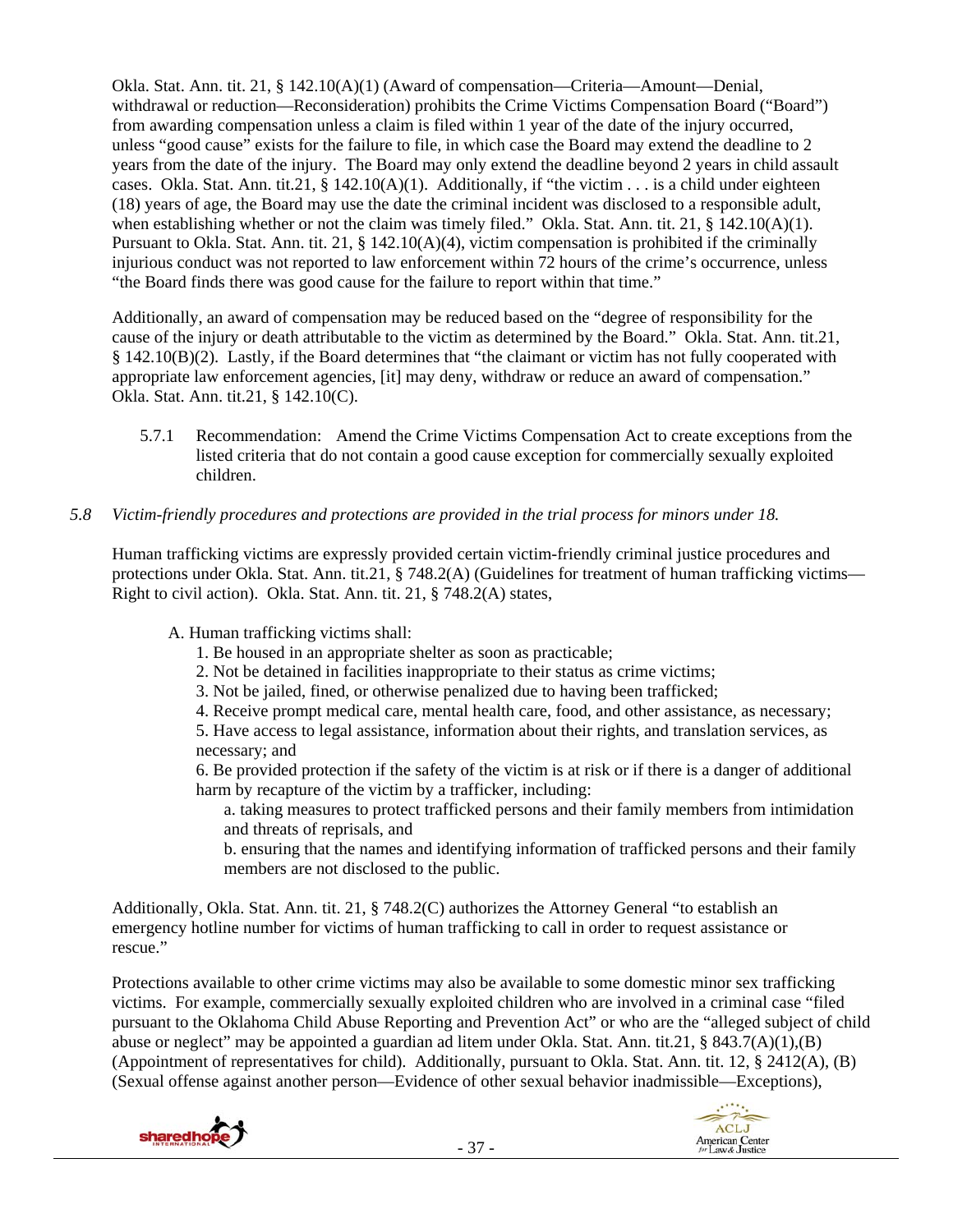domestic minor sex trafficking victims whose offenders are charged with a sexual offense receive protections in criminal prosecutions under Oklahoma's rape shield law. Okla. Stat. Ann. tit. 12, § 2412(A), (B) prohibits the admission of "[e]vidence of reputation or opinion regarding other sexual behavior of a victim or the sexual offense alleged" and "[e]vidence of specific instances of [the victim's] sexual behavior" unless it is being offered to prove something other than consent, including "the source of semen, pregnancy, disease or injury," "[f]alse allegations of sexual offenses," or "[s]imilar sexual acts in the presence of the accused with persons other than the accused which occurs at the time of the event giving rise to the sexual offense alleged."

Additionally, all crime victims<sup>101</sup> receive certain protections under the Oklahoma Victim's Rights Act.<sup>102</sup> Specifically, Okla. Stat. Ann. tit. 21, § 142A-2(A) (Victims and witnesses rights) provides,

 A. The district attorney's office shall inform the victims and witnesses of crimes of the following rights:

. . .

2. To receive protection from harm and threats of harm arising out of the cooperation of the person with law enforcement and prosecution efforts, and to be provided with information as to the level of protection available and how to access protection;

3. To be informed of financial assistance and other social services available as a result of being a witness or a victim, including information on how to apply for the assistance and services;

. . .

5. To be informed of the procedure to be followed in order to apply for and receive any restitution to which the victim is entitled;

6. To be provided, whenever possible, a secure waiting area during court proceedings that does not require close proximity to defendants and families and friends of defendants;

. . . .

Additionally, Okla. Stat. Ann. tit. 21, § 142A-2(D) provides that in a felony case involving "a violent crime or a sex offense, the district attorney's office shall inform the victim, as soon as practicable, . . . of the progress of pretrial proceedings which could substantially delay the prosecution of the case." Under Okla. Stat. Ann. tit. 21, § 142A-3(C) (Informing victim of rights), a rape victim "has the right to be informed by the officer who interviews the victim . . . of the twenty-four-hour statewide telephone communication service established by the Office of the Attorney General for victims of sexual assault . . . ."

Crime victims also have the right to receive some assistance in seeking restitution. Pursuant to Okla. Stat. Ann. tit. 21, § 142A-5 (Restitution form),

The district attorney's office shall provide all victims, regardless of whether the crime victim makes a specific request, with an official request for restitution form to be completed and signed by the crime victim, and to include all invoices, bills, receipts, and other evidence of injury, loss of earnings and outof-pocket loss. . . .

Okla. Stat. Ann. tit. 21, § 142A-9 (Disclosure of personal information of victim or witness may be prohibited) also allows the court, upon request by the victim or district attorney, to keep the "address, telephone number, place of employment, or other personal information of the victim" confidential.

Okla. Stat. Ann. tit. 21, §1024.4 (Destruction of obscene material or child pornography upon conviction) may serve to further protect the child pornography victim as it authorizes the destruction of child pornography upon the conviction of the offender.





<sup>101</sup> *See supra* Section 5.1 for the definition of "victim." 102 *See supra* note 90.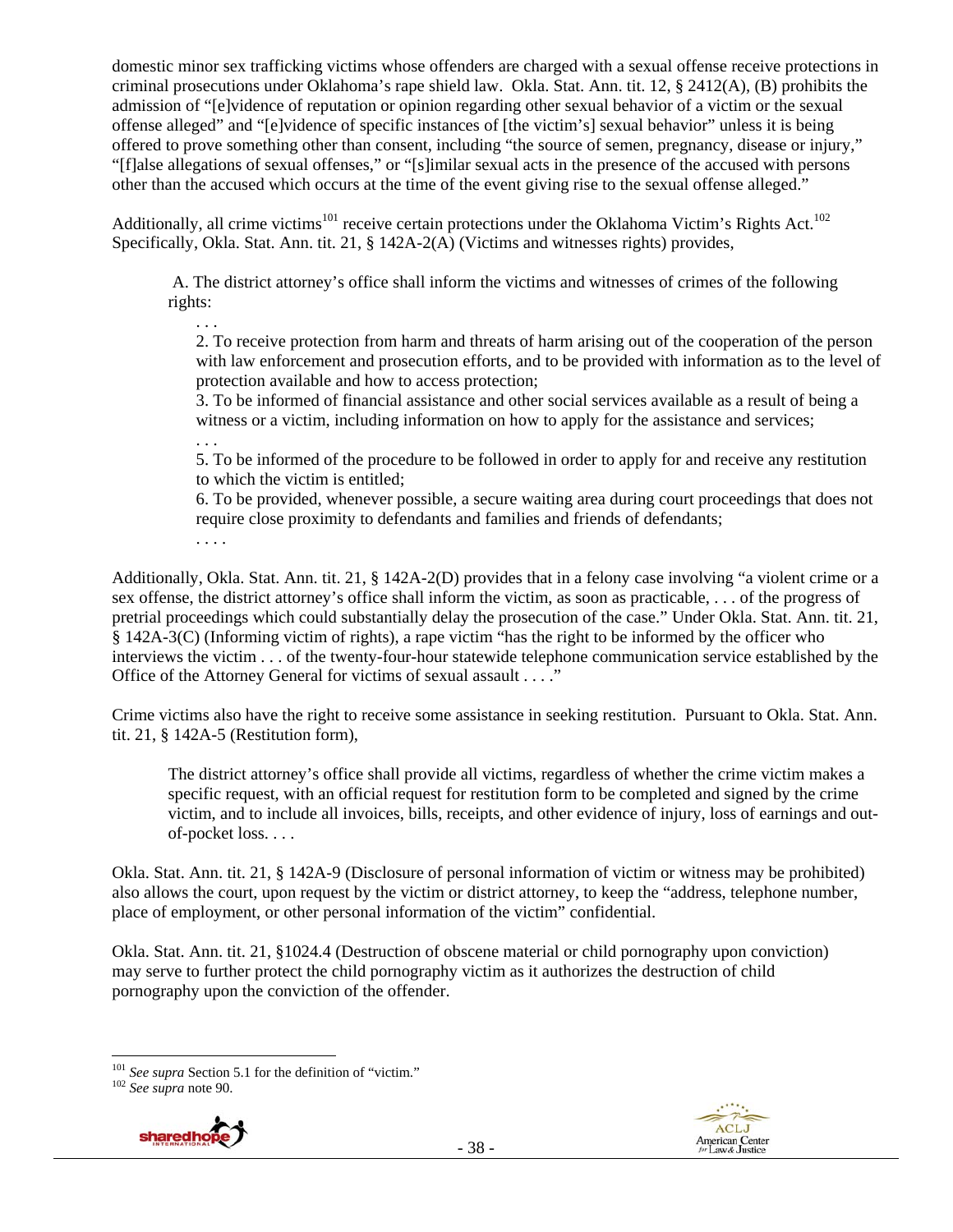Lastly, Oklahoma's constitution further emphasizes crime victims' rights. Okla. Const. art. II, § 34(A) (Rights of victims) states,

To preserve and protect the rights of victims to justice and due process, and ensure that victims are treated with fairness, respect and dignity, and are free from intimidation, harassment, or abuse, throughout the criminal justice process, any victim or family member of a victim of a crime has the right to know the status of the investigation and prosecution of the criminal case, including all proceedings wherein a disposition of a case is likely to occur, and where plea negotiations may occur. The victim or family member of a victim of a crime has the right to know the location of the defendant following an arrest, during a prosecution of the criminal case, during a sentence to probation or confinement, and when there is any release or escape of the defendant from confinement. The victim or family member of a victim of a crime has a right to be present at any proceeding where the defendant has a right to be present, to be heard at any sentencing or parole hearing, to be awarded restitution by the convicted person for damages or losses as determined and ordered by the court, and to be informed by the state of the constitutional rights of the victim.

- 5.8.1 Recommendation: Amend the sex offense shield law to expressly apply to minor victims of sex trafficking or prostitution.
- *5.9 Expungement or sealing of juvenile arrest or criminal records resulting from arrests or adjudications for prostitution-related offenses committed as a result of, or in the course of, the commercial sexual exploitation of a minor is available within a reasonable time after turning 18.*

For purposes of the Oklahoma Juvenile Code, Okla. Stat. Ann. tit.10A, § 2-6-102(A)(1) (Confidential juvenile records) states that juvenile court records are "confidential and shall not be open to the general public, inspected, or their contents disclosed," subject to exceptions specified in Okla. Stat. Ann. tit.10A, § 2-6-102 (C), which states,

C. The confidentiality requirements of subsection A of [Okla. Stat. Ann. tit.10A, § 2-6-102] for juvenile court records and law enforcement records shall not apply:

- . . . 4. To a juvenile who is fourteen (14) years of age or older and who has been adjudicated delinquent and who subsequently comes before the juvenile court on a new delinquency matter after July 1, 1995;
	- . . .

8. Whenever a juvenile is accepted for placement or treatment in a facility or private treatment facility within this state as a result of or following a conviction or adjudication for an out-of-state offense that would qualify the juvenile as a youthful offender,<sup>103</sup> as defined in Section 2-5-202 [Definitions—Purpose] of this title, had the crime occurred within this state.. . .



<sup>&</sup>lt;sup>103</sup> Pursuant to Okla. Stat. Ann. tit. 10A, § 2-5-202(A)(1) (Definitions—Purpose),

<sup>1. &</sup>quot;Youthful offender" means a person:

a. thirteen (13) or fourteen (14) years of age who is charged with murder in the first degree and certified as a youthful offender as provided by Section 2-5-205 [Certification as youthful offender or juvenile] of this title, b. fifteen (15), sixteen (16), or seventeen (17) years of age and charged with a crime listed in subsection A of Section 2-5-206 [Certain acts mandating youthful offender status—Filing of delinquency petition or youthful offender information—Warrant, certification process—Guidelines] of this title, and

c. sixteen (16) or seventeen (17) years of age and charged with a crime listed in subsection B of Section 2-5-206 of this title,

if the offense was committed on or after January 1, 1998.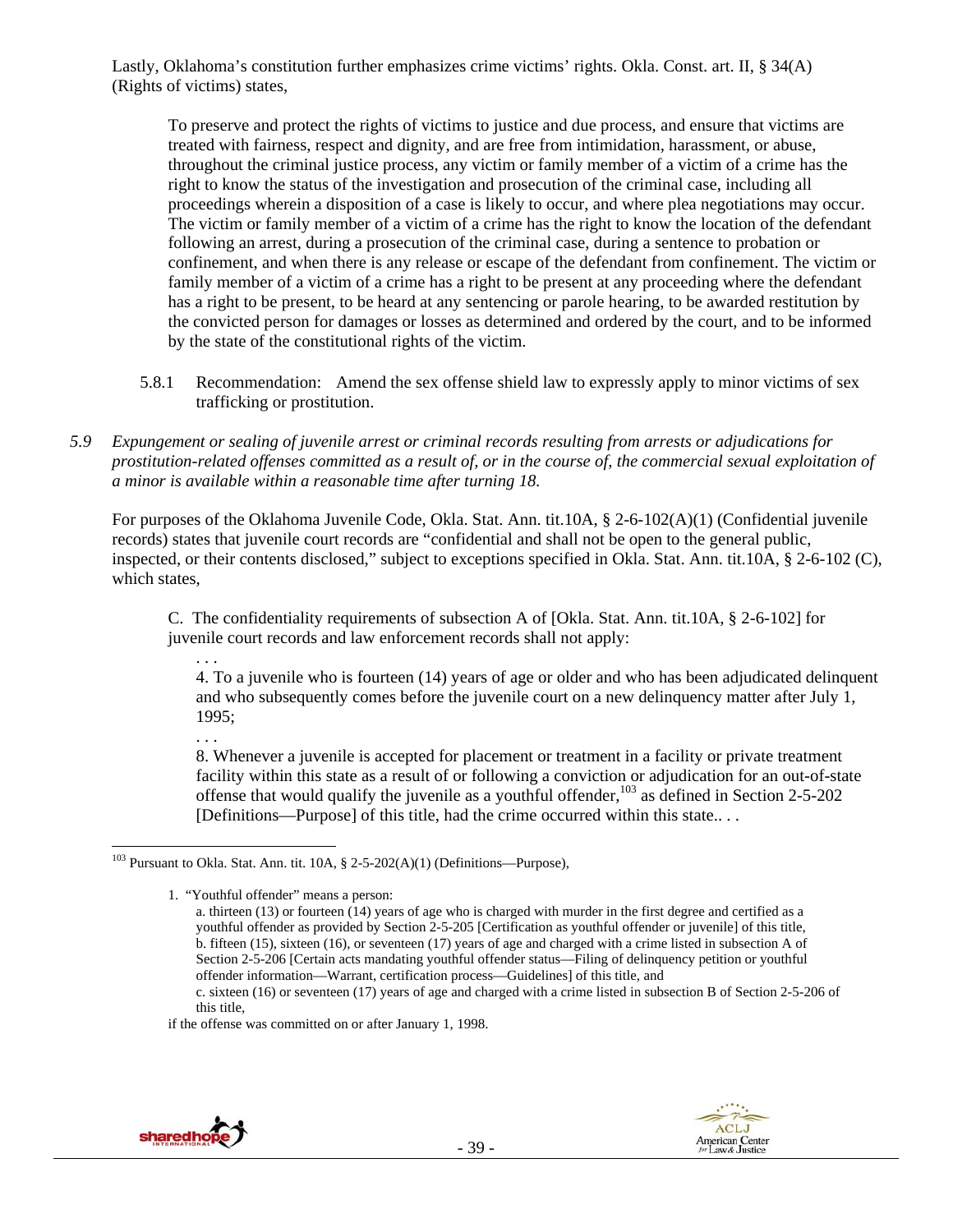Okla. Stat. Ann. tit.10A, § 2-6-102(D) further provides,

Following the first adjudication as a delinquent, the court having jurisdiction shall note on the juvenile court record of the person that any subsequent juvenile court records shall not be confidential; provided, the child is at least fourteen (14) years of age or older. Any juvenile court record which becomes an open juvenile record as provided in this subsection may be expunged as provided in Section 7307-1.8 [Okla. Stat. Ann. tit.10A, § 2-6-109 (Expungement of open juvenile court record) (Okla. Stat. Ann. tit.10, § 7307-1.8 renumbered)] of this title.

The provisions of this subsection shall only apply to the juvenile court records and law enforcement records of juvenile offenders certified, charged or adjudicated on and after July 1, 1995.

Okla. Stat. Ann. tit.10A, § 2-6-109(Expungement of open juvenile court record) states,

A. A person who is the subject of a juvenile court record, that is not confidential as provided by law, may petition the district court in which the juvenile court record is located for an order to expunge all or any part of the record pertaining to the person, except basic identification information; provided:

1. The person has attained twenty-one (21) years of age or older;

2. The person has not been arrested for any adult criminal offense and no charge, indictment, or information has been filed or is pending against the person at the time of the petition for an expungement;

3. The person has not been subject to any deferred prosecution or deferred sentence, and has not been convicted of any criminal offense; and

4. All court costs, restitution, fines and other court-ordered requirements have been completed for all juvenile proceedings.

. . . .

C. Upon a finding that the harm to privacy of the person in interest or dangers of unwarranted adverse consequences outweigh the public interest in retaining the records, the court may order the records, or any part thereof except basic identification information, to be expunged. . . .

. . . .

G. Nothing in this section shall be construed to authorize the physical destruction of any juvenile records.

. . . .

J. Any record ordered to be expunged pursuant to this section shall be sealed and, if not unsealed within ten (10) years of the expungement order, may be obliterated or destroyed at the end of the tenyear period.

. . . .

M. A person who has attained eighteen (18) years of age or older may petition the district or municipal court in which the juvenile court record is located for an order to expunge all or any part of the record pertaining to matters involving truancy provided the person has met the criteria set forth in paragraphs 2 through 4 of subsection A of this section. The petition shall be reviewed by the district or municipal judge with primary responsibility over the juvenile court docket.

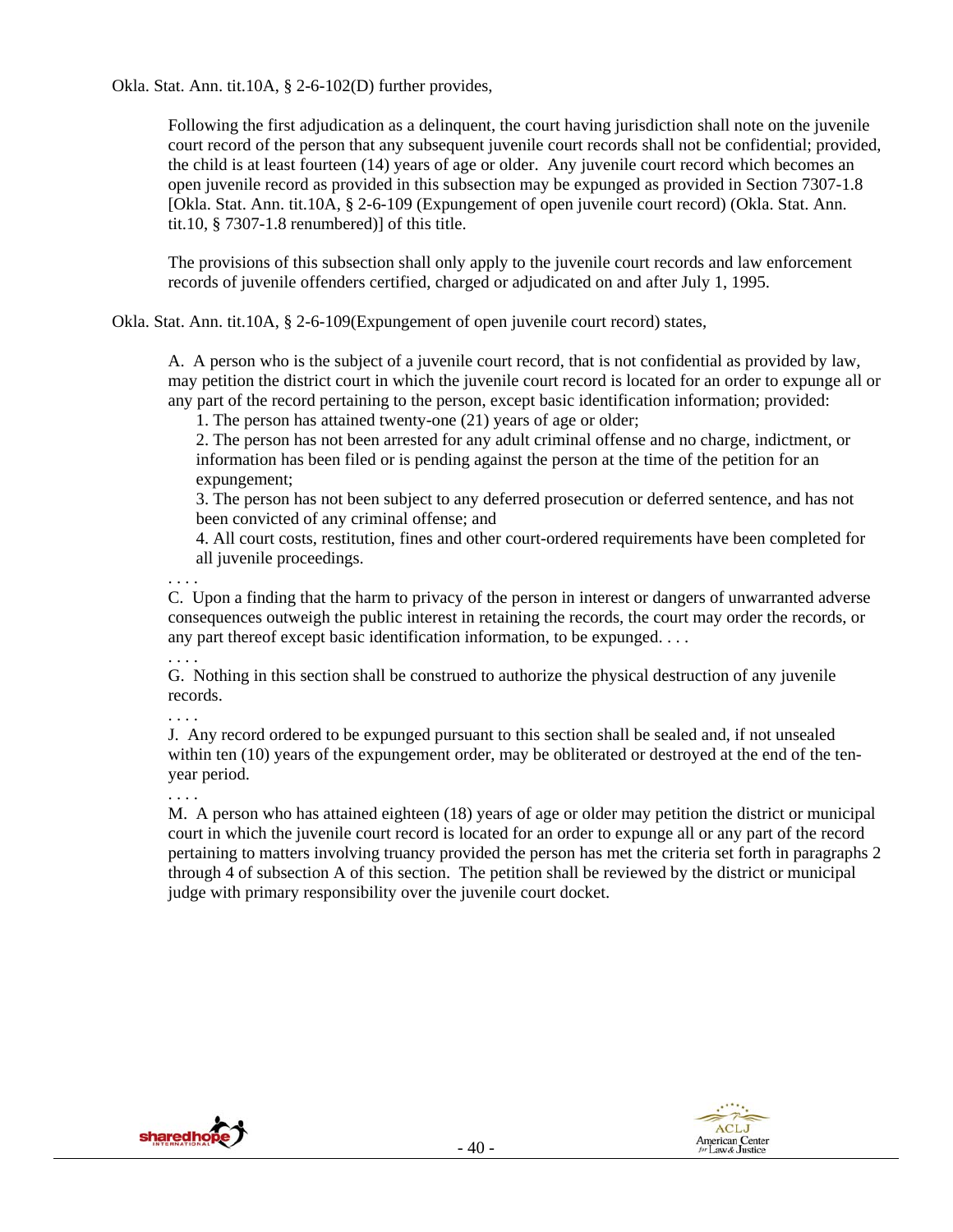## *5.10 Victim restitution and civil remedies are authorized by law for minor victims of sex trafficking or CSEC.*

Okla. Stat. Ann. tit. 21, § 748(C) (Human trafficking)specifically authorizes restitution for human trafficking victims, stating that "[t]he court shall also order the defendant to pay restitution to the victim as provided in Section 991f [Restitution] of Title 22 [Criminal procedure] of the Oklahoma Statutes." Commercially sexually exploited children whose offenders are convicted of other crimes that cause injury to the child may also be able to receive restitution under Okla. Stat. Ann. tit.22, § 991f(C)(1) (Restitution).<sup>104</sup> Okla. Stat. Ann. tit. 22, §  $991f(A)(1)$  defines "restitution" as "the sum to be paid by the defendant to the victim of the criminal act to compensate that victim for up to three times the amount of the economic loss suffered as a direct result of the criminal act of the defendant." Under Okla. Stat. Ann. tit. 22, § 991f(A)(2), a "victim" is "any person, partnership, corporation or legal entity that suffers an economic loss as a direct result of the criminal act of another person," while Okla. Stat. Ann. tit. 22, § 991f(A)(3) limits "economic loss" to

actual financial detriment suffered by the victim consisting of medical expenses actually incurred, damage to or loss of real and personal property and any other out-of-pocket expenses, including loss of earnings, reasonably incurred as the direct result of the criminal act of the defendant. No other elements of damage shall be included as an economic loss for purposes of this section.

Additionally, under Okla. Stat. Ann. tit. 21, § 748.2(B) (Guidelines for treatment of human trafficking victims—Right to civil action states), civil remedies are available to minors victimized through sex trafficking. Okla. Stat. Ann. tit. 21,§ 748.2(B) states,

Any person aggrieved by a violation of subsection B of Section 748 [Human trafficking] of this title may bring a civil action against the person or persons who committed the violation to recover actual and punitive damages and reasonable attorney fees. A criminal case or prosecution is not a necessary precedent to the civil action. The statute of limitations for the cause of action shall not commence until the latter of the victim's emancipation from the defendant or the victim's twenty-first birthday.

*5.11 Statutes of limitations for civil and criminal actions for child sex trafficking or CSEC offenses are eliminated or lengthened sufficiently to allow prosecutors and victims a realistic opportunity to pursue criminal actions and legal remedies.* 

Okla. Stat. Ann. tit. 22, § 152(Statute of limitations) sets forth the applicable statute of limitations for criminal prosecutions in Oklahoma. Crimes that do not have a statute of limitations specified, including Okla. Stat. Ann. tit. 21, § 748 (Human trafficking), § 1029 (Engaging in prostitution, etc.), § 1087 (Child under 18 years of age—Procuring for prostitution, lewdness or other indecent act—Punishment), and § 1088(A) (Child under 18 years of age—Inducing, keeping, detaining or restraining for prostitution— Punishment),are subject to a 3 year statute of limitations. Okla. Stat. Ann. tit.22, § 152(H).

Pursuant to Okla. Stat. Ann. tit.22, § 152(C), prosecutions under Okla. Stat. Ann. tit. 21, § 1021.2(A) (Minors—Procuring for participation in pornography), § 1021.3(A) (Guardians—Parents—Custodians— Consent to participation of minors in child pornography), § 1111 (Rape defined), § 1111.1 (Rape by instrumentation), § 1114 (Rape in first degree—Second degree), § 1123 (Lewd or indecent proposals or acts as to child under 16),§ 843.5 (Child sexual abuse), or § 866 (Elements of offense (Trafficking in children))"shall be commenced within twelve (12) years after the discovery of the crime." Under Okla. Stat. Ann. tit. 22, §  $152(C)(2)(a)-(c)$ , however, prosecutions for any of these offenses may be commenced at any time under the following circumstances:

 <sup>104</sup> *See supra* Section 2.8 for the substantive provisions of Okla. Stat. Ann. tit. 22, § 991f(C)(1).



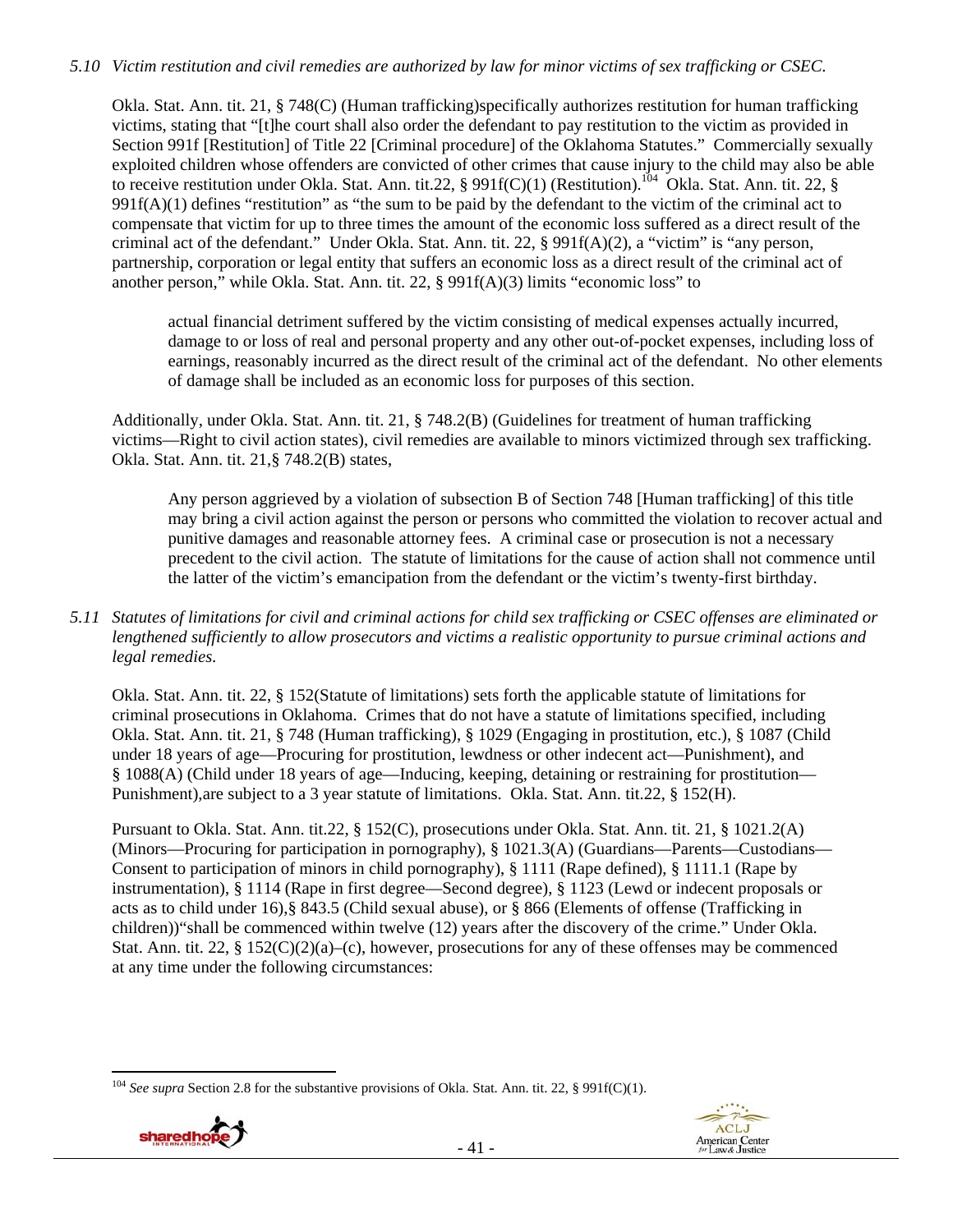a. the victim notified law enforcement within twelve  $(12)$  years after the discovery<sup>105</sup> of the crime, b. physical evidence is collected and preserved that is capable of being tested to obtain a profile from deoxyribonucleic acid (DNA),and

c. the identity of the offender is subsequently established through the use of a DNA profile using evidence listed in subparagraph b of this paragraph.

For a civil action brought under Okla. Stat. Ann. tit. 21, § 748.2(B) (Guidelines for treatment of human trafficking victims—Right to civil action) states, "The statute of limitations for the cause of action shall not commence until the latter of the victim's emancipation from the defendant or the victim's twenty-first birthday." In civil actions based on damages for injury caused by criminal offenses, Okla. Stat. Ann. tit. 12, § 95(A)(7) (Limitation of other actions) provides,

An action based on intentional conduct brought by any person for recovery of damages for injury suffered as a result of criminal actions, as defined by the Oklahoma Statutes, may be brought against any person incarcerated or under the supervision of a state, federal or local correctional facility on or after November 1, 2003:

a. at any time during the incarceration of the offender for the offense on which the action is based, or

b. within five (5) years after the perpetrator is released from the custody of a state, federal or local correctional facility, if the defendant was serving time for the offense on which the action is based.

Additionally, for civil actions based on damages resulting from childhood sexual abuse or exploitation, Okla. Stat. Ann. tit. 12, § 95(A)(6)states,

6. An action based on intentional conduct brought by any person for recovery of damages for injury suffered as a result of childhood sexual abuse incidents or exploitation as defined by Section 1-1-105 [Definitions] of Title 10A of the Oklahoma Statutes or incest can only be brought within the latter of the following periods:

a. within two (2) years of the act alleged to have caused the injury or condition, or

b. within two (2) years of the time the victim discovered or reasonably should have discovered that the injury or condition was caused by the act or that the act caused the injury for which the claim is brought.

Provided, however, that the time limit for commencement of an action pursuant to this paragraph is tolled for a child until the child reaches the age of eighteen (18) years or until five (5) years after the perpetrator is released from the custody of a state, federal or local correctional facility or jail, whichever is later. . . .

5.11.1 Recommendation: Eliminate statutes of limitations for Okla. Stat. Ann. tit.21, § 748 (Human trafficking) and CSEC offenses.

<sup>&</sup>lt;sup>105</sup> Okla. Stat. Ann. tit. 22, § 152(L) explains that, for purposes of Okla. Stat. Ann. tit. 22, § 152(C)(1), "'discovery' means the date that a physical or sexually related crime involving a victim under the age of eighteen (18) years of age is reported to a law enforcement agency, up to and including one (1) year from the eighteenth birthday of the child."

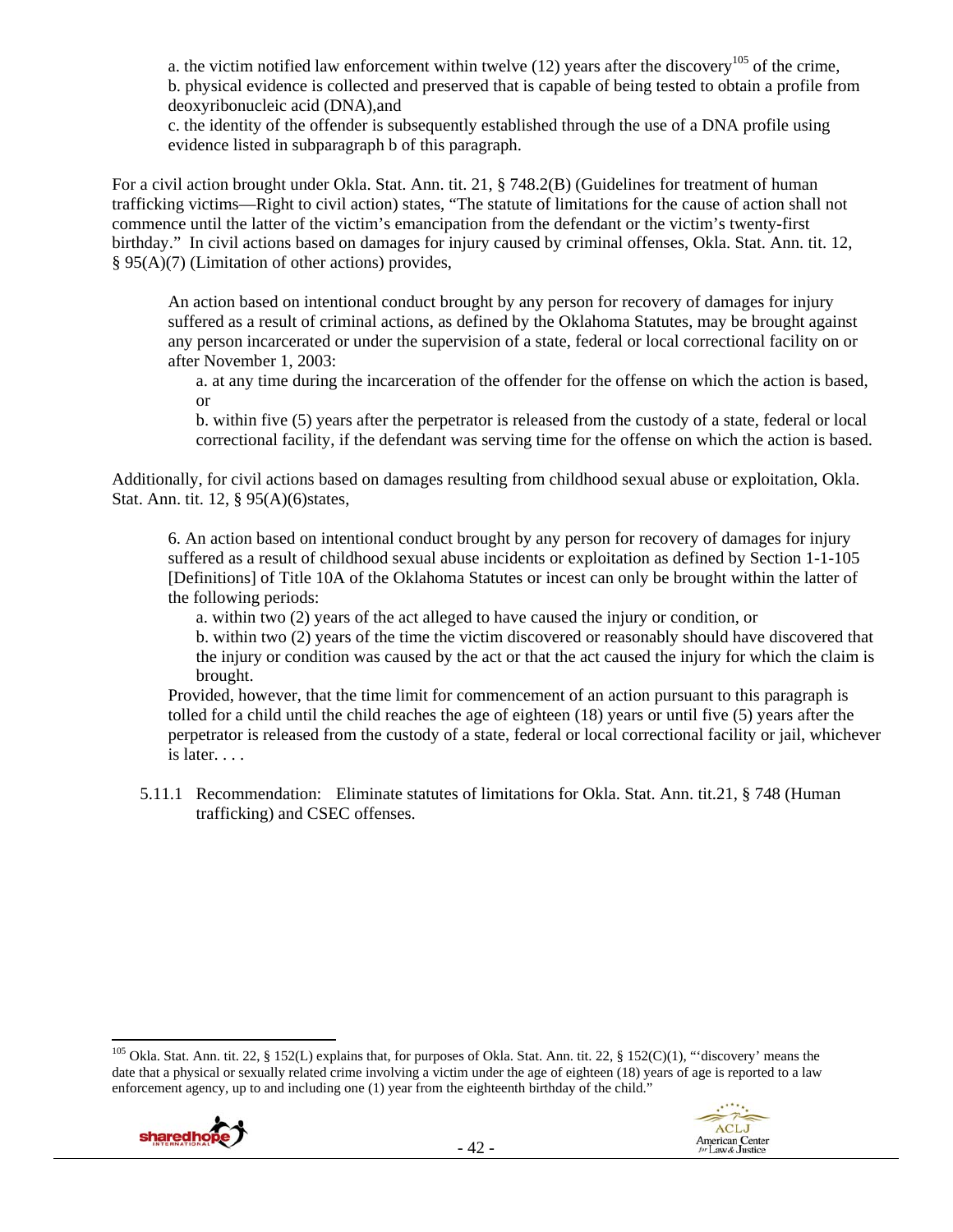#### **Framework Issue 6: Criminal justice tools for investigation and prosecutions**

#### *Legal Components:*

- *6.1 Training on human trafficking and domestic minor sex trafficking for law enforcement is statutorily mandated.*
- *6.2 Single party consent to audiotaping is permitted in law enforcement investigations.*
- *6.3 Domestic minor sex trafficking investigations may use wiretapping to investigate the crime.*
- *6.4 Using a law enforcement decoy posing as a minor to investigate buying or selling of commercial sex acts is not a defense to soliciting, purchasing, or selling sex with a minor.*
- *6.5 Using the Internet to investigate buyers and traffickers is a permissible investigative technique.*
- *6.6 Law enforcement and child welfare agencies are mandated to promptly report missing and recovered children. \_\_\_\_\_\_\_\_\_\_\_\_\_\_\_\_\_\_\_\_\_\_\_\_\_\_\_\_\_\_\_\_\_\_\_\_\_\_\_\_\_\_\_\_\_\_\_\_\_\_\_\_\_\_\_\_\_\_\_\_\_\_\_\_\_\_\_\_\_\_\_\_\_\_\_\_\_\_\_\_\_\_\_\_\_\_\_\_\_\_\_\_\_\_*

#### *Legal Analysis:*

*6.1 Training on human trafficking and domestic minor sex trafficking for law enforcement is statutorily mandated.* 

Oklahoma does not mandate that law enforcement receive training on human trafficking or domestic minor sex trafficking. However, Okla. Stat. Ann. tit. 70, § 3311(A) (Council on law enforcement education and training)<sup>106</sup> establishes the Council on Law Enforcement Education and Training ("Council") and grants it "the authority to exercise the rights, privileges and functions necessary to ensure the professional training and continuing education of law enforcement officers in the State of Oklahoma." Okla. Stat. Ann. tit. 70, §3311(B)(2) specifically authorizes the Council to "[p]romulgate rules with respect to such matters as certification, revocation, . . . minimum courses of study, . . . minimum standards for basic and advanced inservice courses, and seminars for Oklahoma police and peace officers."

- 6.1.1 Recommendation: Mandate training on domestic minor sex trafficking for law enforcement.
- *6.2 Single party consent to audiotaping is permitted in law enforcement investigations.*

Oklahoma permits single party consent to audiotaping. Okla. Stat. Ann. tit. 13, § 176.4(4),(5) (Acts not prohibited) states,

It is not unlawful pursuant to the Security of Communications Act for:

. . . 4. a person acting under color of law to intercept a wire, oral or electronic communication when such person is a party to the communication or one of the parties to the communication has given prior consent to such interception; or

5. a person not acting under color of law to intercept a wire, oral or electronic communication when such person is a party to the communication or when one of the parties to the communication has given prior consent to such interception unless the communication is intercepted for the purpose of committing any criminal act.

*6.3 Domestic minor sex trafficking investigations may use wiretapping to investigate the crime.* 

Oklahoma permits law enforcement to use wiretapping and resulting evidence when authorized by a court order, but does not provide for the issuance of a court order in the investigation of crimes related to domestic minor

 <sup>106</sup> Two different versions of Okla. Stat. Ann. tit. 70, § 3311 are currently in effect. The first version was amended by 2011 Okla. Sess. Laws 10, § 1, and the second version was amended by 2011 Okla. Sess. Laws 233, § 1. Although the differences between these two current versions are not substantive, the second version does include additional requirements for police departments to receive state approval, and, therefore, is the only version referenced throughout this report.

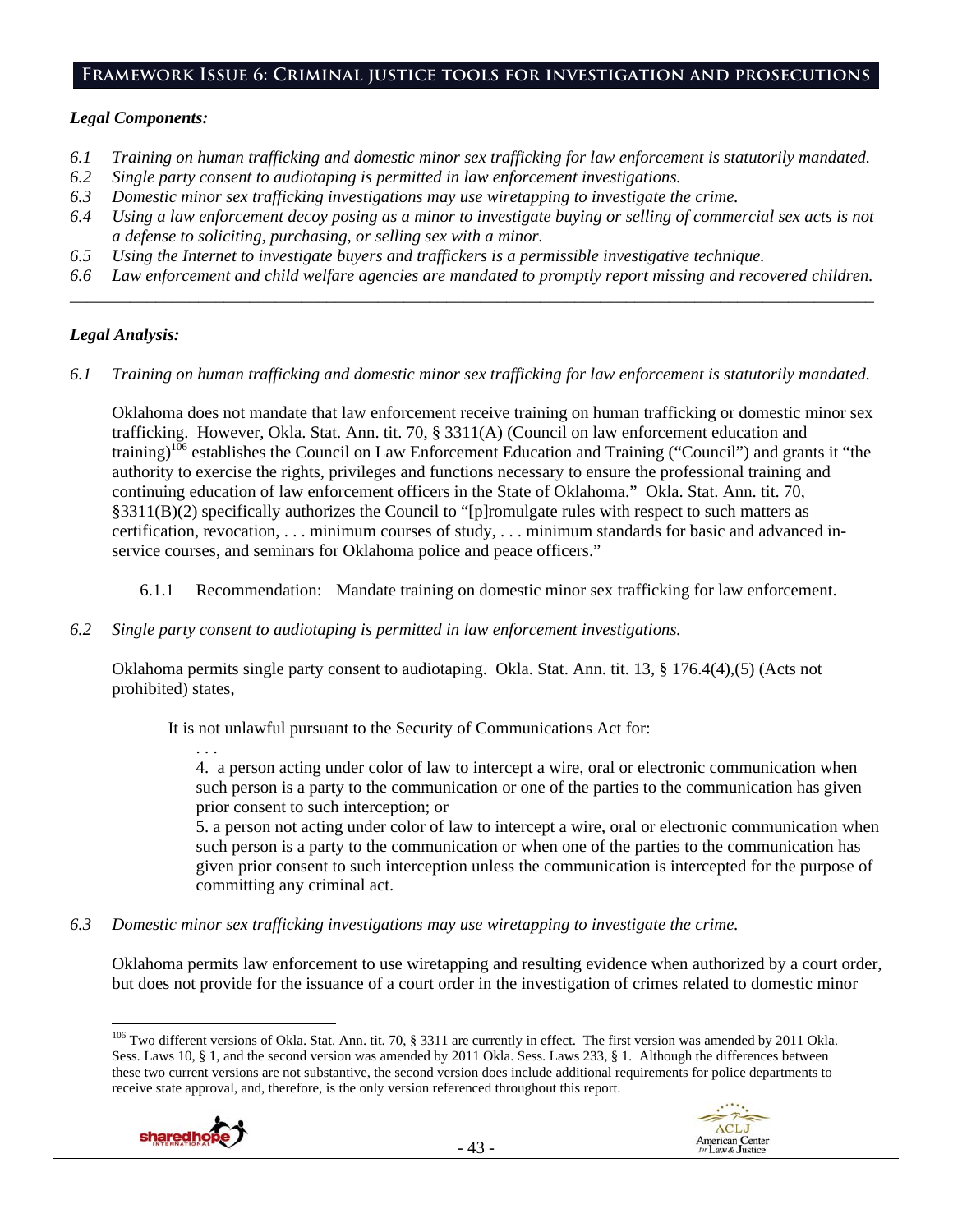sex trafficking. Okla. Stat. Ann. tit. 13, § 176.7 (Court order authorizing interception of communications) states,

The Attorney General, upon application by a district attorney, may make application to a judge of competent jurisdiction for, and such judge may grant in conformity with the Security of Communications Act, an order authorizing the interception of wire, oral or electronic communications by any law enforcement agency of this state or any political subdivision thereof having responsibility for the investigation of the offense as to which the application is made, when such interception may provide evidence of acts of biochemical terrorism, terrorism, terrorism hoax, and biochemical assault as defined in Section 1268.1[Definitions] of Title 21 of the Oklahoma Statutes, the commission of the offense of murder, the cultivation or manufacture or distribution of narcotic drugs or other controlled dangerous substances as defined in the Uniform Controlled Dangerous Substances Act, or trafficking in illegal drugs, as defined in the Trafficking in Illegal Drugs Act, and any conspiracy to commit the crimes specifically enumerated in this section.

Okla. Stat. Ann. tit. 13, § 176.8(E) (Disclosure of information) further provides,

When a law enforcement officer, while engaged in intercepting wire, oral or electronic communications in an authorized manner, intercepts wire, oral or electronic communications relating to offenses for which an order or authorization could have been secured or any offense listed in [Okla. Stat. Ann. tit. 57,  $§$  571], <sup>107</sup>which is other than those specified in the order of authorization, the contents thereof and evidence derived therefrom may be disclosed or used as provided in this section. Such contents and any evidence derived therefrom may be used when authorized by a judge of competent jurisdiction when such judge finds on subsequent application that the contents were otherwise intercepted in accordance with the provisions of the Security of Communications Act. . . .

- 6.3.1 Recommendation: Amend Okla. Stat. Ann. tit. 13, § 176.7 (Court order authorizing interception of communications) to permit the issuance of an order authorizing wiretapping when the interception may provide evidence related to Okla. Stat. Ann. tit.21, § 748 (Human trafficking) or Oklahoma's CSEC laws.
- *6.4 Using a law enforcement decoy posing as a minor to investigate buying or selling of commercial sex acts is not a defense to soliciting, purchasing, or selling sex with a minor.*

Okla. Stat. Ann. tit. 21, § 1123(E) (Lewd or indecent proposals or acts as to child under 16 or person believed to be under 16—Sexual battery)(Second version)<sup>108</sup> states that "[t]he fact that an undercover operative or law enforcement officer was involved in the detection and investigation of an offense pursuant to this section shall not constitute a defense to a prosecution under this section."

Additionally, pursuant to Okla. Stat. Ann. tit. 21, § 1040.13a(C) (Facilitating, encouraging, offering or soliciting sexual conduct or engaging in sexual communication with a minor or person believed to be a minor), "[t]he fact that an undercover operative or law enforcement officer was involved in the detection and investigation of an offense pursuant to this section shall not constitute a defense to a prosecution under this section."

6.4.1 Recommendation: Explicitly permit the use of a decoy to investigate violations of Okla. Stat. Ann. tit.21, § 748 (Human trafficking) and Oklahoma's CSEC laws.

<sup>108</sup> *See supra* note 14.





  $107$  Okla. Stat. Ann. tit. 57, § 571 (Definitions) lists, in relevant part, child abuse, rape, or lewd or indecent proposition or lewd or indecent act with a child.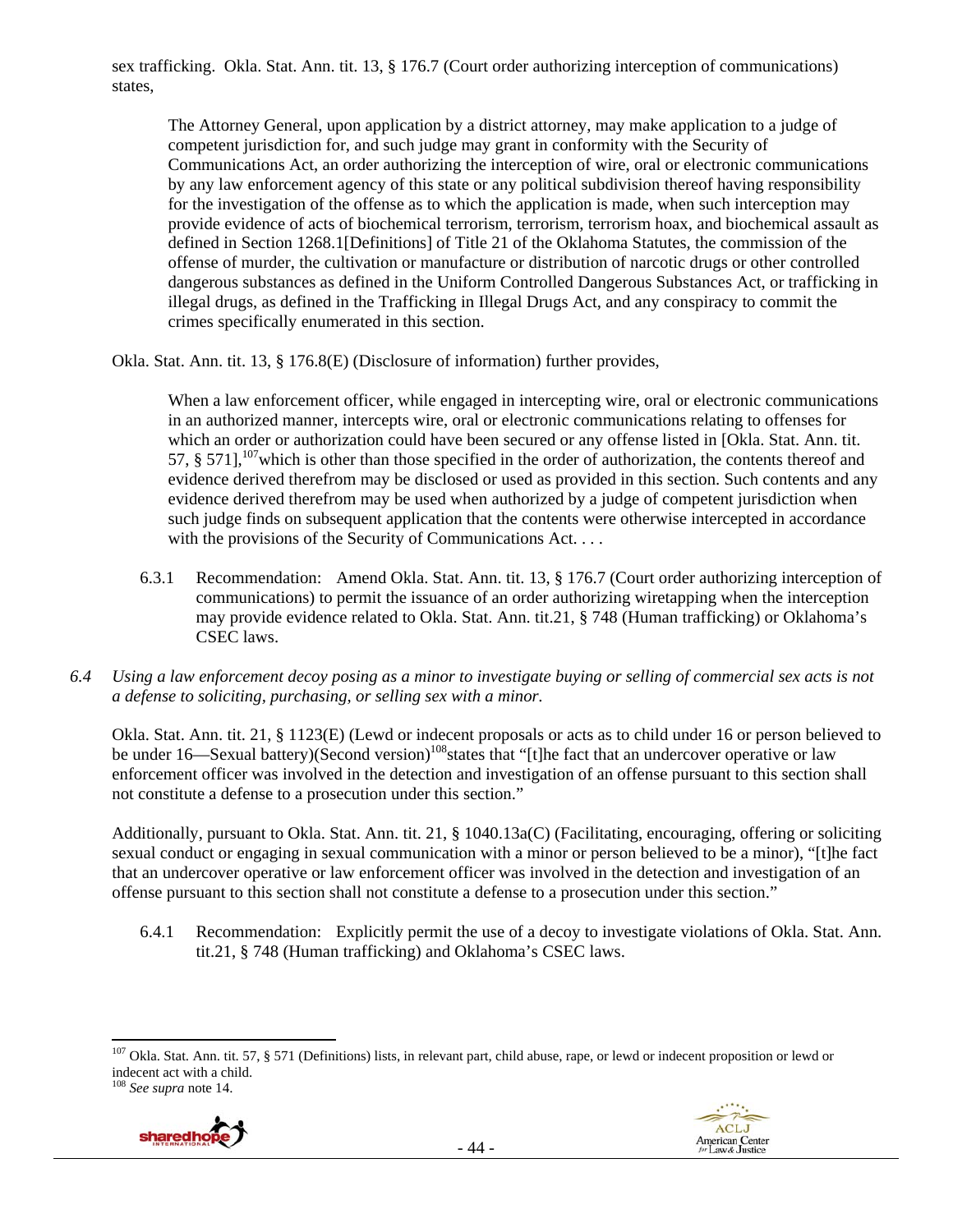## *6.5 Using the Internet to investigate buyers and traffickers is a permissible investigative technique.*

Law enforcement may use the Internet to investigate buyers and traffickers under Okla. Stat. Ann. tit. 21, § 1040.13a(C) (Facilitating, encouraging, offering or soliciting sexual conduct or engaging in sexual communication with a minor or person believed to be a minor), which expressly provides that "[t]he fact that an undercover operative or law enforcement officer was involved in the detection and investigation of an offense pursuant to this section shall not constitute a defense to a prosecution under this section."

Additionally, Okla. Stat. Ann. tit. 74, § 151.1 (Internet crimes against children unit) states,

The Oklahoma State Bureau of Investigation shall establish an Internet Crimes Against Children (ICAC) unit for the primary purpose of investigating Internet crimes committed against children, including, but not limited to, offenses related to child pornography and solicitation of minors for pornography, prostitution or sex-related offenses. The unit shall additionally promote safe Internet use among children and their parents by various media or printed-material campaigns or by offering educational programs to schools or communities throughout this state. The Bureau shall employ sufficient employees to investigate and implement the ICAC unit.

#### *6.6 Law enforcement and child welfare agencies are mandated to promptly report missing and recovered children.*

Although Oklahoma has enacted some laws regarding the reporting of missing children, the reporting of rescued domestic minor sex trafficking victims is not mandated. Okla. Stat. Ann. tit. 63, § 1-323.1(A) (Notification system for identifying missing children) states,

A. The State Commissioner of Health shall establish a system for receiving notification from the Oklahoma State Bureau of Investigation that a person born in the State of Oklahoma and under eighteen (18) years of age has been reported missing, for identifying the birth certificate of such person, and for immediately notifying the Oklahoma State Bureau of Investigation whenever a request for a copy of the birth certificate of such person is made. . . .

Okla. Stat. Ann. tit. 10, § 1628 (Missing children 16 and under—Investigation of disappearance) states,

It is hereby made the duty of any sheriff, chief of police, city marshal, constable, or any other law enforcement officer, upon notification of a report of a missing child sixteen (16) years and under, to immediately initiate an investigation into the disappearance of said child.

Additionally, Okla. Stat. Ann. tit. 10A, § 1-8-106 (Applicability of the Oklahoma Minor Identification Act) provides,

If a child is reported to a law enforcement agency as a missing child, or a custodial parent, legal guardian or legal custodian of a child requests the issuance of a fingerprint card, the provisions of the Oklahoma Minor Identification Act shall apply. With the voluntary and informed consent of the parent, legal guardian, or legal custodian of the child, fingerprints obtained and maintained pursuant to the Oklahoma Minor Identification Act may be used by law enforcement officers.

6.6.1 Recommendation: Enact a law that mandates the reporting of information on rescued missing children.

Original Version: January 31, 2012